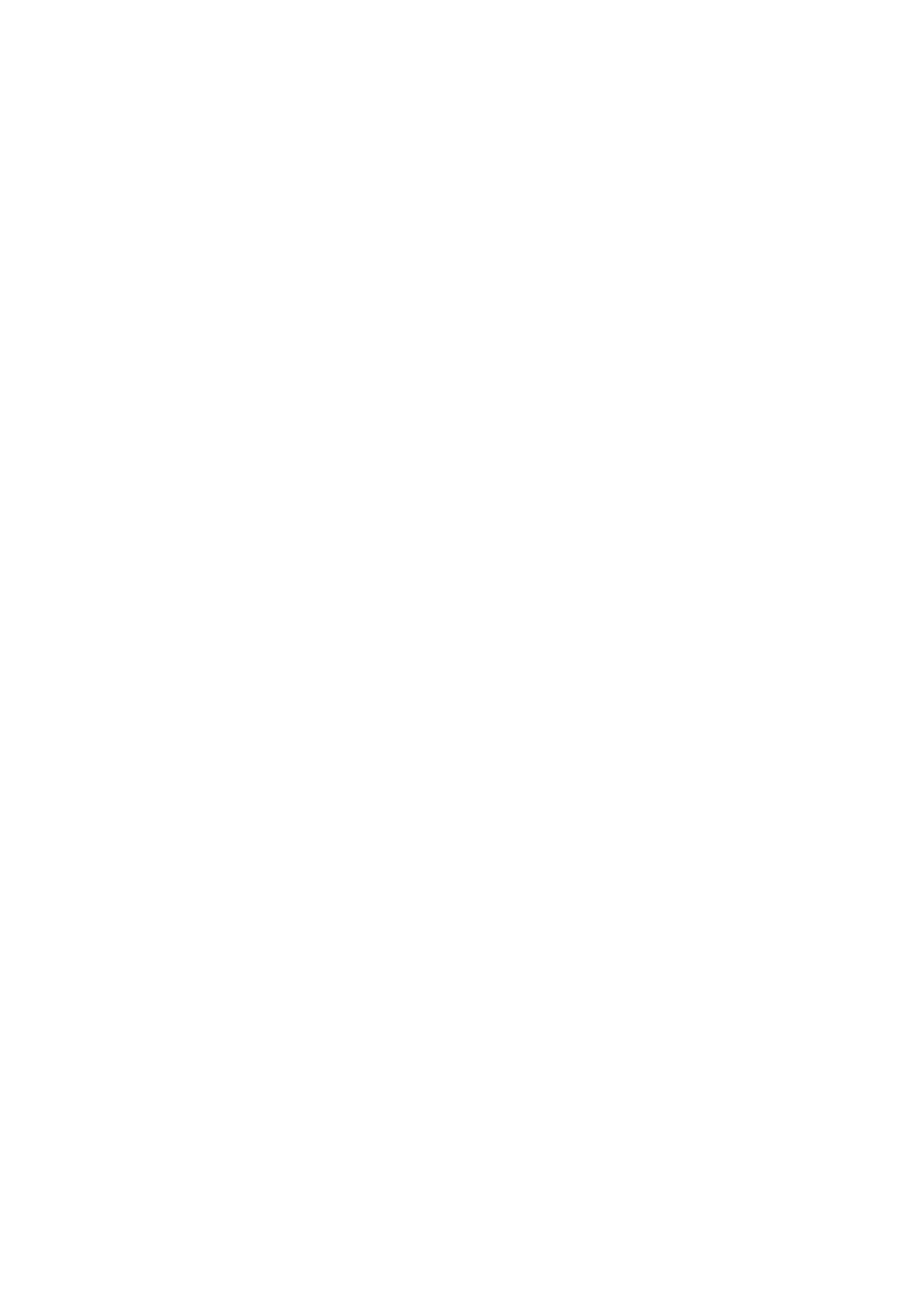Western Australia

# **Fair Trading (Retirement Villages Interim Code) Regulations (No. 2) 2021**

## **Contents**

- 2. Commencement
- 3. Code of practice prescribed
- 4. Expiry<br>5. Terms
- 5. Terms used and boxed and shaded paragraphs in code of practice

## **Schedule 1 —** *Interim Code of Practice for Retirement Villages (No. 2) 2021*

### **Division 1 — Preliminary**

- 1. Citation
- 2. Application
- 3. General principles
- 4. Objectives of Code
- 5. Resident's rights

**Division 2 — Advertising and promotion of retirement villages**

- 6. General
- 7. Retirement village developments
- 8. Proposed amenities and services
- 9. Approvals for facilities that provide residential aged care services
- 10. Access to residential aged care services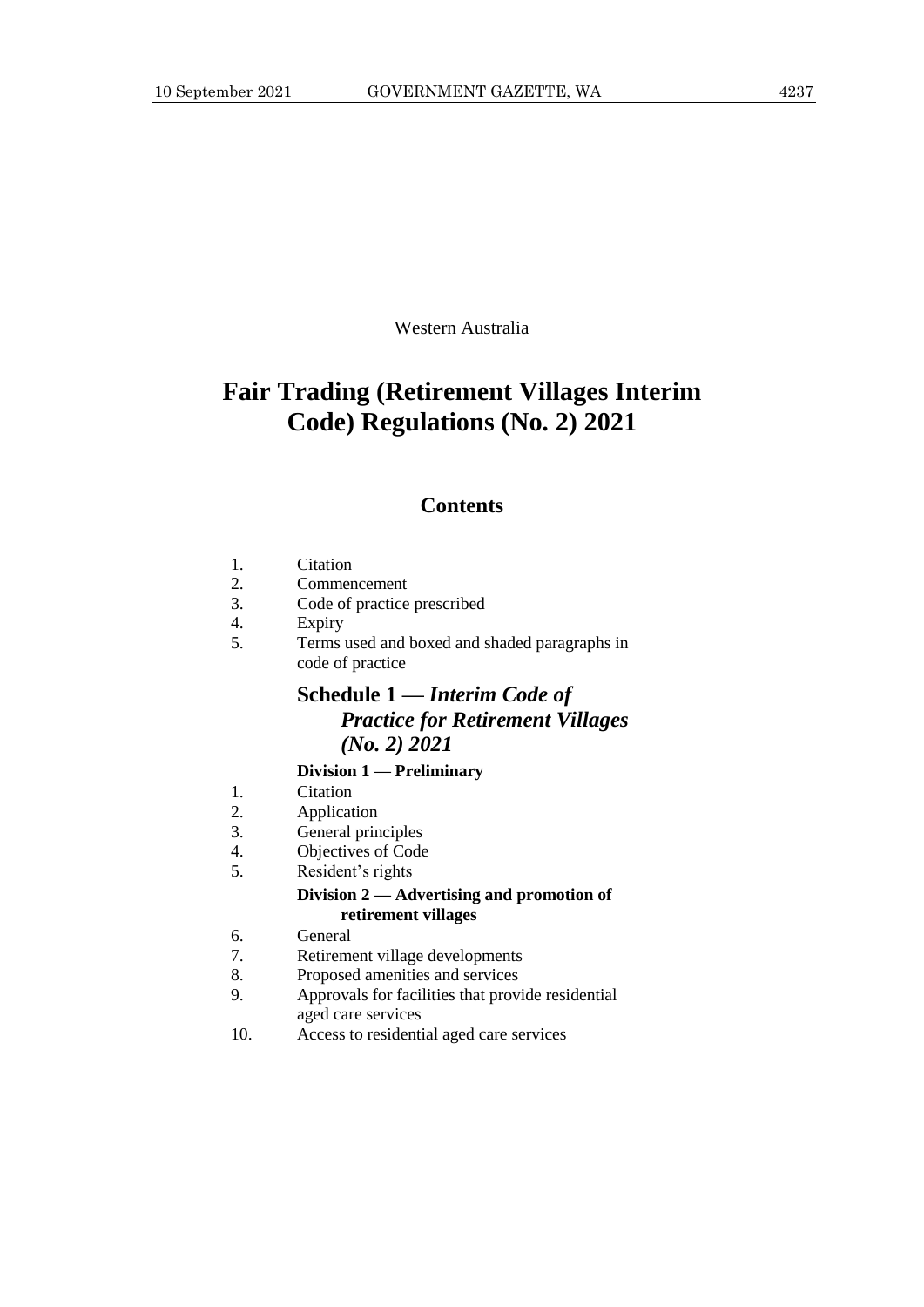## *Fair Trading (Retirement Villages Interim Code) Regulations (No. 2) 2021*

**Contents** 

|     | Division 3 — Prospective resident's right to     |
|-----|--------------------------------------------------|
|     | information before entering into service         |
|     | contract                                         |
| 11. | Before entering into service contract            |
|     | Division 4 – Service contract                    |
| 12. | Legibility and presentation requirements         |
| 13. | <b>Services</b>                                  |
|     | Division 5 — Village management                  |
| 14. | Terms used                                       |
| 15. | Special resolutions                              |
| 16. | Management procedures and resident consultation  |
| 17. | Village budget                                   |
| 18. | Quarterly financial statements                   |
| 19. | Annual financial statements                      |
| 20. | Budget surplus                                   |
| 21. | Marketing of residential premises                |
| 22. | Refurbishment of residential premises            |
| 23. | Residence rules                                  |
| 24. | Residents' committee of retirement village       |
|     | residents                                        |
| 25. | Incorporated association formed to carry out     |
|     | function of residents' committee                 |
| 26. | Residents' meetings                              |
| 27. | Proxy voting                                     |
| 28. | Voting by secret ballot                          |
|     | Division 6 — Dispute resolution                  |
| 29. | Terms used                                       |
| 30. | Village dispute resolution process               |
| 31. | Mediation of dispute                             |
| 32. | Costs associated with dispute resolution process |
| 33. | Costs associated with Commissioner-appointed     |
|     | mediation                                        |
|     | Division 7 — Termination of residence            |
|     | contracts                                        |
| 34. | Notice of intention to terminate                 |
|     | Division 8 – Service of documents                |
| 35. | Service of documents                             |
|     |                                                  |
|     |                                                  |
|     |                                                  |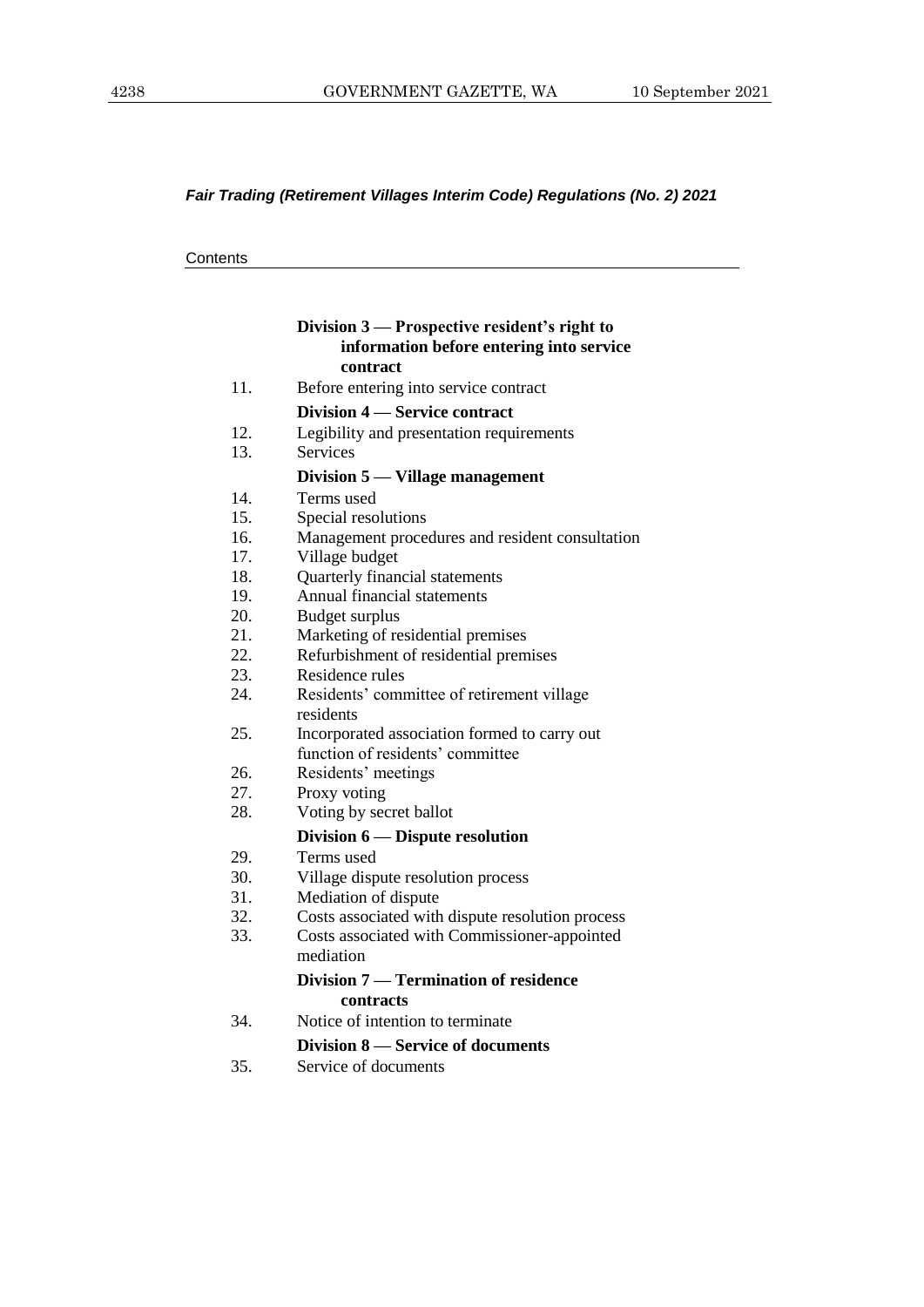*Fair Trading (Retirement Villages Interim Code) Regulations (No. 2) 2021*

**Contents** 

**Appendix 1 — Checklist for prospective resident Appendix 2 — Form of appointment of proxy Defined terms**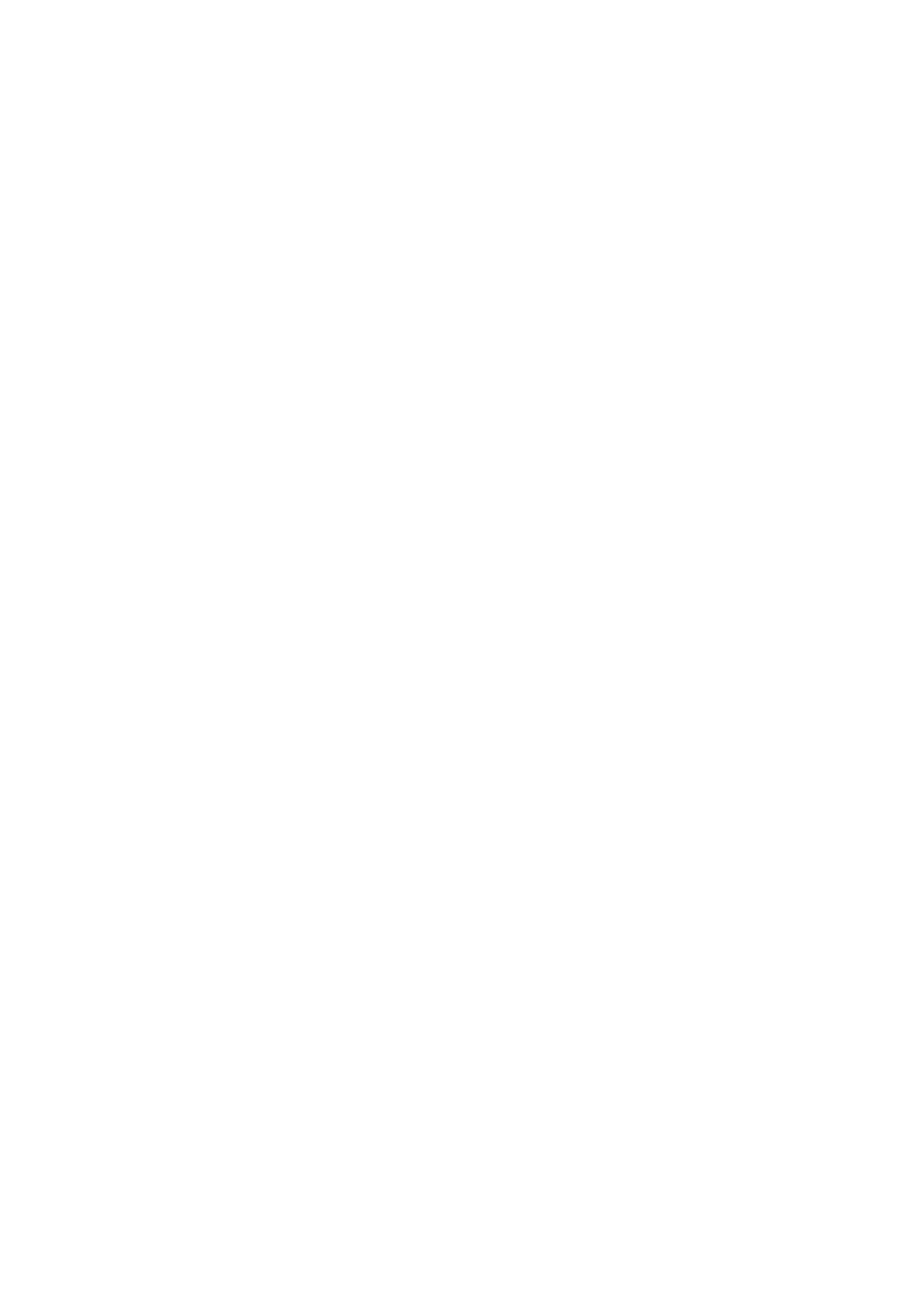Fair Trading Act 2010

# **Fair Trading (Retirement Villages Interim Code) Regulations (No. 2) 2021**

#### **SL 2021/159**

Made by the Governor in Executive Council.

## **1. Citation**

These regulations are the *Fair Trading (Retirement Villages Interim Code) Regulations (No. 2) 2021*.

## **2. Commencement**

These regulations come into operation as follows —

- (a) regulations 1 and  $2$  on the day on which these regulations are published in the *Gazette*;
- (b) the rest of the regulations on 1 October 2021.

## **3. Code of practice prescribed**

- (1) The code of practice set out in Schedule 1 and cited as the *Interim Code of Practice for Retirement Villages (No. 2) 2021* is prescribed under section 46(1) of the Act as an interim code of practice that applies in relation to retirement villages as defined in the *Retirement Villages Act 1992* section 3(1).
- (2) The *Interim Code of Practice for Retirement Villages (No. 2) 2021* has effect for the period of 6 months beginning on 1 October 2021.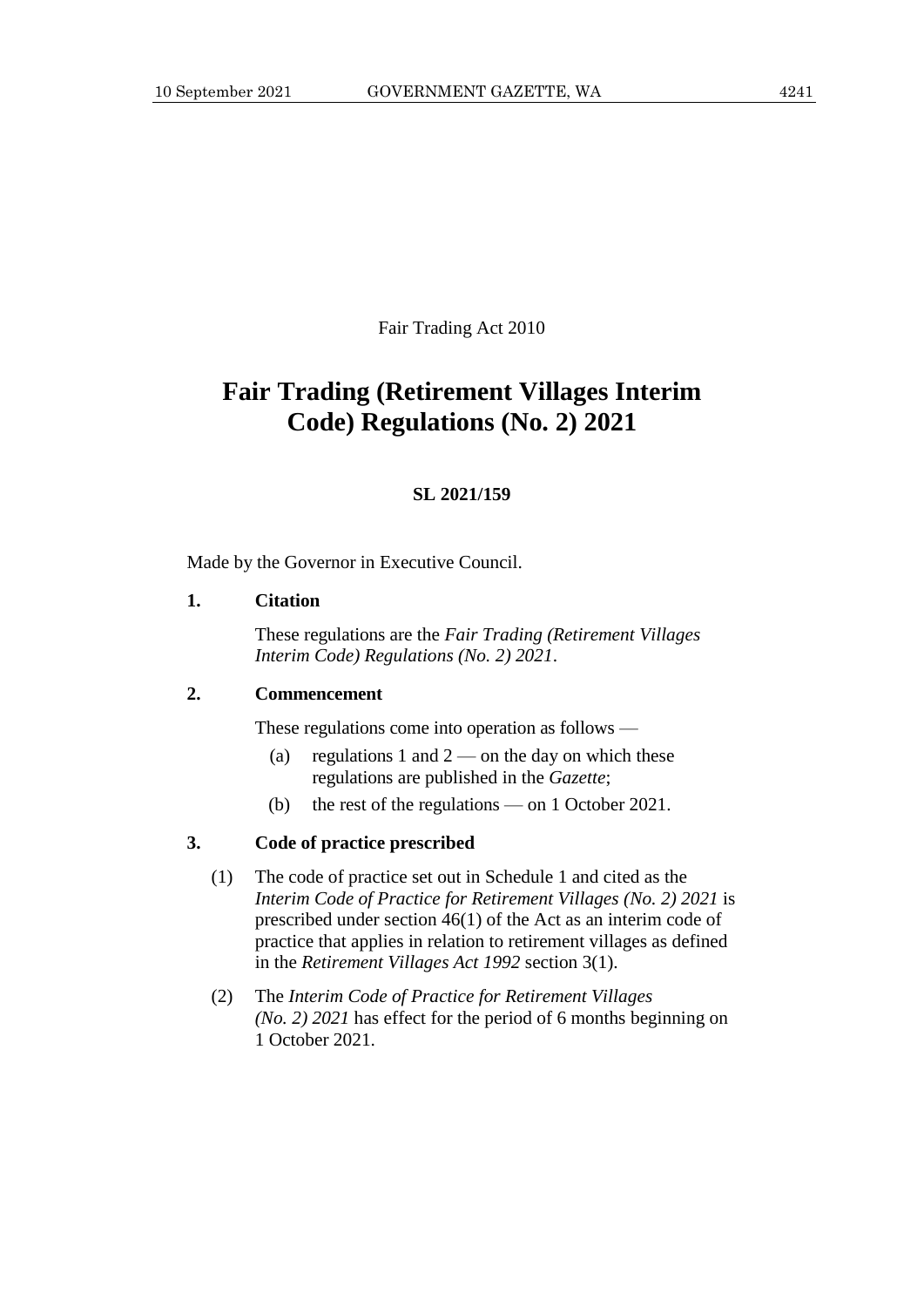*Fair Trading (Retirement Villages Interim Code) Regulations (No. 2) 2021*

| . . |
|-----|
|-----|

## **4. Expiry**

These regulations expire at the end of 31 March 2022.

## **5. Terms used and boxed and shaded paragraphs in code of practice**

- (1) Except where the contrary intention appears, a term used in the *Interim Code of Practice for Retirement Villages (No. 2) 2021*  has the same meaning as it has in the *Retirement Villages Act 1992*.
- (2) Boxed and shaded paragraphs in the *Interim Code of Practice for Retirement Villages (No. 2) 2021* are not part of the Code and are included only to assist readers of the Code.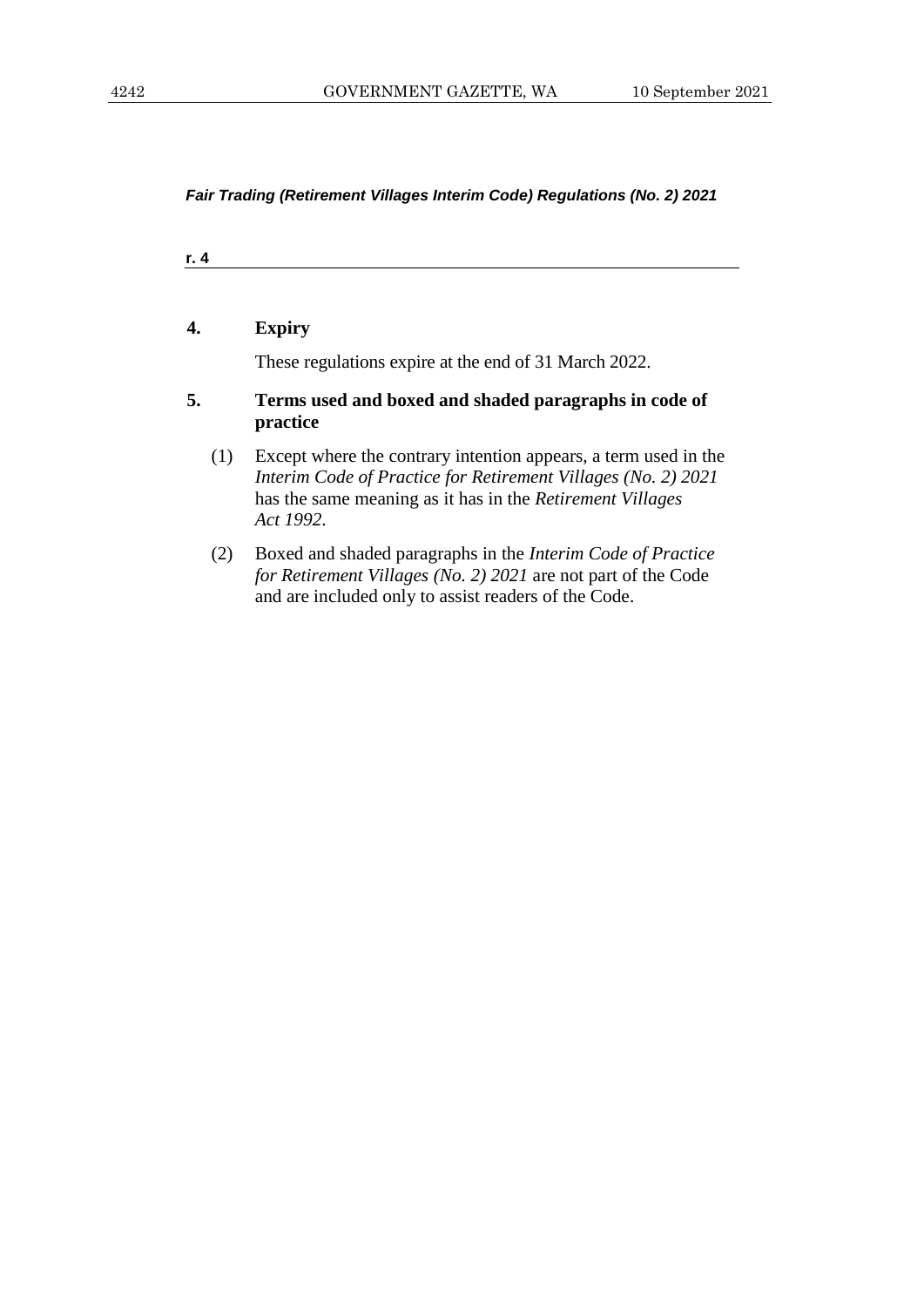*Fair Trading (Retirement Villages Interim Code) Regulations (No. 2) 2021* Interim Code of Practice for Retirement Villages (No. 2) 2021 **Schedule 1** 

## **Schedule 1 —** *Interim Code of Practice for Retirement Villages (No. 2) 2021*

 $[r. 3(1)]$ 

#### **Foreword**

An increasing number of retired people are finding the concept of retirement villages attractive. These villages exist in a number of forms with a range of tenures and accommodation types. Different financial arrangements and forms of contract include lease, licence, a right conferred by shares, strata title, community title or freehold title. Retirement villages also differ widely with regard to the nature of care and other amenities and services that may be available.

The Code, the *Retirement Villages Act 1992* and the *Retirement Villages Regulations 1992* provide a package for the regulation of the retirement village industry that safeguards the rights of both the residents and the owners of retirement villages, and provides clear guidelines for the industry. The Code sets out the practices that apply to the promotion, sale and operation of retirement villages.

**Division 1** of the Code deals with, and provides information on, general matters such as the meaning of terms used in the Code; the application, general principles and objectives of the Code; the basic rights of residents of a retirement village and the Code's relationship to other relevant legislation.

**Division 2** sets out the approvals that must be obtained before any sales promotion of a retirement village is undertaken, and specifies the information that must be disclosed in any advertising or promotional material.

**Division 3** sets out the information that must be provided to a prospective resident of a retirement village before the person enters into a residence contract or any service contract with the administering body of the village.

**Division 4** specifies the information that must be included in any service contract.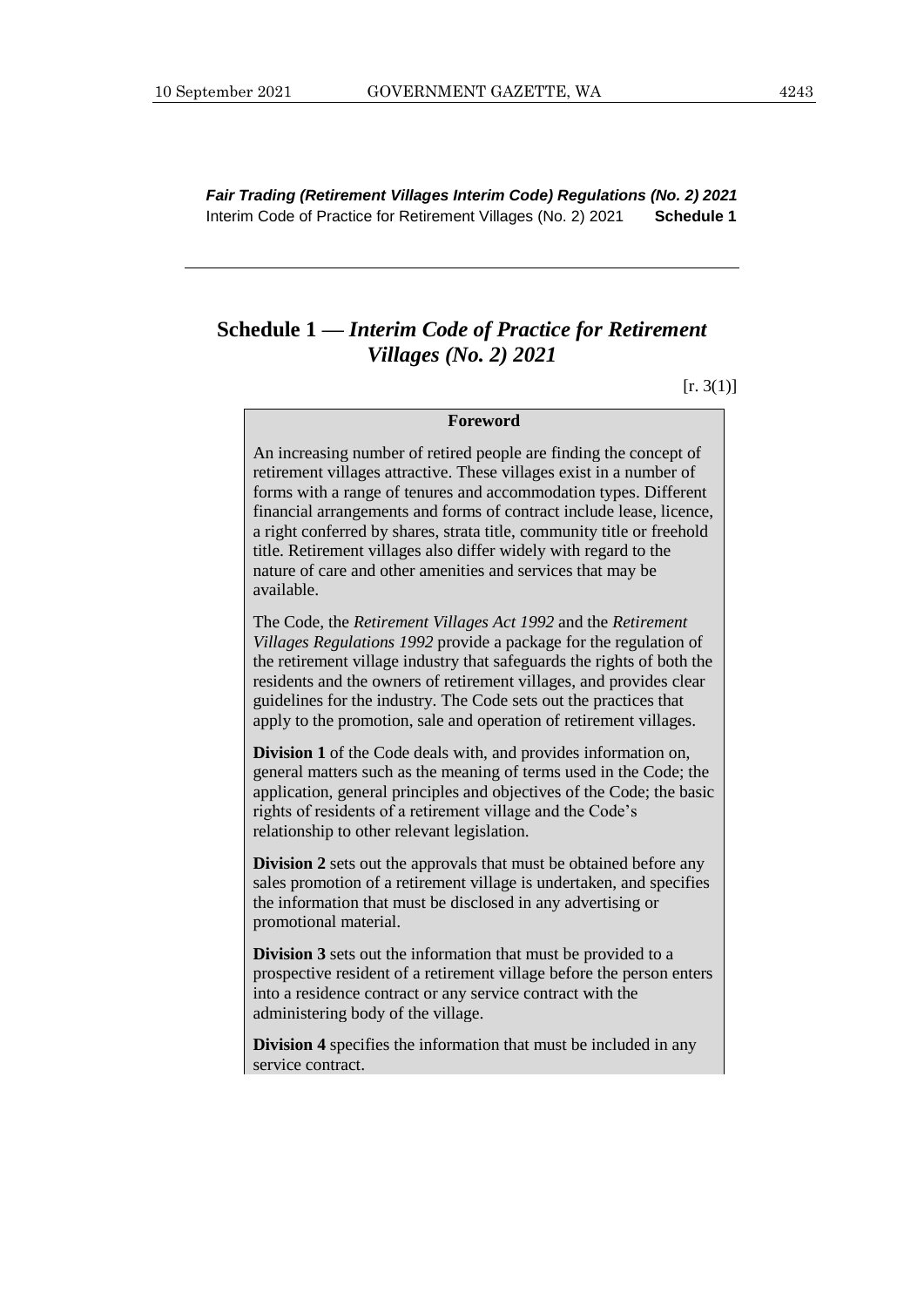*Fair Trading (Retirement Villages Interim Code) Regulations (No. 2) 2021* **Schedule 1** Interim Code of Practice for Retirement Villages (No. 2) 2021

> **Division 5** sets out the rights and obligations of the administering body and residents in relation to the management and operation of a retirement village, including consultation on the village budget, the provision of quarterly and annual financial statements, the establishment of a residents' committee and the holding of residents' meetings.

**Division 6** recognises that disputes may occur in a retirement village and outlines the processes that may be utilised to resolve them, including mediation.

**Division 7** explains the rights and the obligations of the administering body and a resident of a retirement village, in relation to the termination of a residence contract.

**Division 8** specifies the method of delivery of any written notice, correspondence or other document that must be given under this Code to a resident or the administering body of a retirement village.

**Appendix 1** provides a list of questions that a prospective resident should carefully read and consider before deciding to enter any retirement village.

#### **Compliance with this Code**

The Code must be complied with and is enforceable by the Commissioner in the State Administrative Tribunal under the *Fair Trading Act 2010*.

If it appears to the Commissioner that an administering body has not complied with the Code, the Commissioner may apply to the State Administrative Tribunal for an order, and the State Administrative Tribunal may make orders including that —

- the administering body cease contravening the Code; and
- the administering body rectify any consequence of that contravention.

An administering body that fails to comply with an order made by the State Administrative Tribunal commits an offence that is punishable by a fine of up to \$50 000.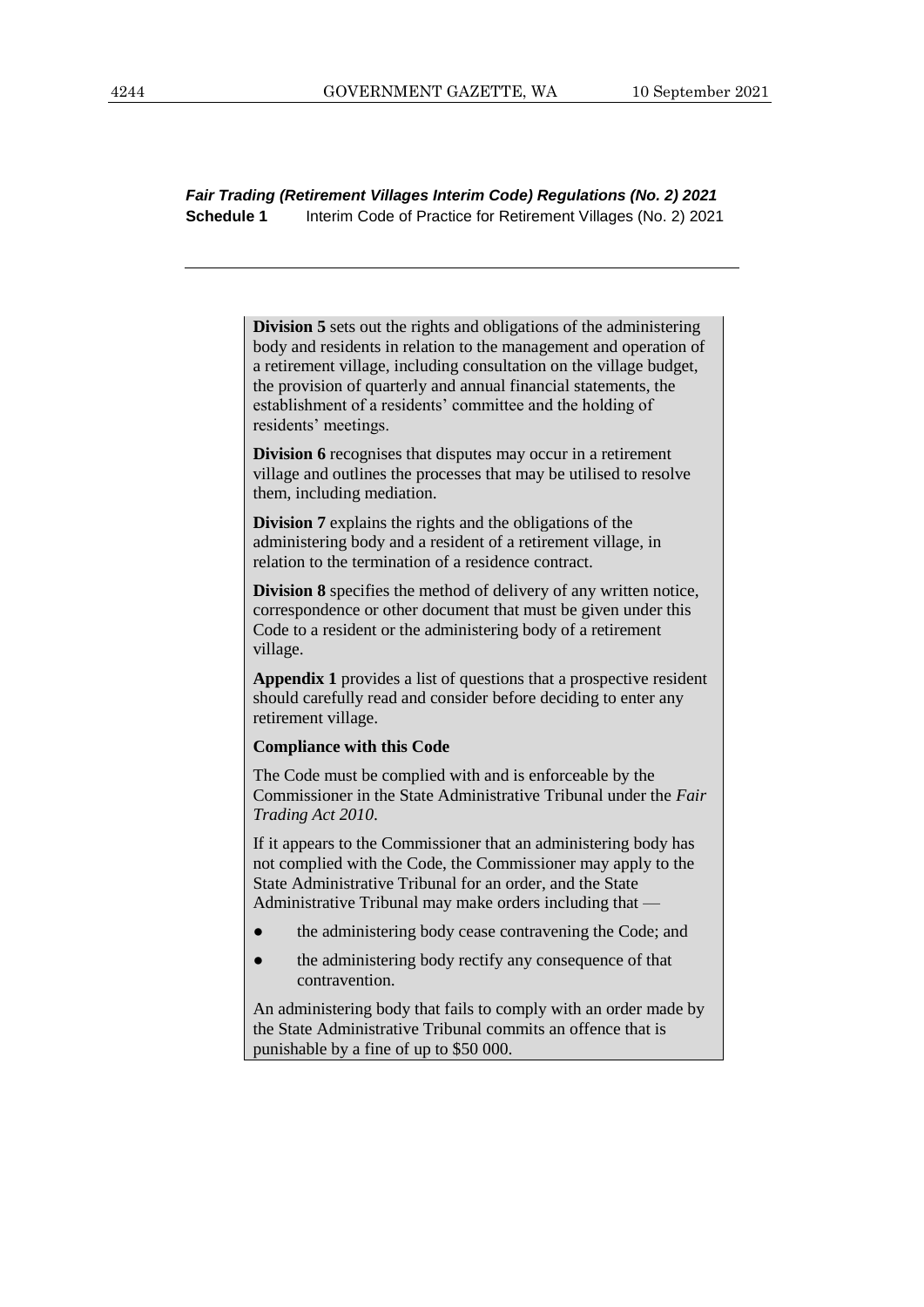#### **Division 1 — Preliminary**

#### **1. Citation**

This Code is the *Interim Code of Practice for Retirement Villages (No. 2) 2021*.

#### **Definitions in the** *Retirement Villages Act 1992*

The following definitions from the *Retirement Villages Act 1992* apply to this Code —

*administering body*, in relation to a retirement village, means the person by whom, or on whose behalf, the retirement village is administered and includes a person (other than a resident) who is the owner of land within the retirement village;

*Commissioner* means the person for the time being designated as the Commissioner under section 7A;

*levy* means a single amount that the residents of a retirement village are required to pay to recover an unforeseen operating expense of the retirement village not provided for in the recurrent charges;

*owner*, in relation to land under the operation of the *Transfer of Land Act 1893*, means a person who alone or with others is registered as the proprietor of an estate in fee simple;

*premium* means a payment (including a gift) made to the administering body of a retirement village in consideration for, or in contemplation of, admission of the person by or on whose behalf the payment was made as a resident in a retirement village (including any such payment made for the purchase of residential premises in a retirement village or for the purchase, issue or assignment of shares conferring a right to occupy any such residential premises) but does not include —

(a) any such payment excluded by regulation from the ambit of this definition; or

(b) a levy or recurrent charges;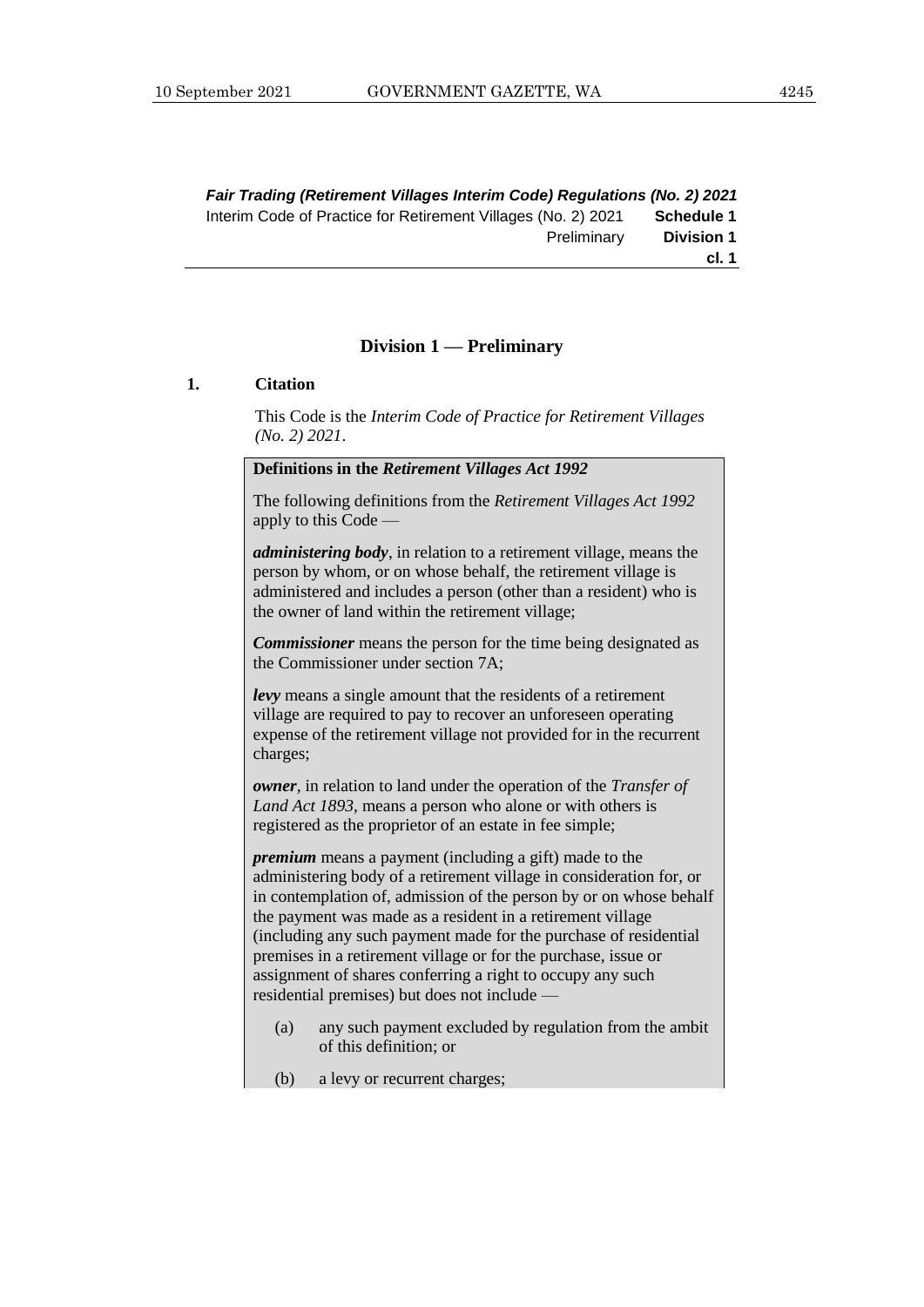*Fair Trading (Retirement Villages Interim Code) Regulations (No. 2) 2021* **Schedule 1** Interim Code of Practice for Retirement Villages (No. 2) 2021 **Division 1** Preliminary **cl. 1**

> *recurrent charge* means any amount (including rent) payable by a resident to the administering body of a retirement village on a recurrent basis;

> *residence contract* means a contract, agreement, scheme or arrangement which creates or gives rise to a right to occupy residential premises in a retirement village, and may take the form of a lease or licence;

> *residence rules* means the rules with which residents of a retirement village are expected by the administering body to comply, but does not include any prescribed subsidiary legislation (to which residents are subject) in force under any prescribed Act;

*resident*, in relation to a retirement village, means a person who has been admitted to occupation of residential premises in accordance with a retirement village scheme and includes a spouse or de facto partner of such a person who —

- (a) is residing with that person; or
- (b) was residing with that person at the time of his or her death;

*residential premises* means any premises or part of premises (including any land occupied with the premises) used or intended to be used as a place of residence and includes a hostel unit;

*residential tenancy agreement* has the same meaning as in the *Residential Tenancies Act 1987*;

*retired person* means a person who has attained the age of 55 years or retired from full-time employment or a person who is or was the spouse or de facto partner of such a person;

*retirement village* means a complex of residential premises, whether or not including hostel units, and appurtenant land, occupied or intended for occupation under a retirement village scheme or used or intended to be used for or in connection with a retirement village scheme;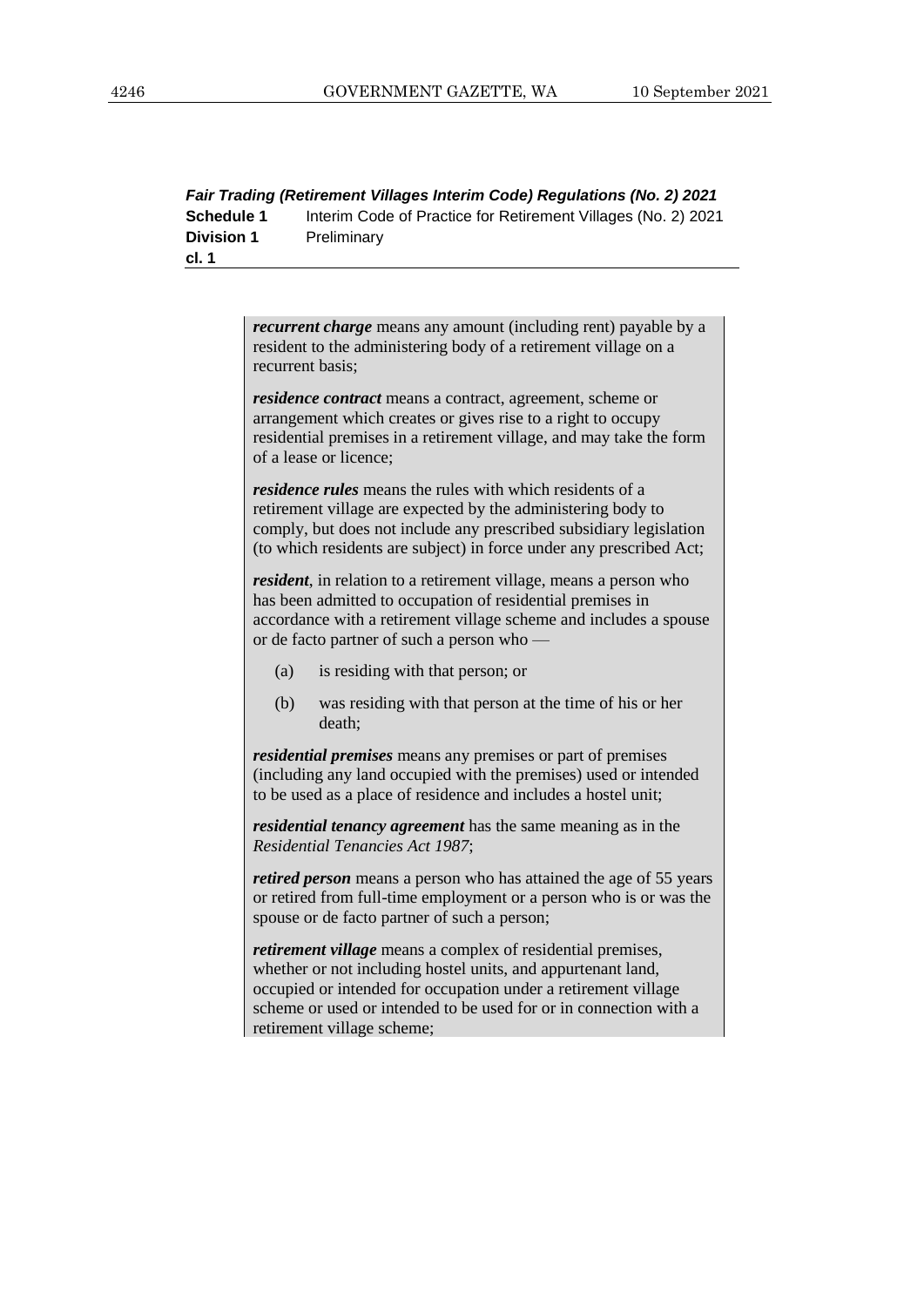*retirement village scheme* or *scheme* means a scheme established for retired persons or predominantly for retired persons, under which — (a) residential premises are occupied in pursuance of a residential tenancy agreement or any other lease or licence; or (b) a right to occupation of residential premises is conferred by ownership of shares; or (c) residential premises are purchased from the administering body subject to a right or option of repurchase; or (d) residential premises are purchased subject to conditions restricting the subsequent disposal of the premises; or (e) residential premises are occupied under any other scheme or arrangement prescribed for the purposes of this definition, but does not include any such scheme under which no resident or prospective resident of residential premises pays a premium in consideration for, or in contemplation of, admission as a resident under the scheme; *service contract* means a contract between an administering body or former administering body of a retirement village and a resident for the provision to the resident of — (a) hostel care; or (b) infirmary care; or (c) medical or nursing services; or (d) meals; or (e) administrative and management services; or (f) maintenance and repair services; or (g) recreation services or amenities or entertainment services or amenities; or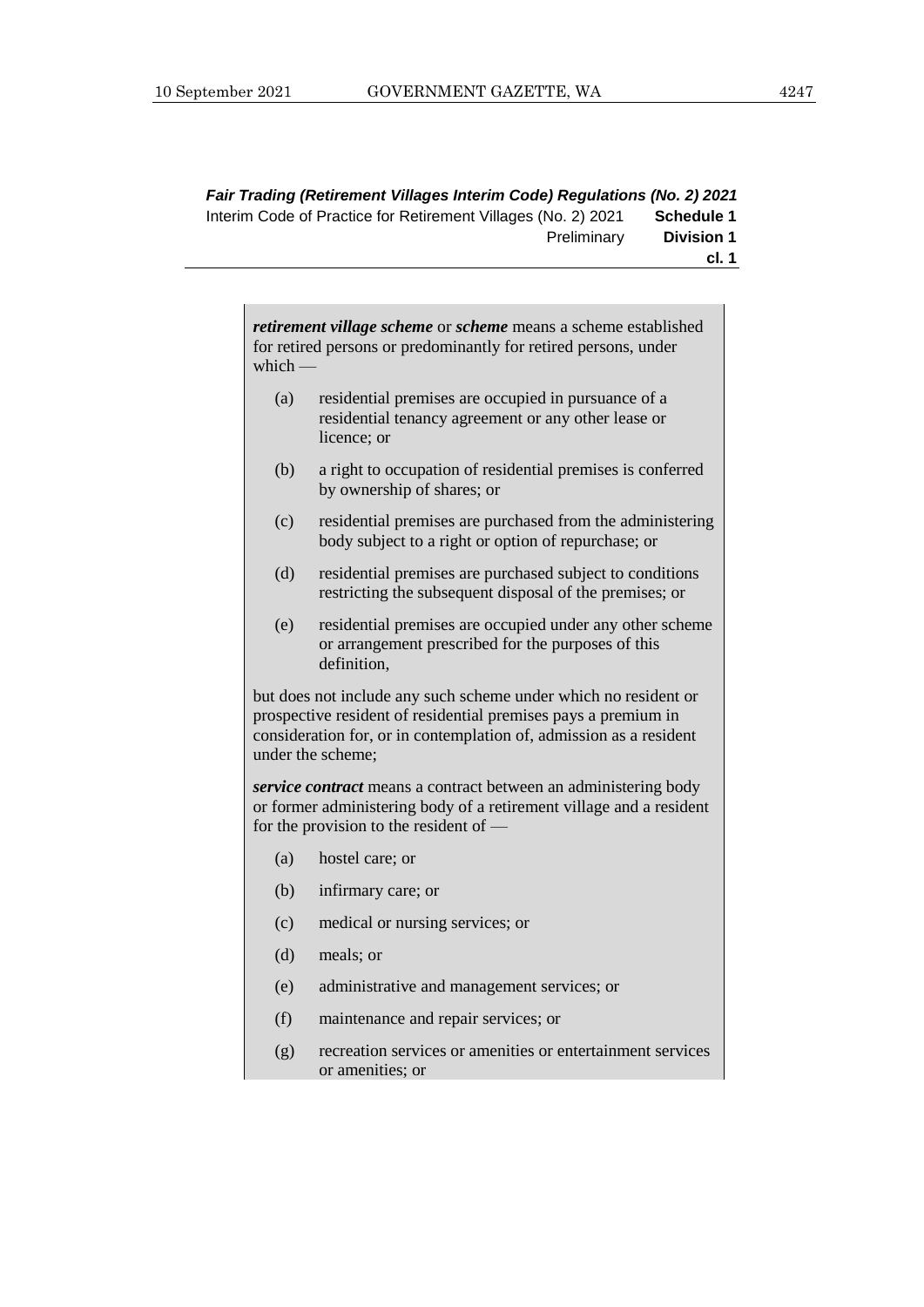*Fair Trading (Retirement Villages Interim Code) Regulations (No. 2) 2021* **Schedule 1** Interim Code of Practice for Retirement Villages (No. 2) 2021 **Division 1** Preliminary **cl. 2**

(h) any other services,

and any collateral agreement or document relating to the provision of any such service;

*working day* means a day other than a Saturday, a Sunday or a public holiday.

## **2. Application**

- (1) Subject to subclause (2), this Code applies to the administering body and a resident, a former resident or a prospective resident of a retirement village, whether or not the village was established before or after the commencement of this Code.
- (2) This Code does not apply to a resident, a former resident or a prospective resident of a retirement village or to the administering body of a retirement village if —
	- (a) the administering body is an approved provider as defined in the *Aged Care Quality and Safety Commission Act 2018* (Commonwealth) section 7 in relation to the residential premises used or intended to be used as a place of residence by the resident, the former resident or the prospective resident; and
	- (b) the administering body provides, has provided, or is to provide, the resident, the former resident or the prospective resident (as the case may be) with residential care as defined in the *Aged Care Act 1997* (Commonwealth) Schedule 1; and
	- (c) the resident, the former resident or the prospective resident is or was entitled to receive (as the case may be), residential care in respect of which the administering body is or was eligible for residential care subsidy as defined in the *Aged Care Act 1997* (Commonwealth) Schedule 1.
- (3) Except as provided in subclause (4), Division 2 does not apply to any contract, agreement or arrangement made or entered into before the commencement of this Code.
- (4) If a contract, agreement or arrangement made or entered into before the commencement of this Code is silent on a matter with which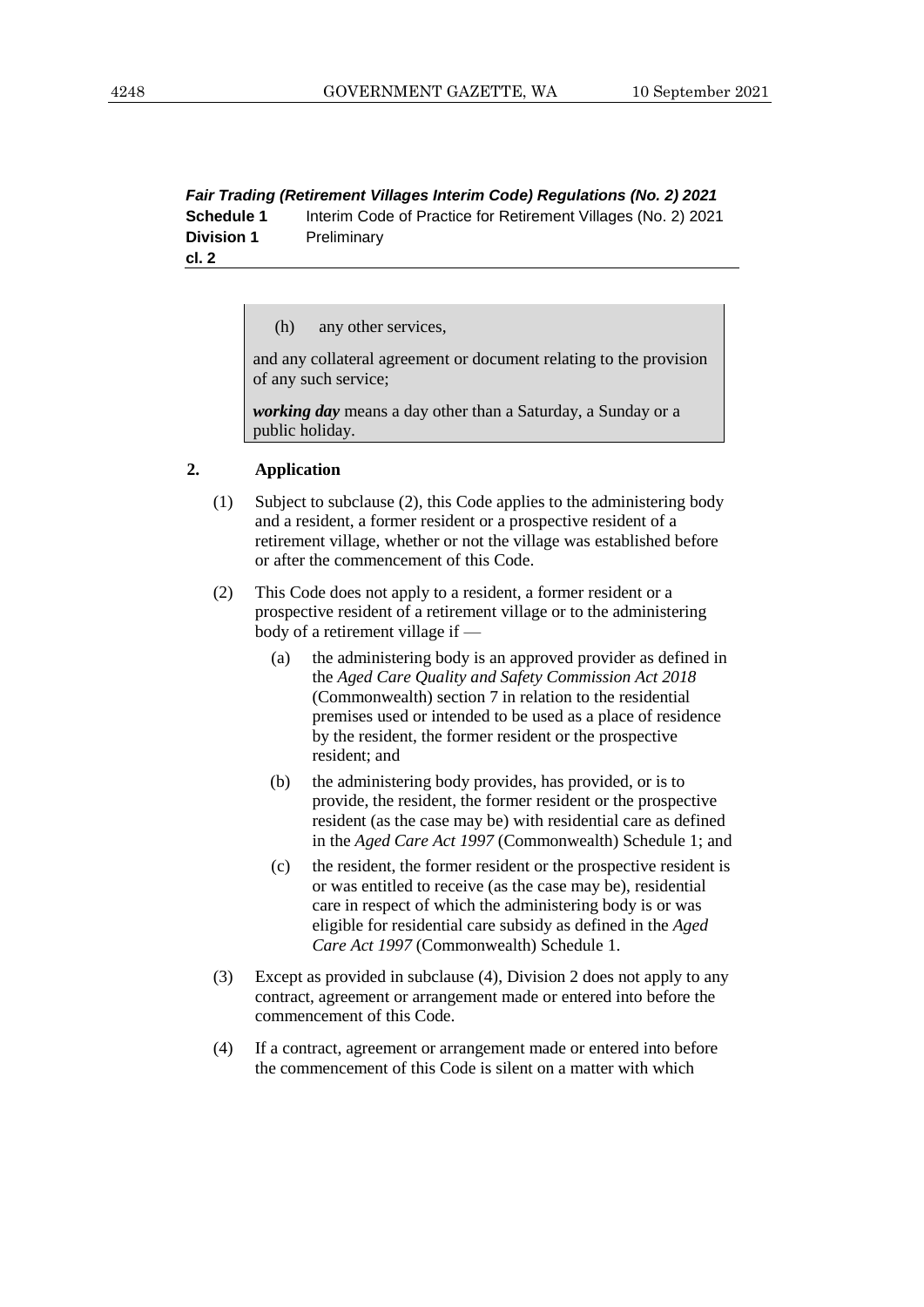Division 2 of the Code deals, the provisions of Division 2 apply to such matter.

This Code and the *Retirement Villages Act 1992* do not apply to residential care services provided by an administering body under the *Aged Care Act 1997* (Commonwealth).

Note that under the *Fair Trading Act 2010* section 10 this Code binds the Crown.

#### **3. General principles**

The general principles guiding all those involved in the provision of retirement villages and related services are that —

- (a) the well-being and interests of residents, together with the rights of administering bodies, must be given due consideration; and
- (b) the freedom of decision and action of each resident must be restricted as little as possible and must be recognised in the relationship between a resident and the administering body of a retirement village; and
- (c) the relationship of residents with their family and past and present communities is important and must be recognised, taking into account the cultural, religious and linguistic background of each resident; and
- (d) residents must be treated fairly and not be subject to abuse or exploitation.

#### **4. Objectives of Code**

The objectives of this Code are to —

- (a) promote fair trading practices in the provision of retirement villages and related services by setting out the rights and obligations of residents and administering bodies in retirement villages; and
- (b) encourage fairness in the promotion, sale or grant of rights in, and operation of, retirement villages; and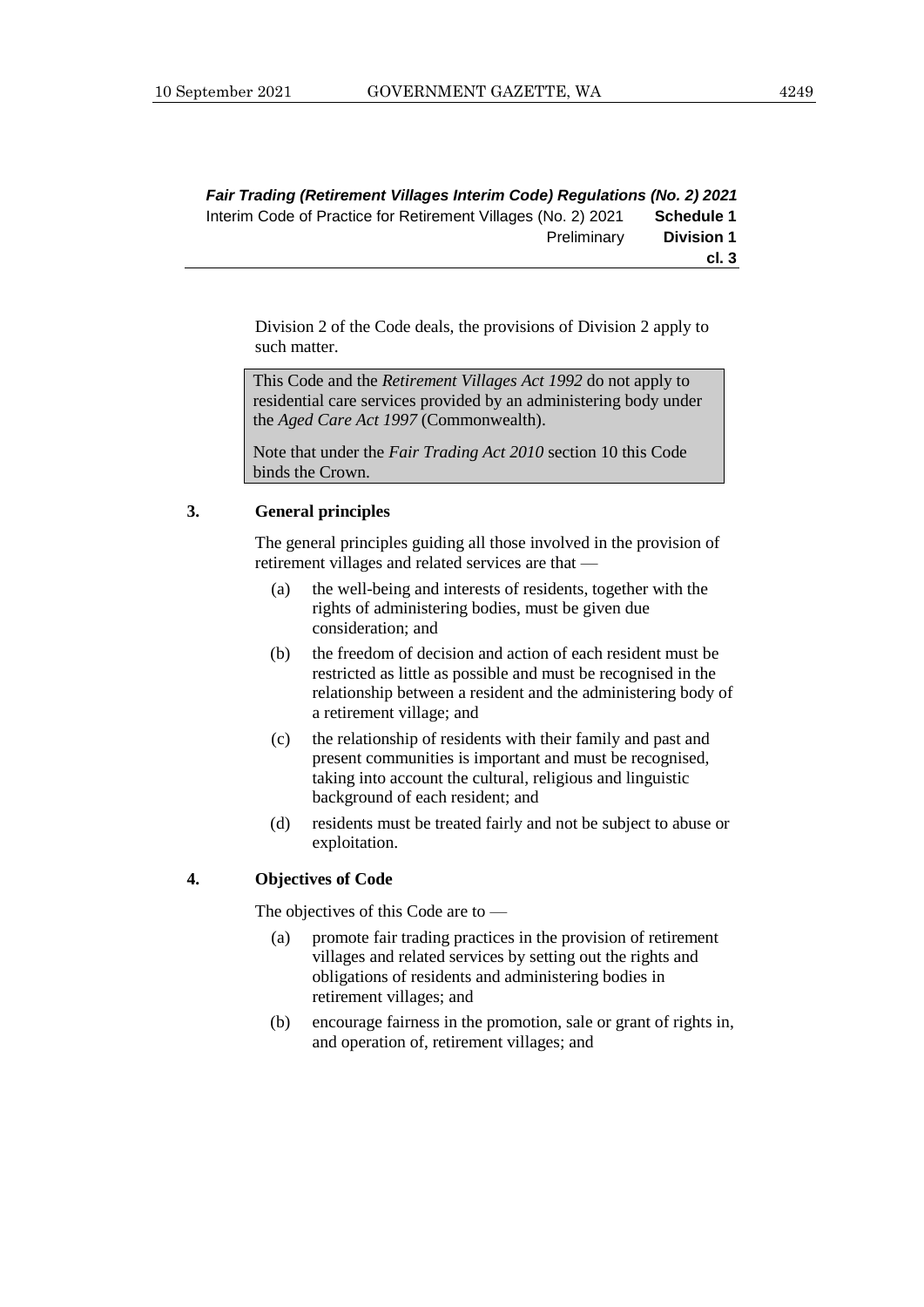| Fair Trading (Retirement Villages Interim Code) Regulations (No. 2) 2021 |                                                               |  |
|--------------------------------------------------------------------------|---------------------------------------------------------------|--|
| <b>Schedule 1</b>                                                        | Interim Code of Practice for Retirement Villages (No. 2) 2021 |  |
| <b>Division 1</b>                                                        | Preliminary                                                   |  |
| cl. 4                                                                    |                                                               |  |

- (c) require the disclosure of all relevant information to a person who is considering becoming a resident of a retirement village; and
- (d) require contracts for the provision of amenities and services in a retirement village to contain full details of the obligations and entitlements of the resident and the administering body; and
- (e) facilitate an effective means of consultation between the administering body and the residents on the management of a retirement village; and
- (f) establish appropriate mechanisms for the resolution of any dispute in a retirement village between the residents and the administering body or between residents.

#### **Consultation**

For consultation between residents, residents' committees and the administering body to be effective, it requires the provision of information, but this alone does not constitute effective consultation.

Examples of effective consultation include —

- (a) the administering body giving residents or residents' committees the opportunity to express views on matters that affect the operation of, or experience of living in, the retirement village; and
- (b) the administering body listening to, and considering, the views, comments and concerns of residents or residents' committees before making a decision; and
- (c) the administering body responding in writing, within a reasonable time, to concerns raised by a majority of residents or the residents' committee; and
- (d) the administering body giving reasons why requests can or cannot be carried out; and
- (e) the administering body taking steps, where appropriate and reasonable, to implement requests; and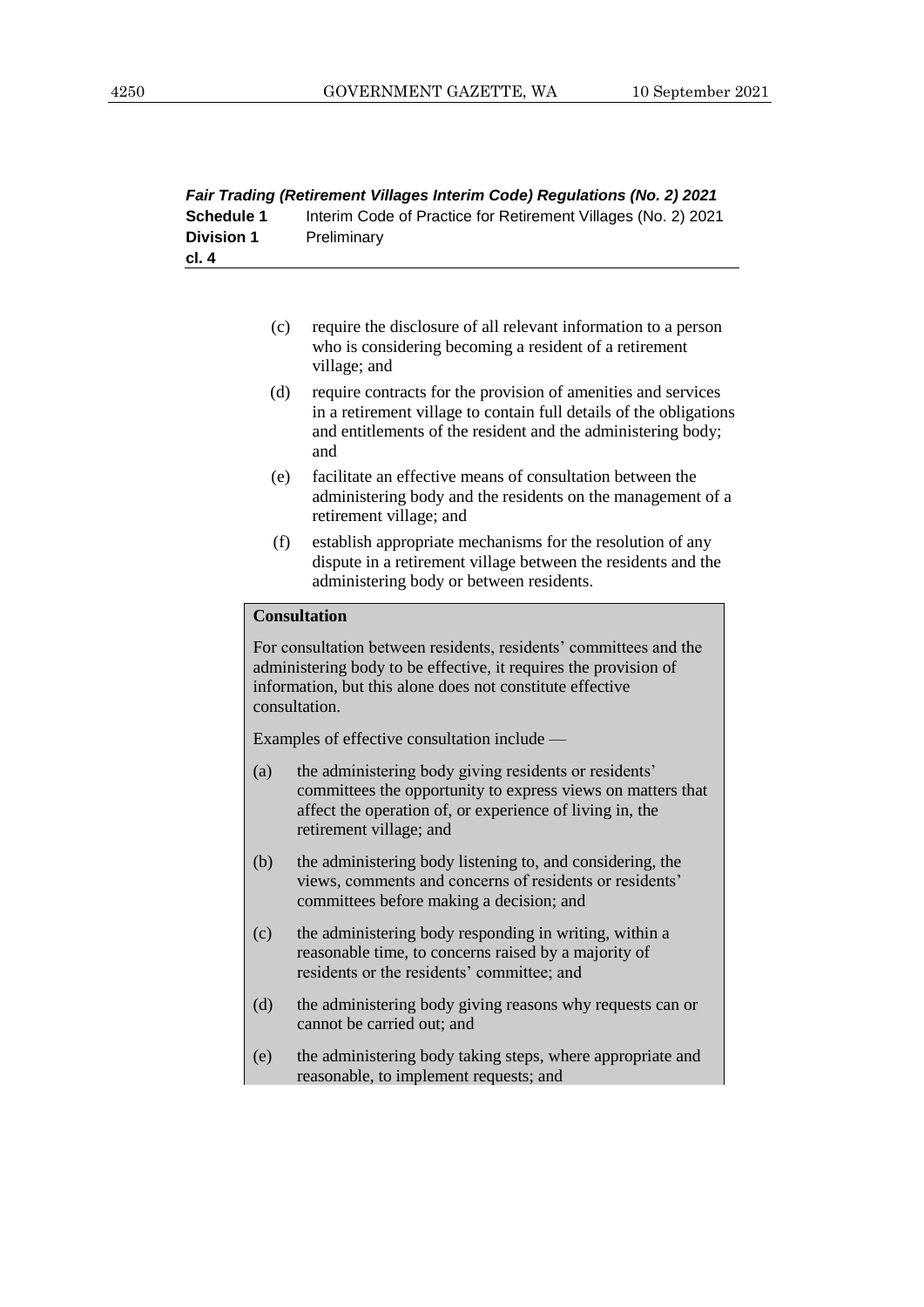- (f) if there is a dispute, the administering body documenting the concerns raised and actions taken to resolve the dispute; and
- (g) the administering body establishing processes for regular communication with residents about village matters.

#### **5. Resident's rights**

- (1) The administering body of a retirement village must respect a resident's right to privacy in the resident's residential premises, subject to the right of the administering body to inspect the premises as set out in the residence rules and the residence contract.
- (2) The administering body of a retirement village must respect a resident's right to quiet enjoyment of the resident's residential premises and any communal amenities.
- (3) The administering body of a retirement village must respect a resident's right to complete autonomy over the resident's property and personal and financial affairs, subject to any legislative restriction or any other restriction provided for in the residence contract.

#### **Other relevant legislation**

The provisions of this Code should be read in conjunction with other relevant legislation. The *Retirement Villages Act 1992* and the *Retirement Villages Regulations 1992* set out rights and obligations relating to retirement villages. The *Fair Trading Act 2010* is applicable to residence contracts and other contracts concerning retirement villages. If residential premises in a retirement village are strata titled, the provisions of the *Strata Titles Act 1985* and any relevant by-laws apply. If residential premises in a retirement village are community titles under the *Community Titles Act 2018* then the provisions of that Act and any relevant by-laws apply.

The *Aged Care Act 1997* (Commonwealth) applies to residential care services provided under that Act by the administering body of a retirement village.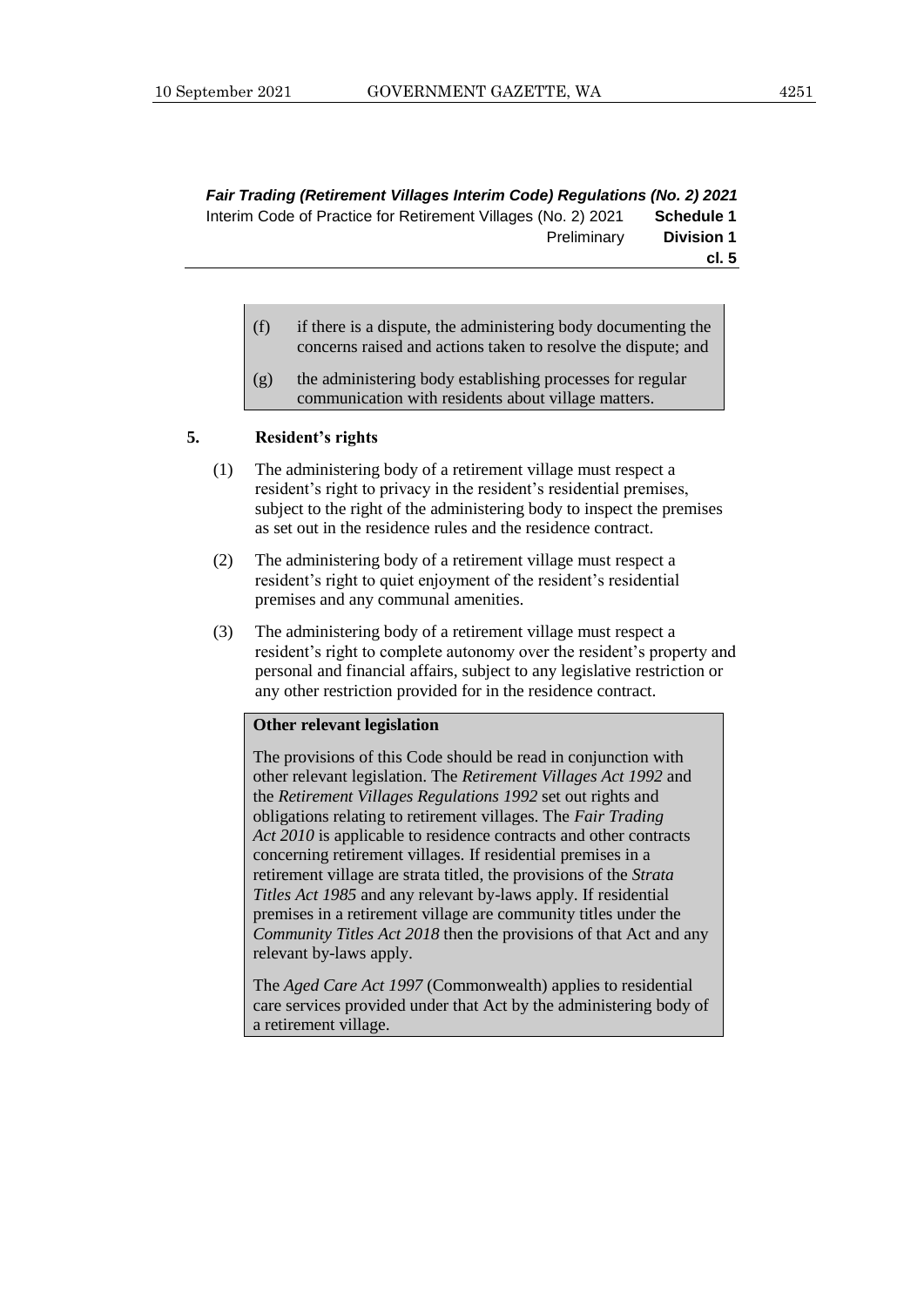*Fair Trading (Retirement Villages Interim Code) Regulations (No. 2) 2021* **Schedule 1** Interim Code of Practice for Retirement Villages (No. 2) 2021 **Division 2** Advertising and promotion of retirement villages **cl. 6**

## **Division 2 — Advertising and promotion of retirement villages**

#### **6. General**

All promotional or sales material provided by, or on behalf of, the administering body of a retirement village about that village, whether in written or oral form, must be —

- (a) truthful, accurate and unambiguous; and
- (b) entirely consistent with the provisions of this Code, the *Retirement Villages Act 1992* and the *Fair Trading Act 2010*.

#### **7. Retirement village developments**

- (1) The owner of land upon which a retirement village is to be developed must obtain all necessary consents to develop the retirement village from the relevant authorities before any sales promotion of the village is undertaken.
- (2) Subclause (1) does not preclude the owner from carrying out a market survey or inviting expressions of interest in the proposed retirement village before any sales promotion.
- (3) If the consent to develop a retirement village includes a requirement for certain amenities or services to be provided for the life of the village, that requirement must be included in any promotional or sales material provided to a prospective resident.

#### **8. Proposed amenities and services**

If the promotional or sales material provided by, or on behalf of, the administering body of a retirement village makes reference to proposed amenities and services in the village, the promotional or sales material must —

- $(a)$  state
	- (i) the latest date by which those amenities and services will be provided or made available to the residents of the village; or
	- (ii) the happening of an event on which the commencement of the provision or availability of those amenities and services depends;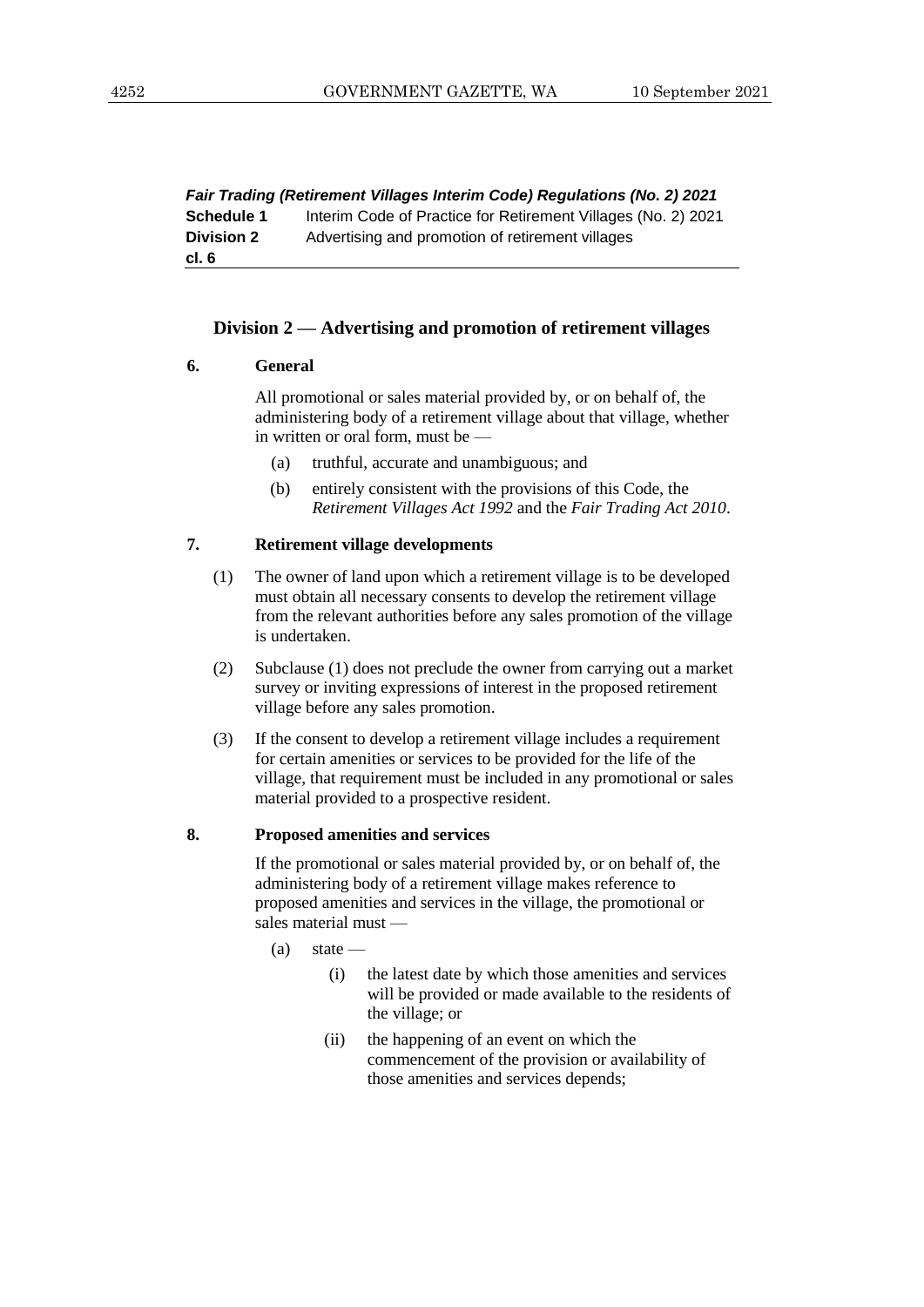*Fair Trading (Retirement Villages Interim Code) Regulations (No. 2) 2021* Interim Code of Practice for Retirement Villages (No. 2) 2021 **Schedule 1** Prospective resident's right to information before entering into service contract **Division 3 cl. 9**

and

(b) state any charges or conditions that apply to the residents' access to, or use of, those amenities or services.

## **9. Approvals for facilities that provide residential aged care services**

The administering body of a retirement village must obtain all necessary consents from the relevant authorities to operate facilities that provide residential care services under the *Aged Care Act 1997* (Commonwealth) before such facilities are promoted as being associated with the retirement village or made available to residents at the retirement village.

#### **10. Access to residential aged care services**

If the promotional or sales material provided by, or on behalf of, the administering body of a retirement village makes reference to the availability of residential care services under the *Aged Care Act 1997* (Commonwealth), the statement set out in the *Retirement Villages Regulations 1992* Schedule 2 clause 1 must be included in the promotional or sales material.

## **Division 3 — Prospective resident's right to information before entering into service contract**

## **11. Before entering into service contract**

- (1) The administering body of a retirement village must give the following information or documents in writing to a prospective resident, or a resident, at least 10 working days before that person enters into a service contract with the administering body —
	- (a) the costs payable under the service contract, including all ongoing village operating costs or charges under the service contract;
	- (b) details of the services to be provided under the service contract;
	- (c) details of the notice to be given to, and the costs payable by, the resident to terminate the provision of the services;
	- (d) a copy of the proposed service contract.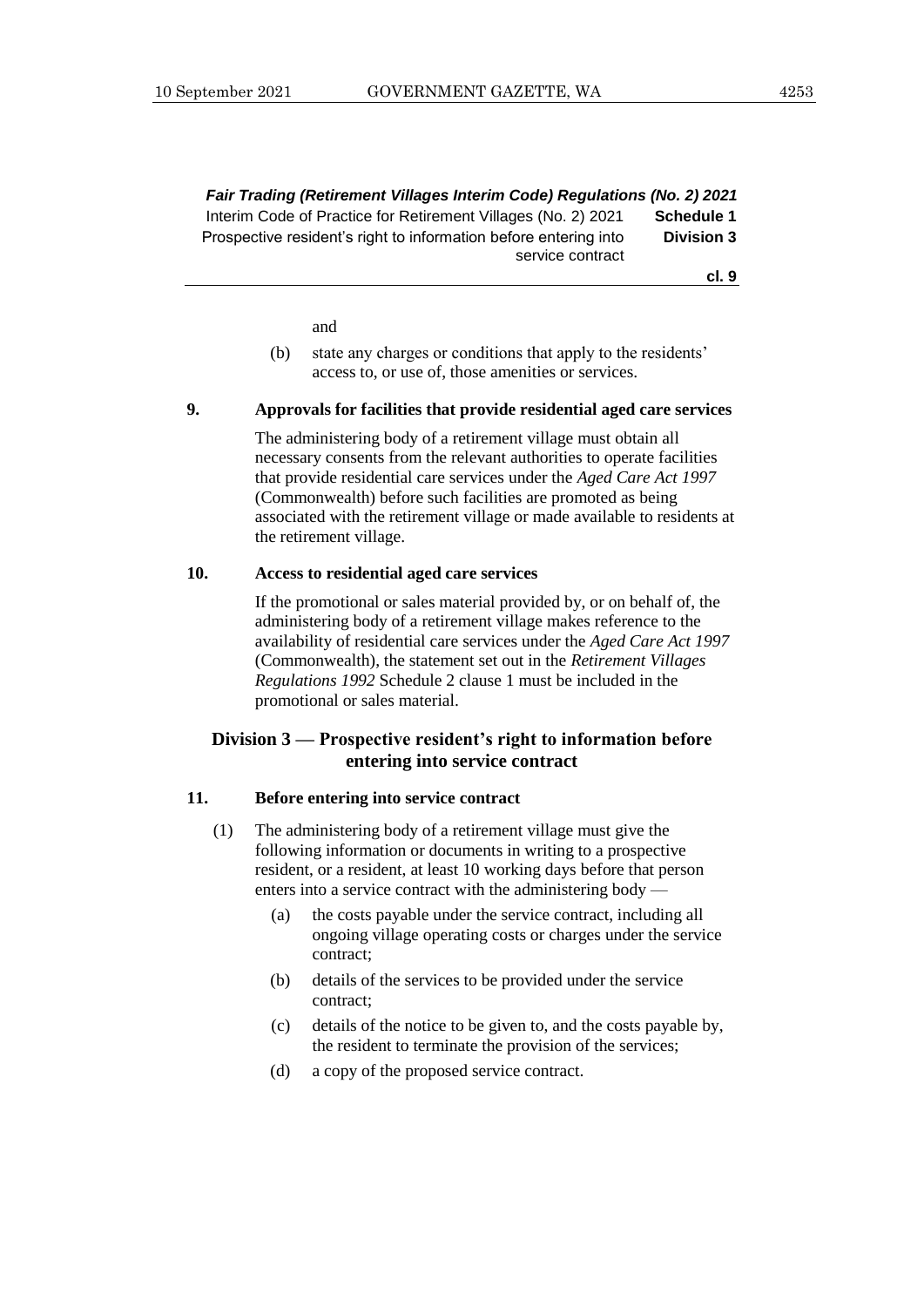| Fair Trading (Retirement Villages Interim Code) Regulations (No. 2) 2021 |                                                               |  |
|--------------------------------------------------------------------------|---------------------------------------------------------------|--|
| Schedule 1                                                               | Interim Code of Practice for Retirement Villages (No. 2) 2021 |  |
| <b>Division 4</b>                                                        | Service contract                                              |  |
| cl. 12                                                                   |                                                               |  |

- (2) A prospective resident, or a resident, may waive the requirement to comply with subclause (1) if, in the particular circumstances, the prospective resident or the resident is satisfied that adequate notice about the service contract has been provided.
- (3) The administering body of a retirement village must not demand or receive a payment for the information or documents provided under subclause (1).

#### **Division 4 — Service contract**

## **12. Legibility and presentation requirements**

- (1) A service contract must
	- (a) be written in plain English; and
	- (b) be printed in a size not less than 12 point type; and
	- (c) be set out clearly using
		- (i) appropriate headings and subheadings; and
		- (ii) numbered provisions;
		- and
	- (d) include, in a separate section, definitions of words and phrases used in the service contract, including words and phrases used in the service contract and defined in the *Retirement Villages Act 1992*, the *Retirement Villages Regulations 1992* or this Code.
- (2) The following statement must be included in a service contract in 16 point type —

Before signing this contract, you are strongly advised to obtain independent legal and financial advice about your rights and duties under the contract.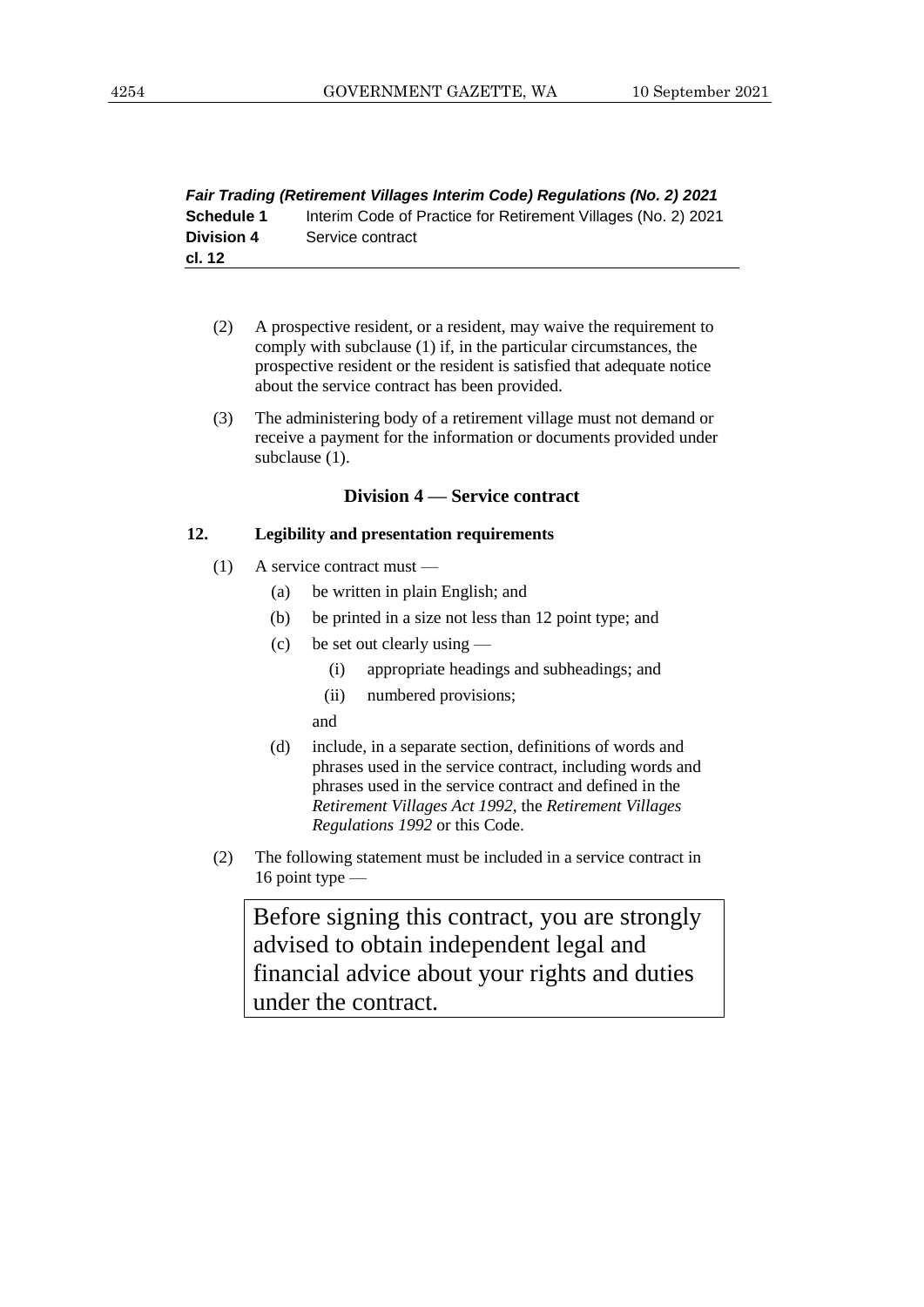#### **Rescission of contract**

If a resident exercises a right to rescind a residence contract within the cooling-off period under the *Retirement Villages Act 1992* section 14, the service contract and all collateral contracts entered into by the resident will also be rescinded by virtue of the *Retirement Villages Act 1992* section 75(3)(a).

If a residence contract is rescinded and, under the *Retirement Villages Act 1992* section 75(3)(a), the service contract and all collateral contracts entered into by the person are rescinded, the person is entitled, subject to the provisions of the *Retirement Villages Act 1992* section 75, to the full repayment of all moneys paid.

#### **13. Services**

- (1) A service contract must state
	- (a) the nature of the services that are, or are to be, provided or made available under the contract to the resident by the administering body; and
	- (b) any charges or conditions that apply to the resident's access to, or use of, those services; and
	- (c) the basis for the future determination of the costs of providing those services or making those services available.
- (2) A service contract must not provide for a resident to be liable to pay for personal services, other than the reasonable costs incurred by the administering body making the service available to the residents of the village —
	- (a) for the period after the residence contract has been terminated; or
	- (b) for the period after the service contract has been terminated; or
	- (c) for the period after the resident has permanently vacated the residential premises; or
	- (d) for the period during which the resident temporarily ceased to reside in the residential premises.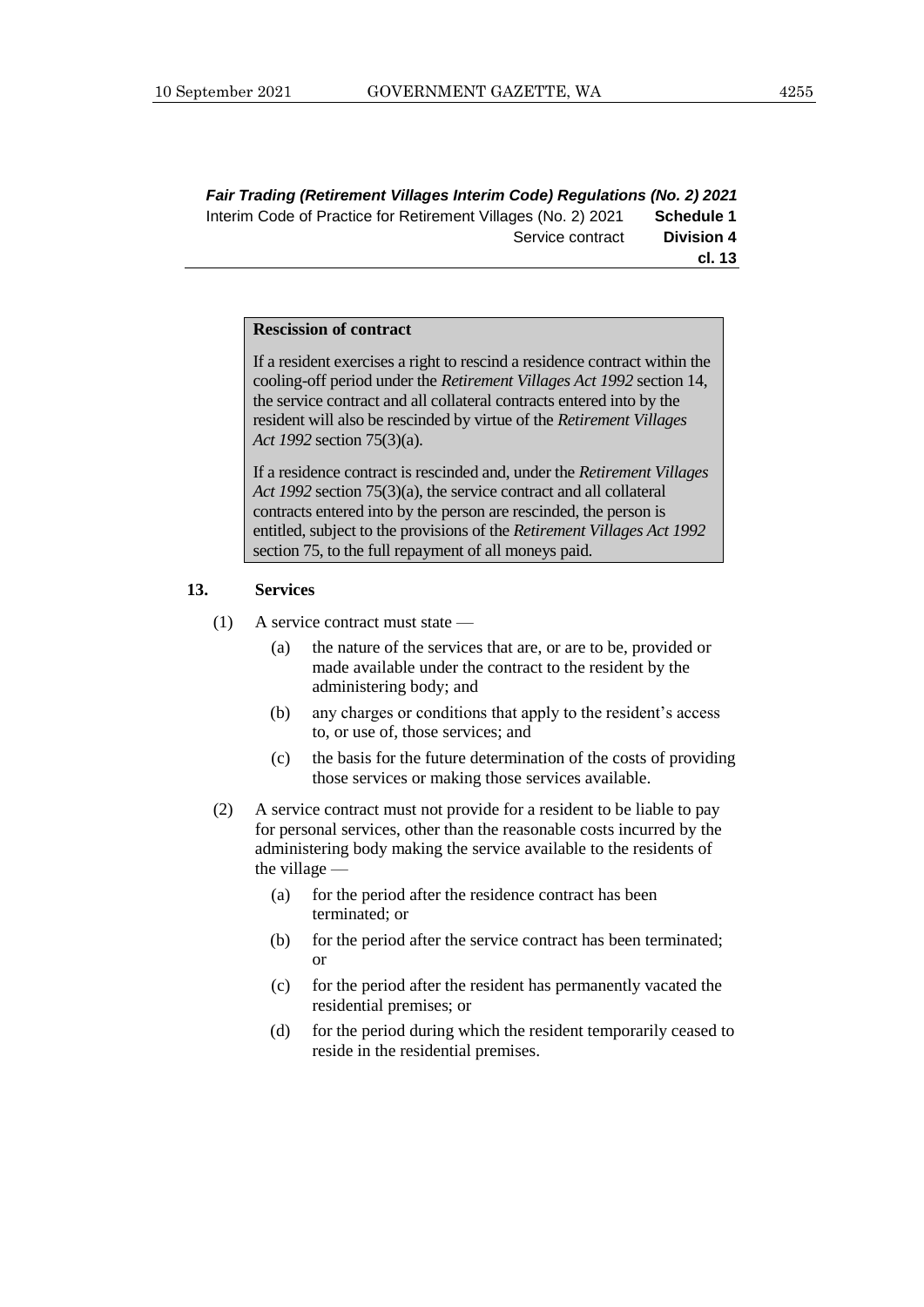*Fair Trading (Retirement Villages Interim Code) Regulations (No. 2) 2021* **Schedule 1** Interim Code of Practice for Retirement Villages (No. 2) 2021 **Division 5** Village management **cl. 14**

(3) In subclause  $(2)$  —

*personal services* means any amenities or services that are provided to a resident by the administering body under a service contract, other than the provision of —

- (a) communal amenities in the retirement village; or
- (b) village administrative and management services.

Examples of personal services are the provision of meals, laundry services and the cleaning of the resident's residential premises.

#### **Division 5 — Village management**

#### **14. Terms used**

 $(1)$  In this Division —

*Australian Accounting Standards* means the accounting standards and other requirements issued by the Australian Accounting Standards Board and as in force at the commencement of the Code;

*Australian Accounting Standards Board* means the body of that name continued under the *Australian Securities and Investments Commission Act 2001* (Commonwealth);

*notes*, to a budget or financial statement, means notes containing additional information about the information required to be presented in the budget or statement, in the form of narrative descriptions or disaggregations of items presented;

*personal representative*, of a resident of a retirement village, includes the resident's attorney, guardian, executor, administrator or trustee in bankruptcy;

*registered company auditor* means a person registered as an auditor, or taken to be registered as an auditor, under the *Corporations Act 2001* (Commonwealth);

*reserve fund* means a fund that —

(a) is, or is proposed to be, established for the purpose of accumulating funds to meet the costs of repairs, replacements, maintenance and renovations within a retirement village, regardless of whether or not the money in the fund is held in a separate account; and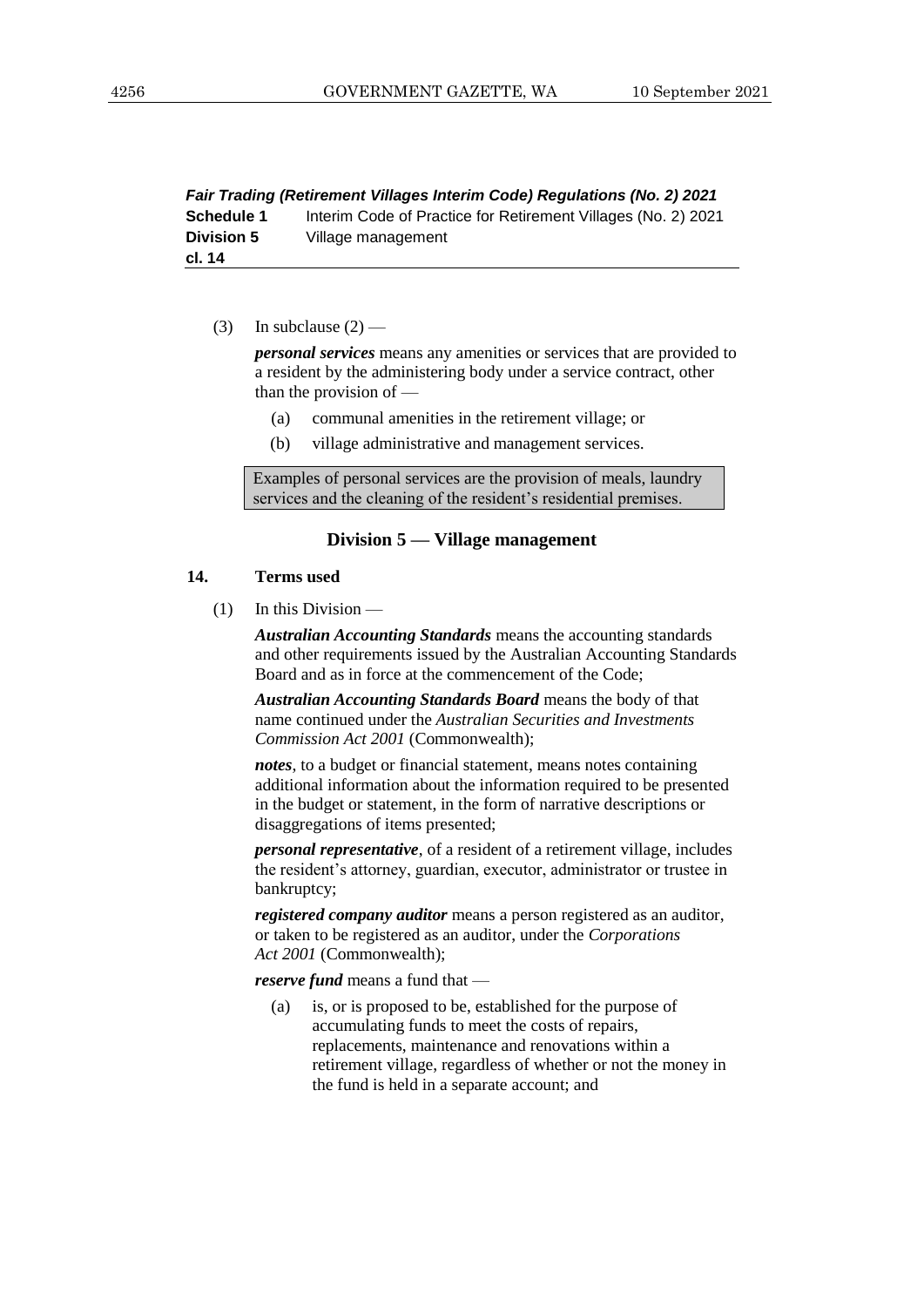- (b) if the village is comprised in a strata plan or a survey-strata plan registered under the *Strata Titles Act 1985*, includes any reserve fund established by the relevant strata company under section 100(2)(a) of that Act; and
- (c) if the village is comprised in a scheme plan for a community titles scheme registered under the *Community Titles Act 2018*, includes the reserve fund established by the community corporation for the community titles scheme under section  $85(1)(b)$  of that Act;

*secret ballot* means the method of voting at a meeting of the residents of a retirement village described in clause 28;

*special resolution* means a resolution passed at a meeting of the residents of a retirement village in accordance with clause 15(1).

 $(2)$  In this Division —

*relevant* and *material* have the same meanings as they have in the Australian Accounting Standards.

#### **15. Special resolutions**

- (1) To pass a special resolution at a meeting of the residents of a retirement village —
	- (a) the residents must have been given written notice of the meeting under clause 26; and
	- (b) there must be a quorum present (whether in person or by a vote by proxy) of —
		- (i) a minimum of 5 residents entitled to vote on the resolution or 30% of the number of residents entitled to vote on the resolution (whichever is the greater); or
		- (ii) if the retirement village has fewer than 10 occupied residential premises, a majority of residents entitled to vote;

and

- (c) the resolution must be carried by at least 75% of the number of residents who —
	- (i) are present (whether in person or by proxy); and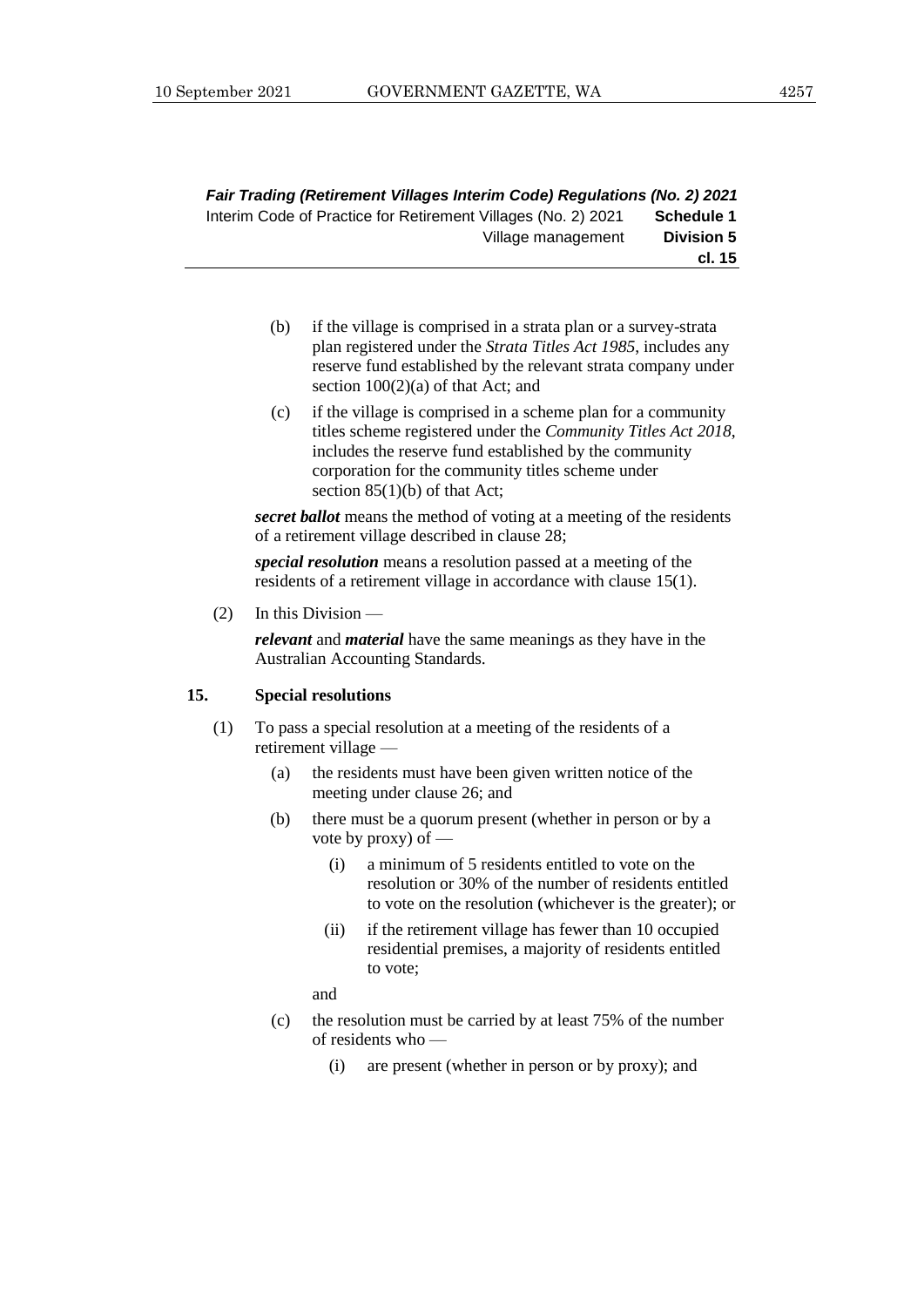*Fair Trading (Retirement Villages Interim Code) Regulations (No. 2) 2021* **Schedule 1** Interim Code of Practice for Retirement Villages (No. 2) 2021 **Division 5** Village management **cl. 15**

- (ii) are entitled to vote; and
- (iii) vote at the meeting.
- (2) A special resolution
	- (a) may be decided on a show of hands; or
	- (b) may be conducted by a secret ballot in accordance with clause 28.

#### **Special resolution**

A special resolution is a decision made at a meeting of the residents held in accordance with clause 26 on important and significant issues that directly affect the financial or general well-being of all the residents in a village.

The administering body must call a meeting at which a special resolution is to be considered within 20 days after being requested to do so (or at a later date if agreed) as specified in clause 26(5). Clause 26(6) requires the administering body to give at least 10 working days' written notice of the meeting (except in exceptional or urgent circumstances, when 2 working days' written notice may be given).

For a special resolution to pass, clause 15(1) requires a specified quorum of residents to be present at the meeting (either in person or by proxy), and 75% of those residents present, who are entitled to vote and vote, to vote in favour of the resolution. In cases where 2 or more persons occupy the same residential premises, clause 26(12) of the Code provides that each person is entitled to a vote, unless their residence contract specifies otherwise.

Some issues in a retirement village may be dealt with by an ordinary resolution that is passed at a meeting of the residents. Retirement villages legislation does not identify the issues that should be dealt with by ordinary resolution and whether a quorum of residents is required. An ordinary resolution may be passed by a majority (i.e. more than 50% of residents at the meeting in person or by proxy) and may be a method used in a village for making decisions on issues.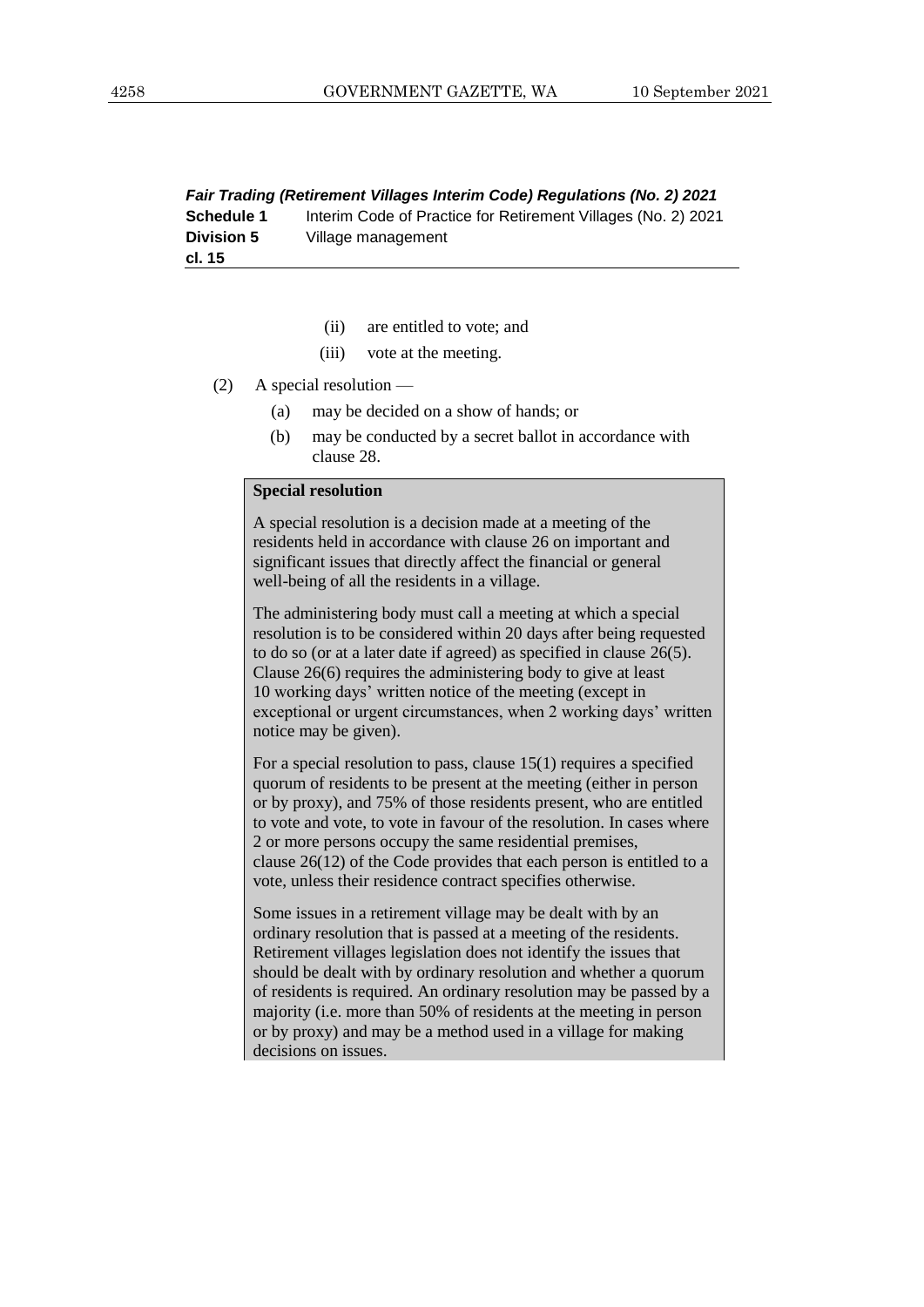The following are matters that must be decided by a special resolution at a meeting of the residents —

- (a) approving the application of any budget surplus in the village to a purpose, other than the future operating expenses of the village, generally of benefit to the residents of that village (clause 20);
- (b) forming an incorporated association to carry out the function of the residents' committee (clause  $24(2)(c)$ );
- (c) dissolving a residents' committee (clause 24(5));
- (d) removing a member of the residents' committee during the resident's 1 year term (clause 24(6));
- (e) collectively applying to the State Administrative Tribunal if a dispute arises between the residents and the administering body regarding an increase in recurrent charges or the imposition of a levy (*Retirement Villages Act 1992* section 57A);
- (f) opting out of the requirement that the annual financial statements of the village, presented to residents at the annual meeting, be independently audited for the financial year in which the resolution is passed (clause 19(10)).

Two matters that must be agreed by special resolution of residents and with the agreement of the administering body are —

- (a) varying or revoking the residence rules, which cover the rights and obligations of village residents and with which each resident must comply (clause 23); and
- (b) varying the dispute resolution processes prescribed in this Code (clause 30).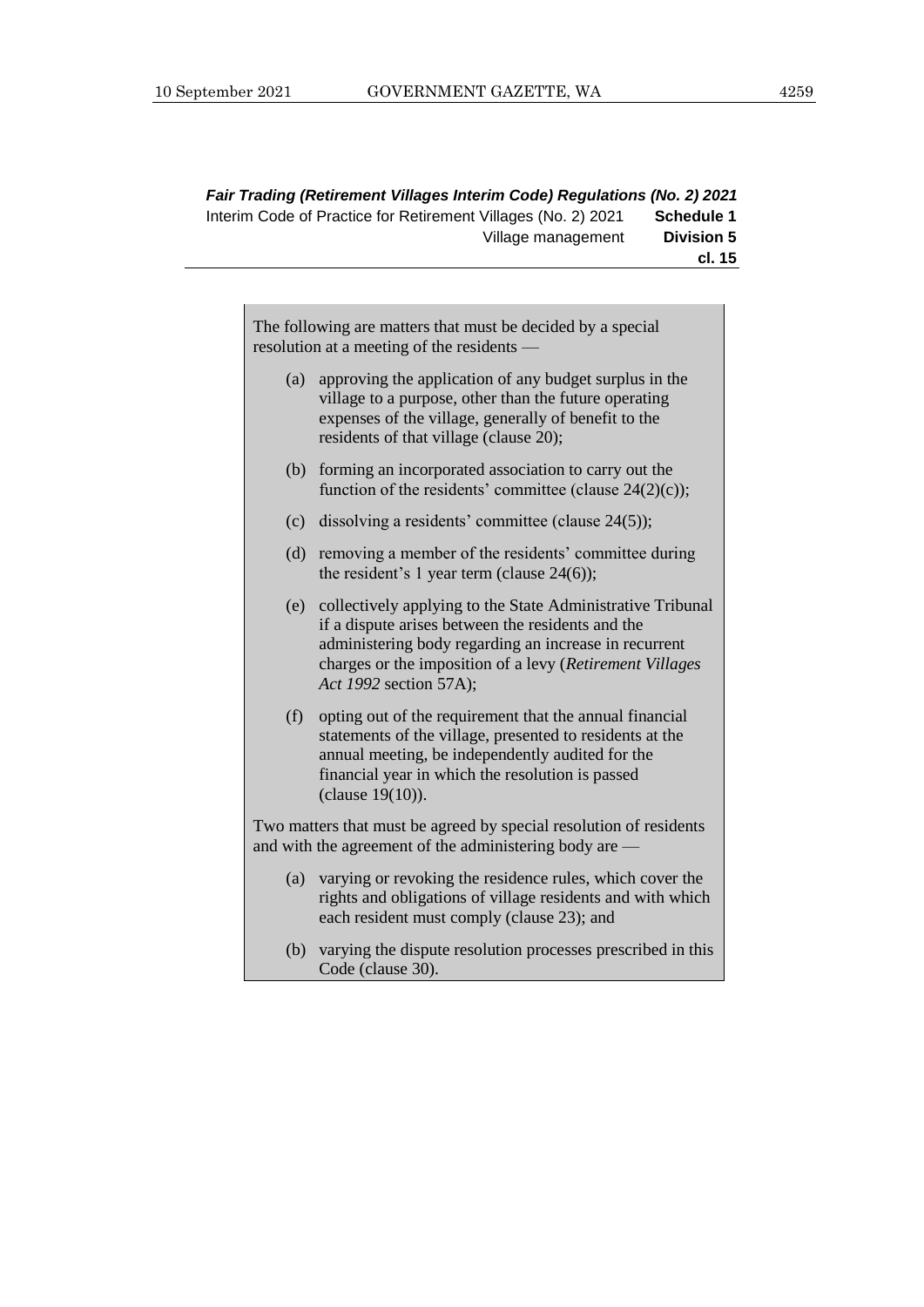*Fair Trading (Retirement Villages Interim Code) Regulations (No. 2) 2021* **Schedule 1** Interim Code of Practice for Retirement Villages (No. 2) 2021 **Division 5** Village management **cl. 16**

#### **16. Management procedures and resident consultation**

- (1) The administering body of a retirement village must
	- (a) provide prudent, efficient and economical management of the retirement village, having regard to the terms and conditions of the residence contract and any related contracts; and
	- (b) establish appropriate procedures for consulting with residents on the future planning and budgeting of the retirement village and any other proposed change to the operating financial arrangements of the village; and
	- (c) establish appropriate procedures to provide the residents with access to management information relating to the operating financial arrangements of the retirement village; and
	- (d) establish appropriate procedures for consulting with the residents on the day-to-day running of the retirement village and any issues or proposals raised by the residents; and
	- (e) establish appropriate procedures for consulting with a residents' committee established under clause 24.
- (2) The operating financial arrangements of a retirement village to which subclause  $(1)(b)$  and  $(c)$  apply include but are not limited to —
	- (a) amenities or services provided or made available to the residents where any change may involve either increased costs to residents or the reduction or loss of an amenity or service; and
	- (b) the operating budget for each financial year of the retirement village; and
	- (c) the reserve fund budget for each financial year of the retirement village; and
	- (d) the quarterly and annual financial statements for the retirement village; and
	- (e) any plans for the expansion of, or for substantial alterations to, the retirement village; and
	- (f) proposals for the upgrading of buildings, fixtures or fittings where the residents or former residents are financing either the whole or a part of the capital or ongoing costs of the work; and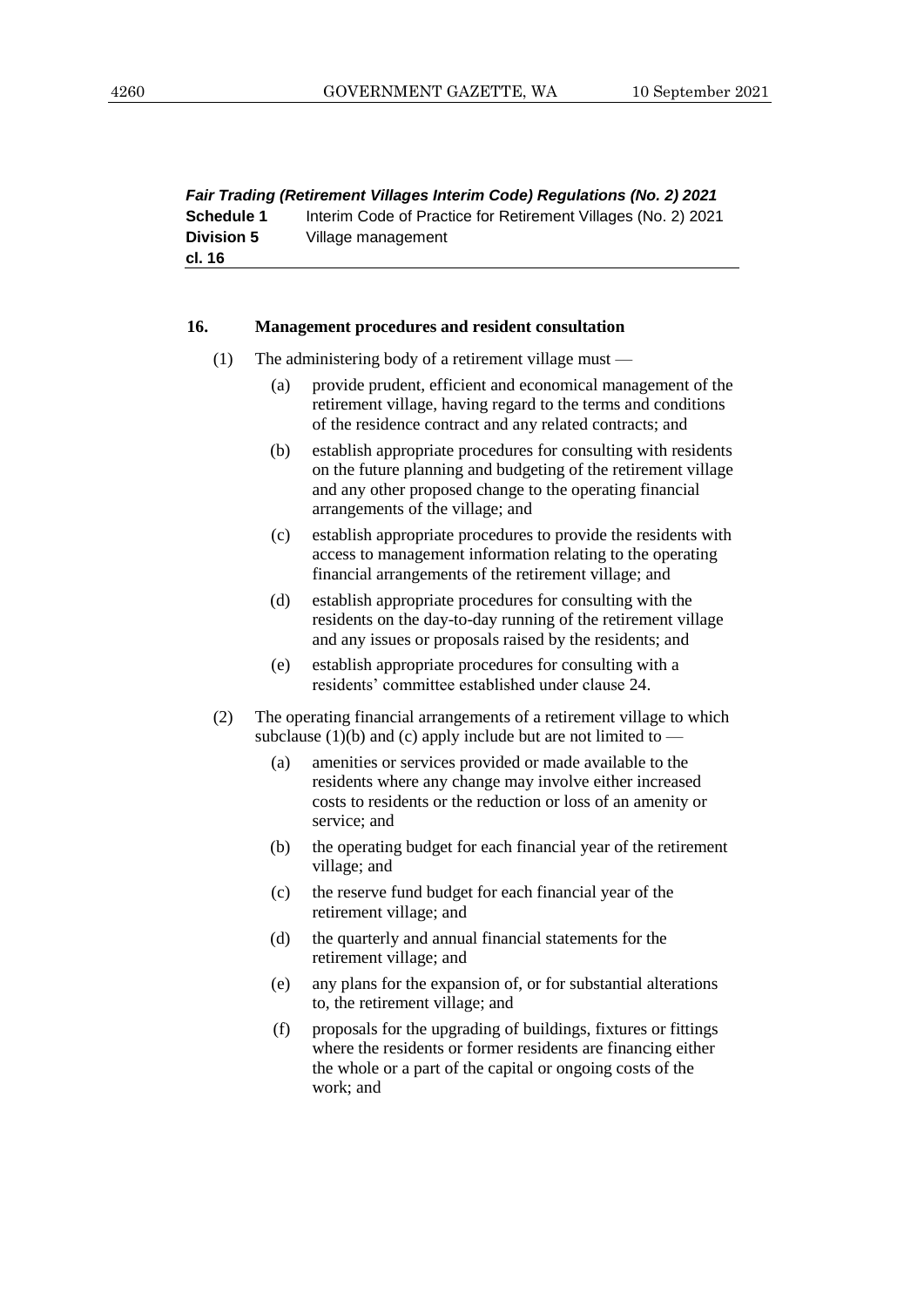- (g) the establishment of, or changes to, the residence rules described in clause 23.
- (3) The administering body of a retirement village must
	- (a) comply with any reasonable request made by a resident for information on a specific operating financial arrangement or for information about the steps taken to minimise increases in village operating costs and the costs of reserve fund works; and
	- (b) make available to be inspected or copied any document that might reasonably be expected to be material to that request.
- (4) The administering body must respond to a request referred to in subclause  $(3)(a)$  within 10 working days, and in the case of any refusal or inability to comply with that request, give reasons in writing.

#### **17. Village budget**

- (1) No later than 1 month before the end of each financial year, the administering body of a retirement village must display the following documents (*budget documents*) in a central location in the retirement village and make a copy of the documents available to each resident on request —
	- (a) a proposed operating budget for the next financial year of the retirement village;
	- (b) if residents or former residents of the village are contractually obliged to pay money for reserve fund purposes, a proposed reserve fund budget for the next financial year of the retirement village;
	- (c) the information used in the preparation of the proposed operating and reserve fund budget that might reasonably be expected to be made available to a resident, including but not limited to —
		- (i) relevant accounts of actual expenditure; and
		- (ii) information explaining proposed fee changes or changes to the provision or availability of amenities or services.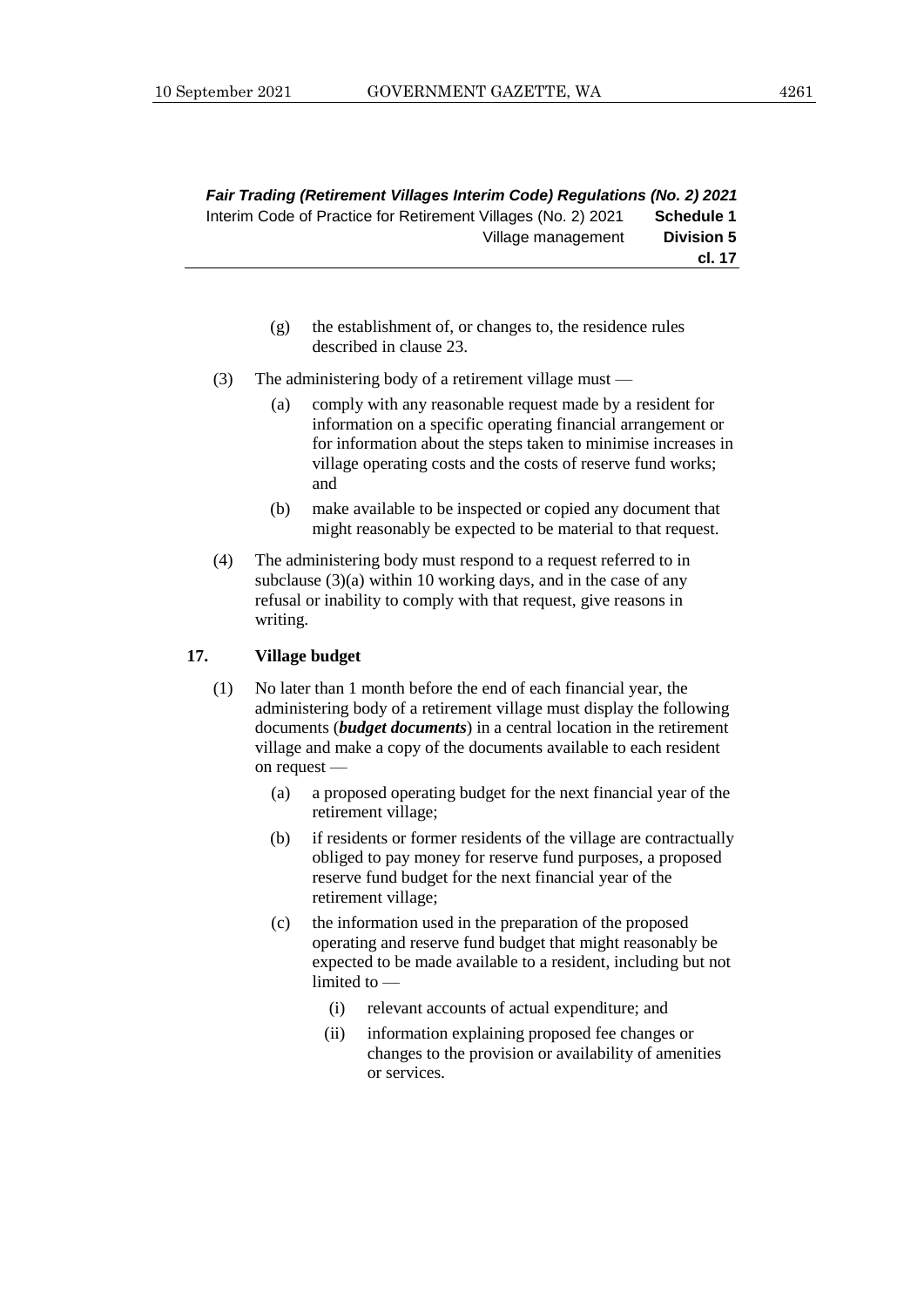| Fair Trading (Retirement Villages Interim Code) Regulations (No. 2) 2021 |                                                               |  |
|--------------------------------------------------------------------------|---------------------------------------------------------------|--|
| <b>Schedule 1</b>                                                        | Interim Code of Practice for Retirement Villages (No. 2) 2021 |  |
| <b>Division 5</b>                                                        | Village management                                            |  |
| cl. 17                                                                   |                                                               |  |

- (2) The administering body of a retirement village must give each resident written notice stating where and when the budget documents will be available.
- (3) The proposed operating budget must be presented in a consistent format from one financial year to the next and must include a separate line item that presents, for the financial year, each of the following amounts —
	- (a) income from residents and former residents in the form of recurrent charges other than as —
		- (i) rental income; or
		- (ii) payments to a reserve fund;
	- (b) income from the administering body in the form of recurrent charges payable under the *Retirement Villages Act 1992* section 23(5) other than as  $-$ 
		- (i) rental income; or
		- (ii) payments to a reserve fund;
	- (c) rental income used to meet village operating costs;
	- (d) any other forms of income used to meet village operating costs;
	- (e) total income;
	- (f) expenses for employee benefits other than for the training of, or for travel by, staff;
	- (g) expenses for the training of, or for travel by, staff;
	- (h) auditor's remuneration (including for both audit and non-audit services provided to the village) to the extent that it is paid for by the residents of the village;
	- (i) expenses of marketing and advertising the village excluding any amount that a resident or a former resident of the village is contractually obliged to pay for marketing and advertising individual residential premises;
	- (j) repairs and maintenance expenses funded from recurrent charges other than recurrent charges payable to a reserve fund;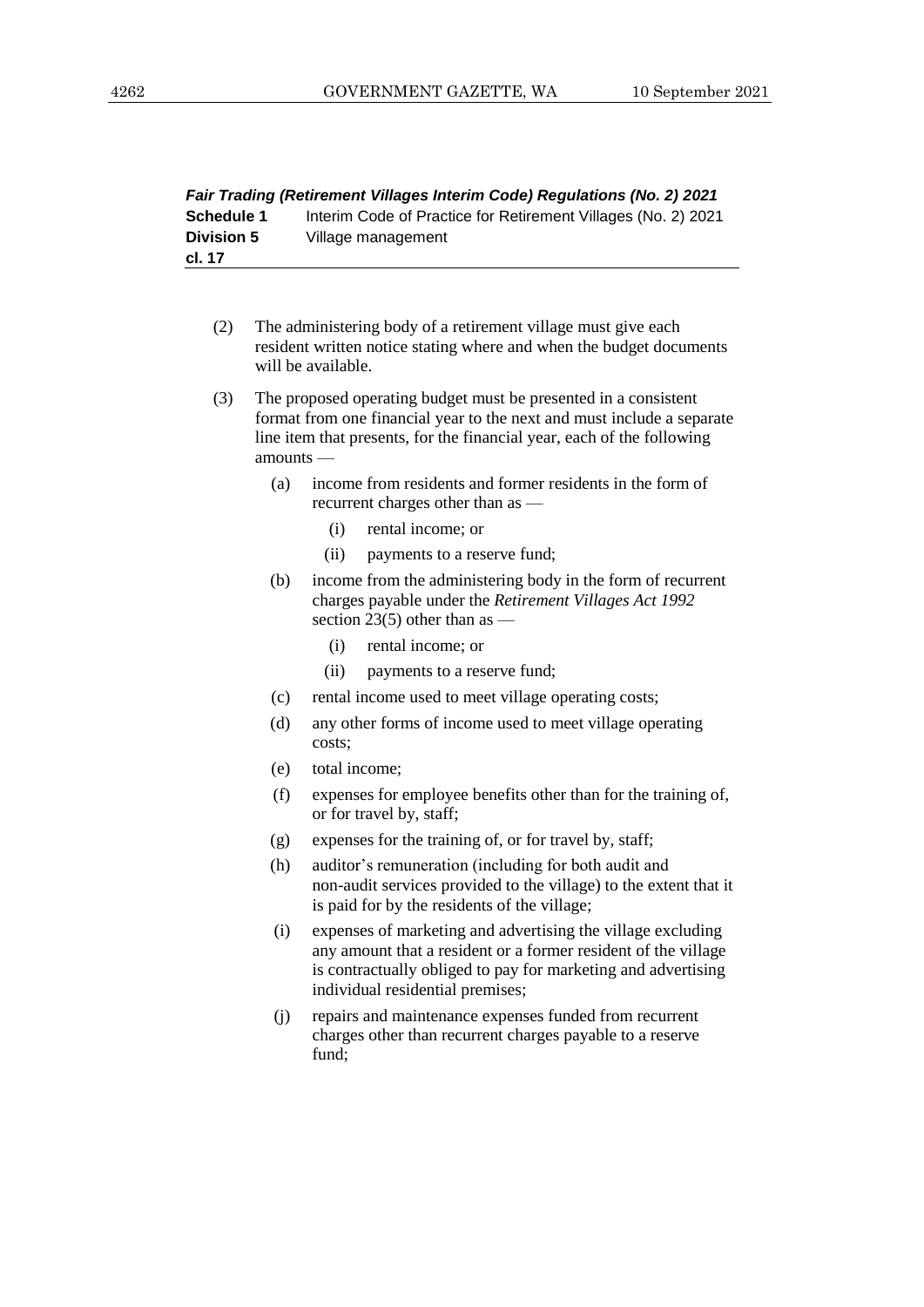- (k) accreditation and membership fees paid to any industry body whose principal purpose is to represent the interests of administering bodies;
- (l) insurance expenses;
- (m) legal expenses;
- (n) finance costs;
- (o) fees for the provision of management and administration services to the residents of the village;
- (p) material classes of expenditure that are relevant to an understanding of the budget that have not been otherwise separately disclosed under this subclause;
- (q) the amount, net of GST, for any budget item that is a GST-taxable supply for which the administering body is entitled to an input tax credit;
- (r) total proposed expenditure for the financial year;
- (s) expected surplus or deficit for the financial year.
- (4) If a proposed reserve fund budget is required by subclause (1)(b), it must be presented in a consistent format from one financial year to the next and must include a separate line item that presents, for the financial year, each of the following amounts —
	- (a) the opening balance of the reserve fund as at the beginning of the financial year;
	- (b) income from residents and former residents in the form of recurrent charges that are payable to the reserve fund;
	- (c) income from the administering body in the form of recurrent charges under the *Retirement Villages Act 1992* section 23(5) that are payable to the reserve fund;
	- (d) income payable to the reserve fund in the form of amounts deducted from premiums repayable to residents who have permanently vacated the village;
	- (e) interest earned on money in the reserve fund;
	- (f) any other income, and the source of that income, used to meet expenditure from the reserve fund;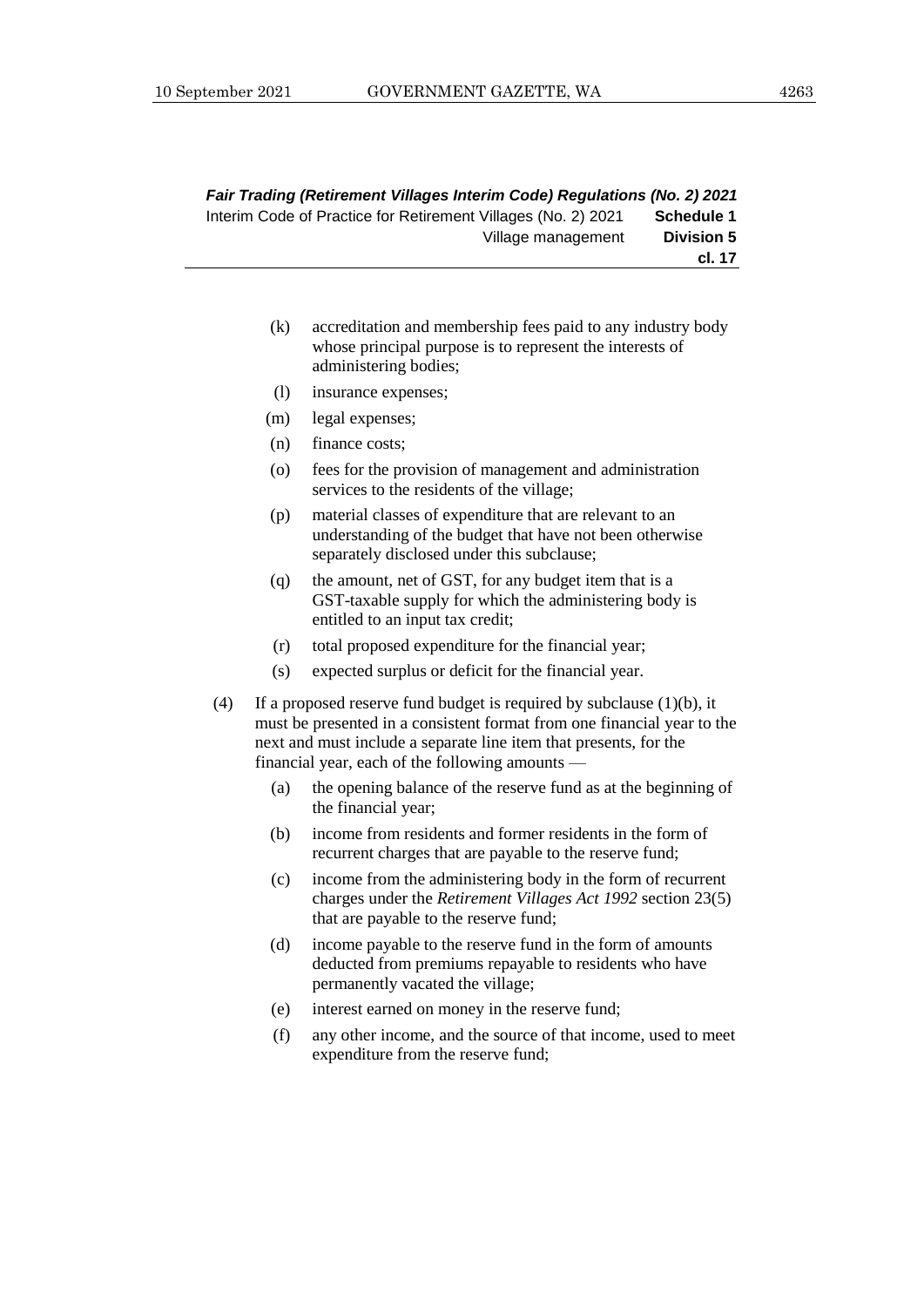| Fair Trading (Retirement Villages Interim Code) Regulations (No. 2) 2021 |                                                               |  |
|--------------------------------------------------------------------------|---------------------------------------------------------------|--|
| Schedule 1                                                               | Interim Code of Practice for Retirement Villages (No. 2) 2021 |  |
| <b>Division 5</b>                                                        | Village management                                            |  |
| cl. 17                                                                   |                                                               |  |

- (g) total reserve fund income;
- (h) expenditure in each material class of expenditure from the reserve fund (for example, repairs, replacements, maintenance and renovations of a capital nature);
- (i) total reserve fund expenditure;
- (j) the closing balance of the reserve fund as at the end of the financial year.
- (5) A proposed budget may also include any additional line items, headings and subtotals relevant to an understanding of the financial performance of the retirement village.
- (6) A proposed budget must include notes to the budget disclosing
	- (a) the method by which the amount of recurrent charges payable by residents and former residents is calculated, including the method by which the amount that is a contribution to a reserve fund is calculated; and
	- (b) the method by which any amount of recurrent charges payable by the administering body under the *Retirement Villages Act 1992* section 23(5) is calculated, including the method by which any amount that is a contribution to a reserve fund is calculated; and
	- (c) separate amounts for the auditor's remuneration according to audit and non-audit services provided to the village; and
	- (d) for each line item that is derived by apportioning expenses between the village and another entity or entities (including but not limited to, management and administration fees) -
		- (i) the method of calculation used to apportion the expenses; and
		- (ii) the separate disclosure of the material items of expenses that comprise the line item that have not been otherwise separately disclosed under this clause;
		- and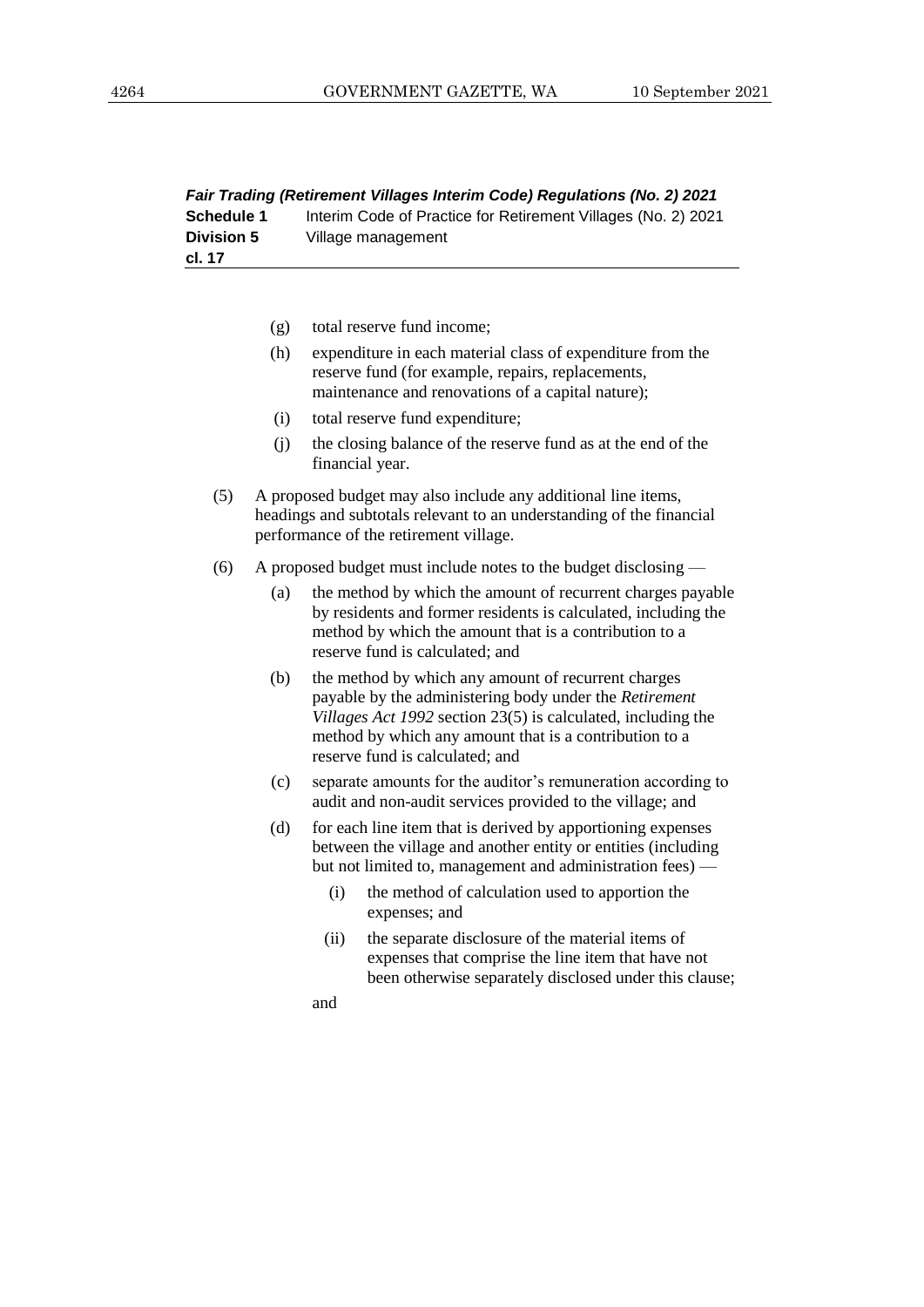- (e) for management and administration fees other than those described in paragraph (d) —
	- (i) the method of calculation; and
	- (ii) the separate disclosure of the material items of expenses that comprise the management and administration fees that have not been otherwise separately disclosed under this clause;

and

- (f) any other information relevant to an understanding of the proposed budget of the village.
- (7) If the administering body administers more than 1 retirement village, the administering body must provide separate budget documents for each village.
- (8) The village budget for a financial year must not be finalised until
	- (a) each resident has been given a minimum of 10 working days after service of the notice under subclause (2) to consider the budget documents; and
	- (b) the administering body has held the annual budget meeting of the residents as required under clause  $26(1)(b)$ .

#### **18. Quarterly financial statements**

- (1) No later than 1 month after the end of each quarter of a financial year, the administering body of a retirement village must provide to the residents of the retirement village the following financial statements (the *quarterly financial statements*), including the notes to the statements —
	- (a) a statement of income and expenditure;
	- (b) a reserve fund statement.
- (2) A quarterly financial statement must present fairly the financial performance of the village for the quarter.
- (3) A statement of income and expenditure under subclause (1)(a) must present both actual and budget amounts for each line item included in the proposed operating budget under clause 17(3).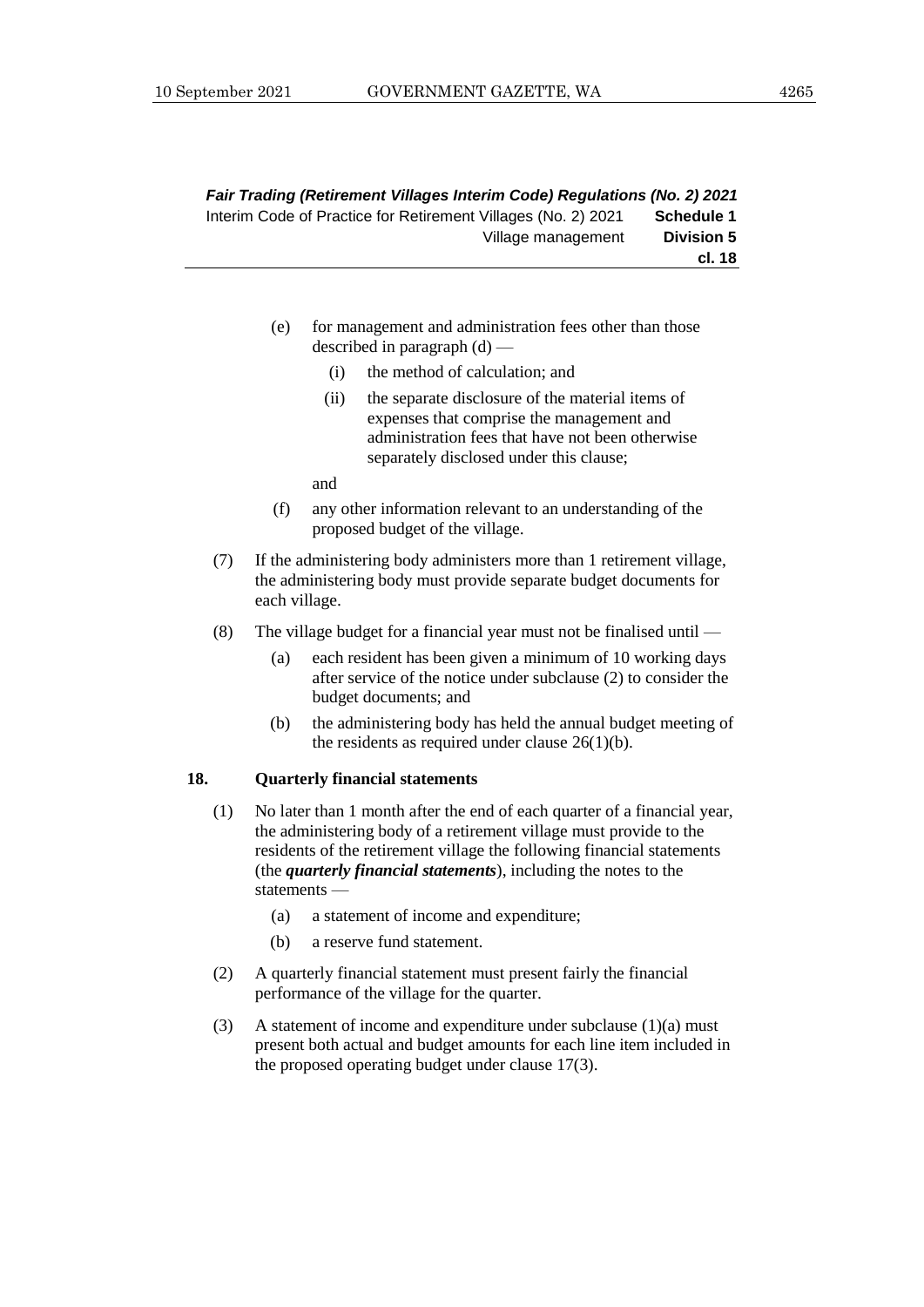| Fair Trading (Retirement Villages Interim Code) Regulations (No. 2) 2021 |                                                               |  |
|--------------------------------------------------------------------------|---------------------------------------------------------------|--|
| Schedule 1                                                               | Interim Code of Practice for Retirement Villages (No. 2) 2021 |  |
| <b>Division 5</b>                                                        | Village management                                            |  |
| cl. 19                                                                   |                                                               |  |

- (4) A reserve fund statement under subclause (1)(b) must present both actual and budget amounts for each line item included in the proposed reserve fund budget under clause 17(4) (if any).
- (5) A quarterly financial statement must also include any additional line items, headings and subtotals relevant to an understanding of the financial performance of the village.
- (6) A quarterly financial statement must include notes to the statement disclosing —
	- (a) the matters described in clause  $17(6)(a)$  to (e); and
	- (b) reasons for any variations of 10% or more between actual and budgeted expenditure (including reserve fund expenditure); and
	- (c) any other information relevant to an understanding of the financial performance of the village.
- (7) If the administering body administers more than 1 retirement village, the administering body must provide separate quarterly financial statements for each village.
- (8) The administering body of a retirement village must
	- (a) display the quarterly financial statements in a central location in the retirement village; and
	- (b) make a copy of the quarterly financial statements available to each resident on request.

## **19. Annual financial statements**

- (1) On or before the day on which the administering body of a retirement village gives written notice under clause 26 of an annual meeting to be held under clause  $26(1)(a)$ , the administering body must provide to the residents the following financial statements for the previous financial year (the *annual financial statements*), including the notes to the statements —
	- (a) a statement of income and expenditure;
	- (b) a reserve fund statement.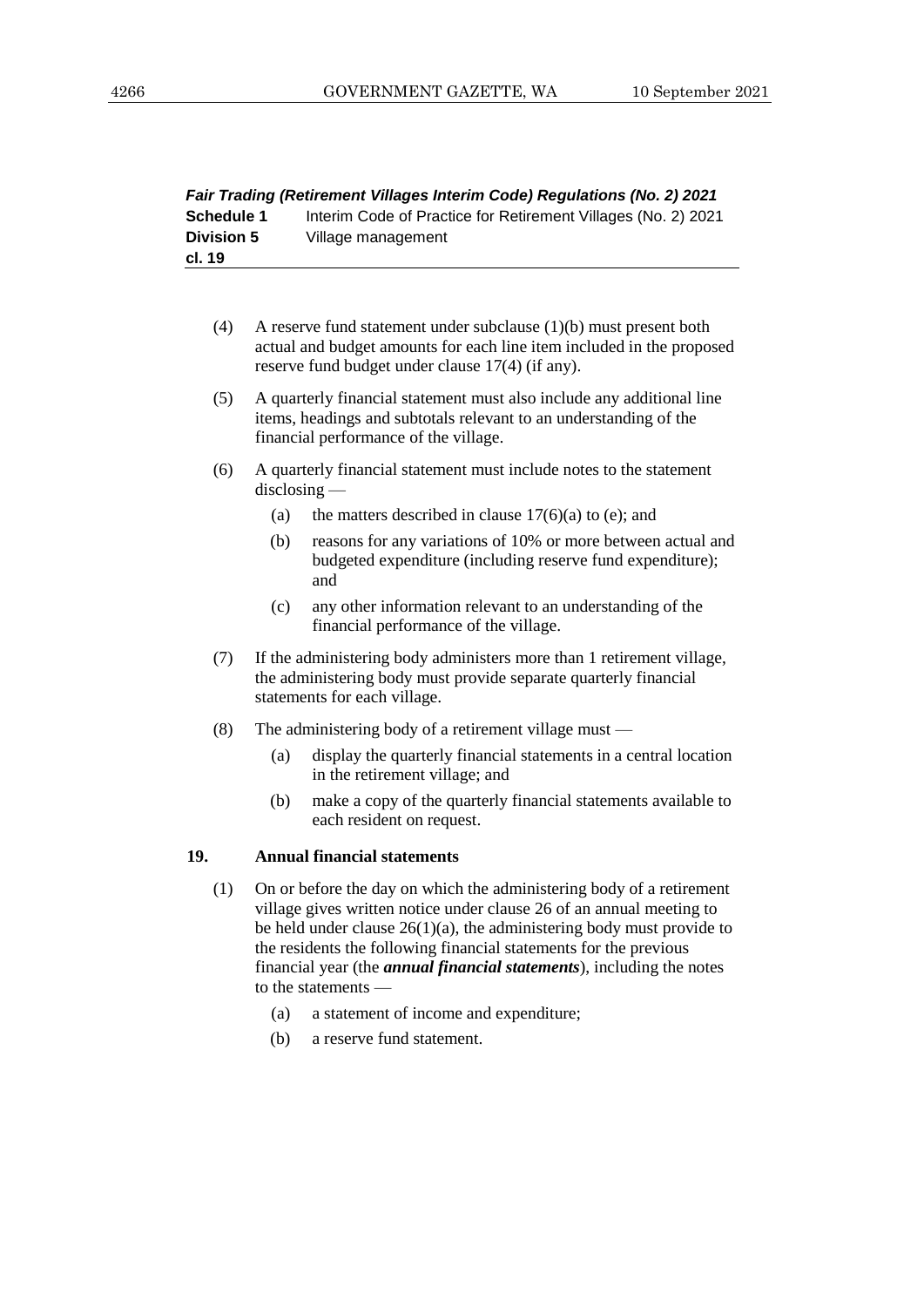- (2) When the administering body provides to the residents the annual financial statements under subclause (1) it must also provide the audit report, if any, issued under subclause (9) for those statements.
- (3) The annual financial statements must present fairly the financial performance of the retirement village during the financial year.
- (4) A statement of income and expenditure under subclause (1)(a) must present both actual and budget amounts for each line item included in the proposed operating budget under clause 17(3).
- (5) A reserve fund statement under subclause (1)(b) must present both actual and budget amounts for each line item included in the proposed reserve fund budget under clause 17(4) (if any).
- (6) An annual financial statement may also include any additional line items, headings and subtotals relevant to an understanding of the financial performance of the retirement village.
- (7) An annual financial statement must present, for each amount reported for the year to which the statement relates, comparative information for the preceding financial year.
- (8) An annual financial statement must include notes to the statement disclosing —
	- (a) the matters described in clause  $17(6)(a)$  to (e); and
	- (b) reasons for any variations of 10% or more between actual and budgeted expenditure (including reserve fund expenditure); and
	- (c) the opening balance of the accumulated surplus or deficit as at the beginning of the financial year; and
	- (d) the closing balance of the accumulated surplus or deficit as at the end of the financial year after adjustment for the surplus or deficit for the financial year as shown in the statement of income and expenditure; and
	- (e) any other information relevant to an understanding of the financial performance of the village.
- (9) Before the administering body of a retirement village provides to the residents the annual financial statements for a financial year under subclause (1), the administering body must, unless the residents have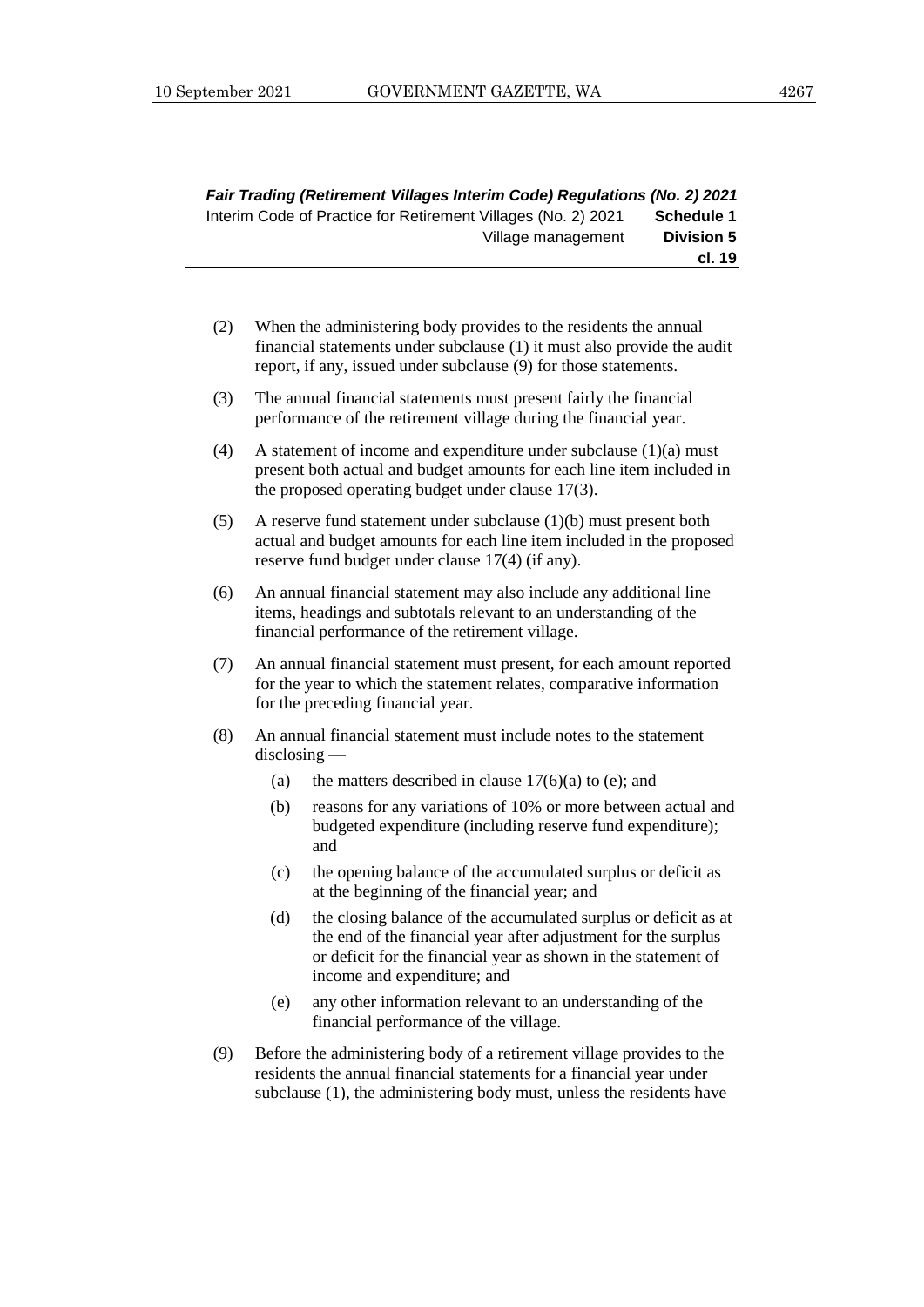| Fair Trading (Retirement Villages Interim Code) Regulations (No. 2) 2021 |                                                               |  |
|--------------------------------------------------------------------------|---------------------------------------------------------------|--|
| Schedule 1                                                               | Interim Code of Practice for Retirement Villages (No. 2) 2021 |  |
| <b>Division 5</b>                                                        | Village management                                            |  |
| cl. 20                                                                   |                                                               |  |

resolved under subclause (10) that the statements for that year are not required to be audited, ensure that those statements have been audited, and an audit report has been issued, by —

- (a) a member of a professional accounting body who holds either —
	- (i) a Certificate of Public Practice issued by Chartered Accountants Australia and New Zealand; or
	- (ii) a Public Practice Certificate issued by CPA Australia Ltd or the Institute of Public Accountants;
	- or
- (b) a registered company auditor.
- (10) At an annual meeting held under clause  $26(1)(a)$ , the residents of a retirement village may decide by special resolution that the annual financial statements of the retirement village, for the financial year in which the resolution is made, are not required to be audited.
- (11) If the administering body administers more than 1 retirement village, the administering body must provide separate annual financial statements for each village.

#### **20. Budget surplus**

The administering body of a retirement village must apply any surplus in the operating budget of the retirement village towards the future operating expenses of that village, except if the residents, by special resolution, approve the application of the whole or a part of the budget surplus to any other purpose or purposes generally for the benefit of the residents of that retirement village.

#### **21. Marketing of residential premises**

If a resident is required by a residence contract to pay, in whole or in part, the costs incurred by an administering body in marketing or advertising the residential premises that the resident occupies or occupied, the administering body of the retirement village must —

(a) take all reasonable steps to enable the residential premises to be placed on the market as expeditiously as possible; and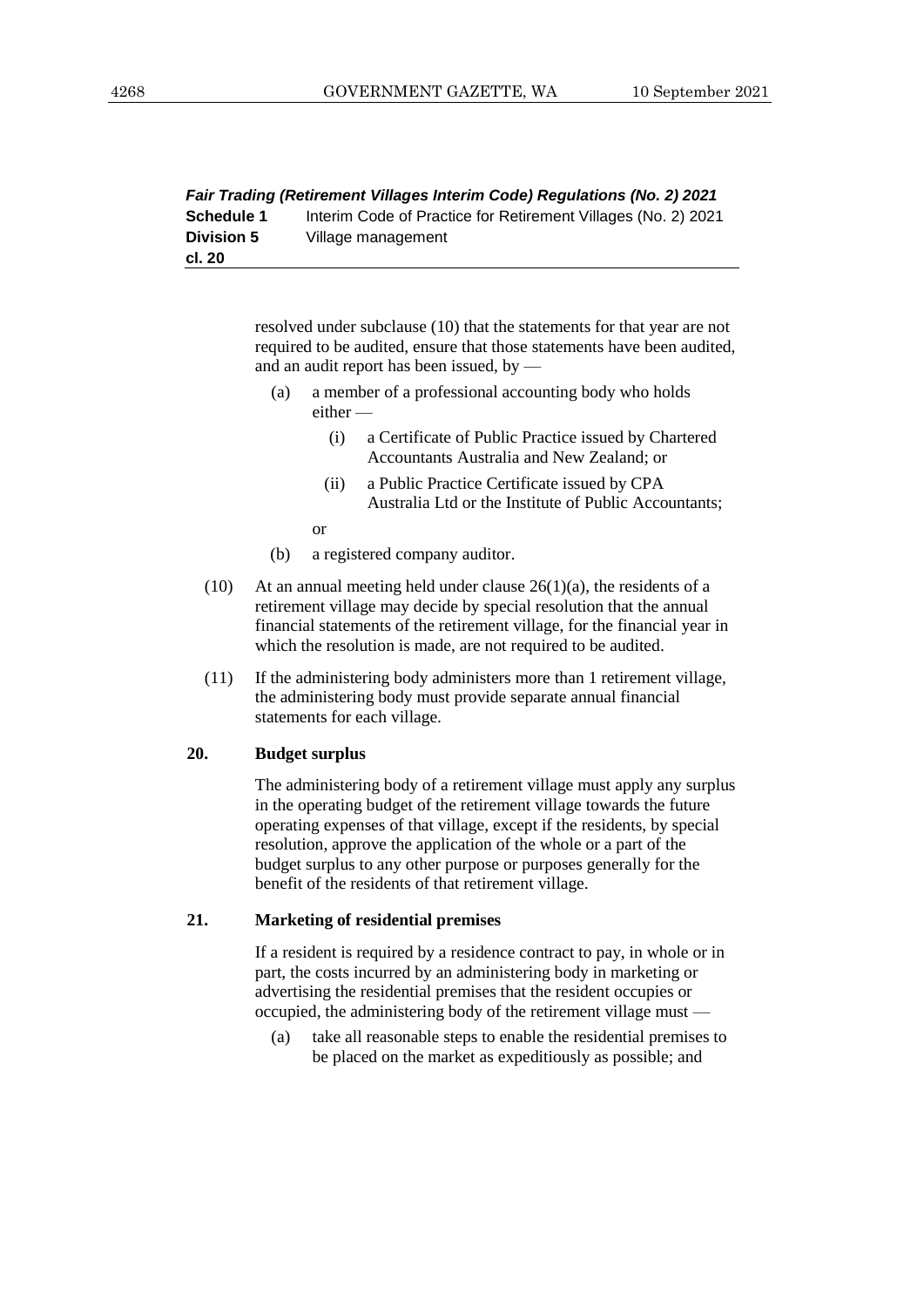> (b) commencing 1 month after the residential premises are first placed on the market, provide the resident, or the resident's personal representative, with a monthly written marketing report that details the steps taken to market the premises.

#### **22. Refurbishment of residential premises**

 $(1)$  In this clause —

*refurbishment work* means maintenance, repair, replacement or renovation work carried out in respect of residential premises to return the residential premises to a reasonable condition.

- (2) If a resident permanently vacates the resident's residential premises and is required under the residence contract to pay for, or contribute to, the cost of refurbishment work to those residential premises, the administering body of a retirement village must —
	- (a) before the commencement of the refurbishment work, give the former resident or the former resident's personal representative —
		- (i) a written statement that lists and gives details of each item of refurbishment work that the administering body believes is required to be carried out on the residential premises; and
		- (ii) if the administering body is arranging for the refurbishment work to be carried out on the residential premises, a written estimate of the cost for each item of work and an indication of the commencement and completion dates of the work including anything that may foreseeably affect those dates; and
		- (iii) if there is a material change to a statement given under subparagraph (i), or an estimate given under subparagraph (ii), a written notice of that change;

and

- (b) before accepting, or making any demand for, payment for the refurbishment work —
	- (i) ensure the work is completed; and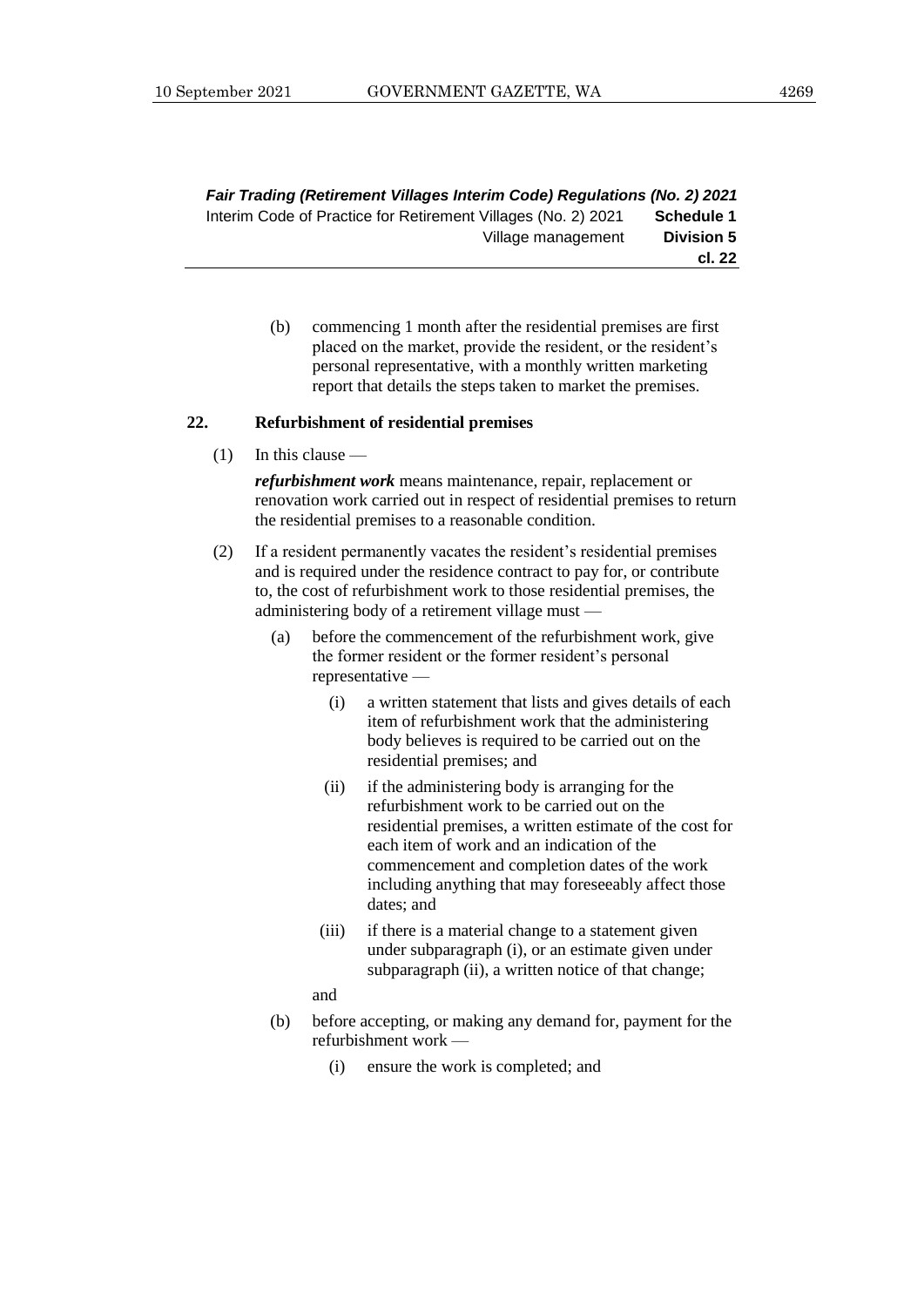| Fair Trading (Retirement Villages Interim Code) Regulations (No. 2) 2021 |     |                                                               |                                                                                                                                                                                                                                                                                                        |
|--------------------------------------------------------------------------|-----|---------------------------------------------------------------|--------------------------------------------------------------------------------------------------------------------------------------------------------------------------------------------------------------------------------------------------------------------------------------------------------|
| <b>Schedule 1</b><br><b>Division 5</b>                                   |     | Interim Code of Practice for Retirement Villages (No. 2) 2021 |                                                                                                                                                                                                                                                                                                        |
|                                                                          |     | Village management                                            |                                                                                                                                                                                                                                                                                                        |
| cl. 22                                                                   |     |                                                               |                                                                                                                                                                                                                                                                                                        |
|                                                                          |     |                                                               |                                                                                                                                                                                                                                                                                                        |
|                                                                          |     | (ii)                                                          | give the former resident, or the former resident's<br>personal representative, a fully itemised account for<br>the final cost of the work; and                                                                                                                                                         |
|                                                                          |     | (iii)                                                         | provide the former resident, or the former resident's<br>personal representative, with a reasonable<br>opportunity to enter the residential premises in order<br>to inspect the refurbishment work.                                                                                                    |
| (3)                                                                      |     |                                                               | The former resident, or the former resident's personal representative,<br>may apply to the State Administrative Tribunal for an order in relation<br>to any refurbishment work that has been, or is proposed to be, carried<br>out on the residential premises, if the person is of the opinion that — |
|                                                                          | (a) |                                                               | the work was not, when the residential premises were<br>permanently vacated by the former resident, reasonably<br>required to return the residential premises to a condition<br>required by the residence contract; or                                                                                 |
|                                                                          | (b) |                                                               | the proposed or actual cost of the work is excessive or<br>unreasonable; or                                                                                                                                                                                                                            |
|                                                                          | (c) |                                                               | the proportion of the total costs that are to be paid by the<br>former resident, or the former resident's personal<br>representative, is excessive or unreasonable; or                                                                                                                                 |
|                                                                          | (d) |                                                               | the statement given under subclause $(2)(a)(i)$ describes an<br>amount of work that exceeds the amount of work required to<br>return the residential premises to a reasonable condition; or                                                                                                            |
|                                                                          | (e) |                                                               | the commencement or completion date of the work indicated<br>by the administering body in subclause $(2)(a)(ii)$ is<br>unreasonable; or                                                                                                                                                                |
|                                                                          | (f) |                                                               | the actual time taken to complete the work to the residential<br>premises was unreasonable.                                                                                                                                                                                                            |
| (4)                                                                      |     | make, make an order -                                         | On an application under subclause (3), the State Administrative<br>Tribunal may, in addition to any other decision it has the power to                                                                                                                                                                 |
|                                                                          | (a) |                                                               | if work is being carried out on the residential premises, that<br>the work be stopped or that it be completed; or                                                                                                                                                                                      |
|                                                                          | (b) |                                                               | if work has not been carried out on the residential premises,<br>that the work be commenced; or                                                                                                                                                                                                        |
|                                                                          |     |                                                               |                                                                                                                                                                                                                                                                                                        |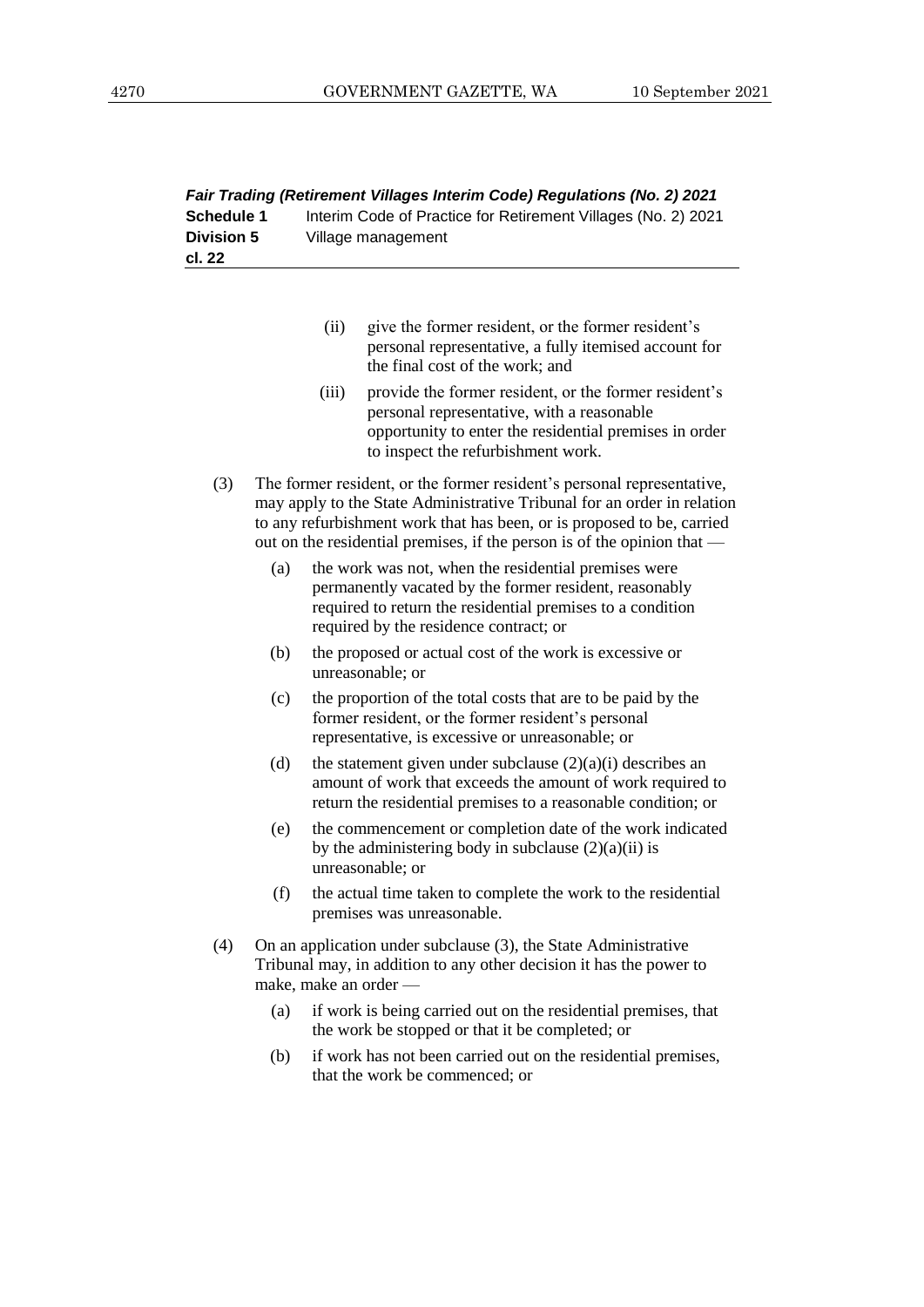> (c) that varies the amount that the former resident, or the former resident's personal representative, is required to pay for work carried out, or proposed to be carried out, on the residential premises.

#### **23. Residence rules**

- (1) The administering body of a retirement village must establish a set of residence rules covering the rights and obligations of the residents of the retirement village.
- (2) The residence rules must be clear and consistent with this Code, the *Retirement Villages Regulations 1992* and the *Retirement Villages Act 1992*.
- (3) The administering body of a retirement village must consult with the residents of all occupied residential premises in the retirement village, if any, before making, changing or revoking the residence rules.
- (4) The residents may, by special resolution, and with the agreement of the administering body, change or revoke the residence rules.
- (5) The administering body must not unreasonably withhold agreement to a special resolution passed by the residents under subclause (4).

#### **24. Residents' committee of retirement village residents**

- (1) The residents of a retirement village may establish a residents' committee whose function is to consult with the administering body on behalf of the residents about the day-to-day running of the retirement village and any issues or proposals raised by the residents.
- (2) A residents' committee may be established
	- (a) by an election conducted among the residents of a retirement village; or
	- (b) in the absence of an election conducted under paragraph (a), by an election conducted by the administering body of a retirement village on the request of —
		- (i) a minimum of 5 residents or 10% of the residents, whichever is the greater; or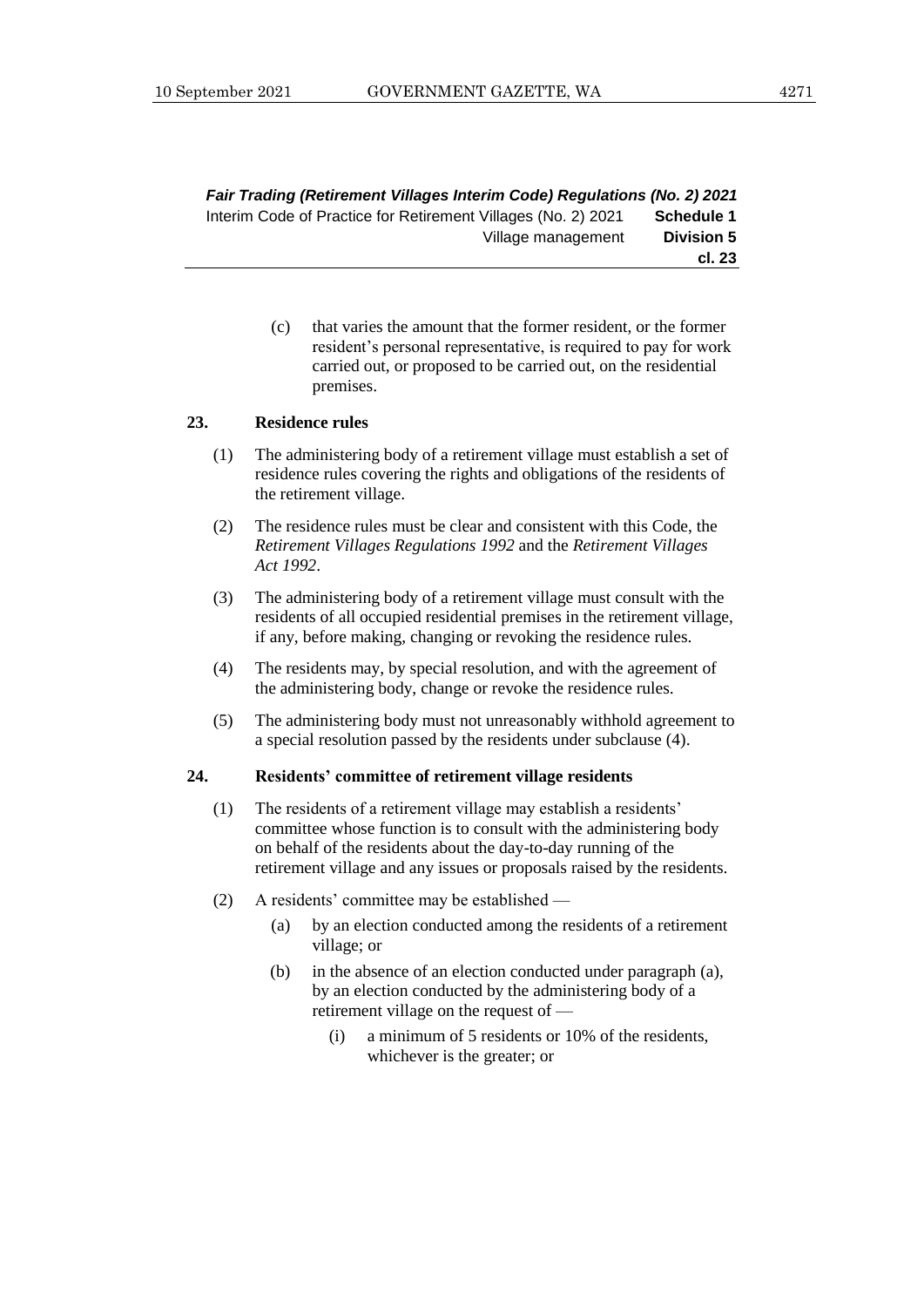| Fair Trading (Retirement Villages Interim Code) Regulations (No. 2) 2021 |                                                               |  |
|--------------------------------------------------------------------------|---------------------------------------------------------------|--|
| <b>Schedule 1</b>                                                        | Interim Code of Practice for Retirement Villages (No. 2) 2021 |  |
| <b>Division 5</b>                                                        | Village management                                            |  |
| cl. 24                                                                   |                                                               |  |

| (11) | if the village has fewer than 10 occupied residential<br>premises, residents from a majority of the occupied<br>residential premises; |
|------|---------------------------------------------------------------------------------------------------------------------------------------|
| or   |                                                                                                                                       |

- (c) subject to clause 25, by forming an association that is to be incorporated under the *Associations Incorporation Act 2015*.
- (3) Only 1 residents' committee may be established in a retirement village at any time.
- (4) Membership of a residents' committee is available only to the residents of the retirement village for which it is elected.
- (5) The residents of a retirement village may dissolve a residents' committee at any time by a special resolution.
- (6) A member of the residents' committee
	- (a) holds office for not more than 1 year, but may be re-elected; and
	- (b) may be removed at any time by a special resolution.
- (7) The residents' committee may
	- (a) decide its own procedures; and
	- (b) form subcommittees and decide a subcommittee's procedures.
- (8) Nothing in this clause prevents the residents of a retirement village from establishing other committees, subcommittees or bodies of residents, or from forming other incorporated associations, for purposes other than the carrying out of the function referred to in subclause (1).
- (9) Nothing in this clause prevents a resident of a retirement village, who is a member of a residents' committee, from becoming a member of other committees, subcommittees or bodies of residents for other purposes.
- (10) Nothing in this clause prevents a residents' committee from providing or organising recreational or other activities for the residents of the retirement village.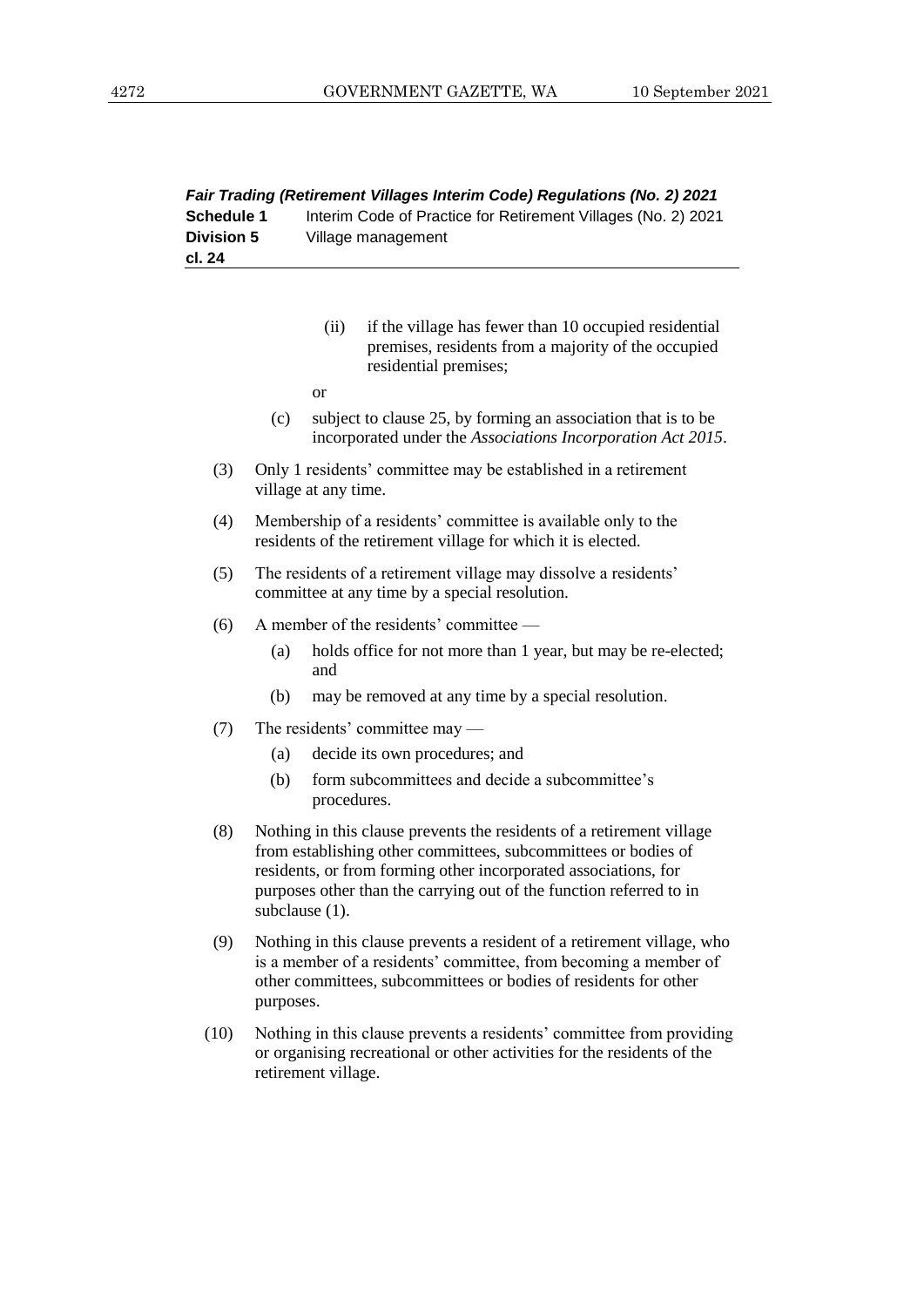(11) A residents' committee may charge a fee for the provision or organisation of recreational and other activities for the residents of the retirement village.

#### **25. Incorporated association formed to carry out function of residents' committee**

- (1) The residents may only establish a residents' committee under clause 24(2)(c) by special resolution.
- (2) The residents of a retirement village must not form an incorporated association under clause  $24(2)(c)$  unless the incorporated association's rules provide —
	- (a) that an object or purpose of the incorporated association is to consult with the administering body of the retirement village for which it is formed, on behalf of that village's residents, about the day-to-day running of the village and any issues or proposals raised by the residents; and
	- (b) that a qualification for membership of the incorporated association is for a member to be a resident of the retirement village for which it is formed; and
	- (c) that the cost of an annual membership subscription is not more than \$1.00 per member; and
	- (d) that a member  $-$ 
		- (i) may be elected to hold office; and
		- (ii) must not hold office for more than 1 year, but may be re-elected; and
		- (iii) may be removed from holding office at any time, by a special resolution of the members of the incorporated association;

and

- (e) that the incorporated association may
	- (i) decide its own procedures; and
	- (ii) form subcommittees and decide a subcommittee's procedures;

and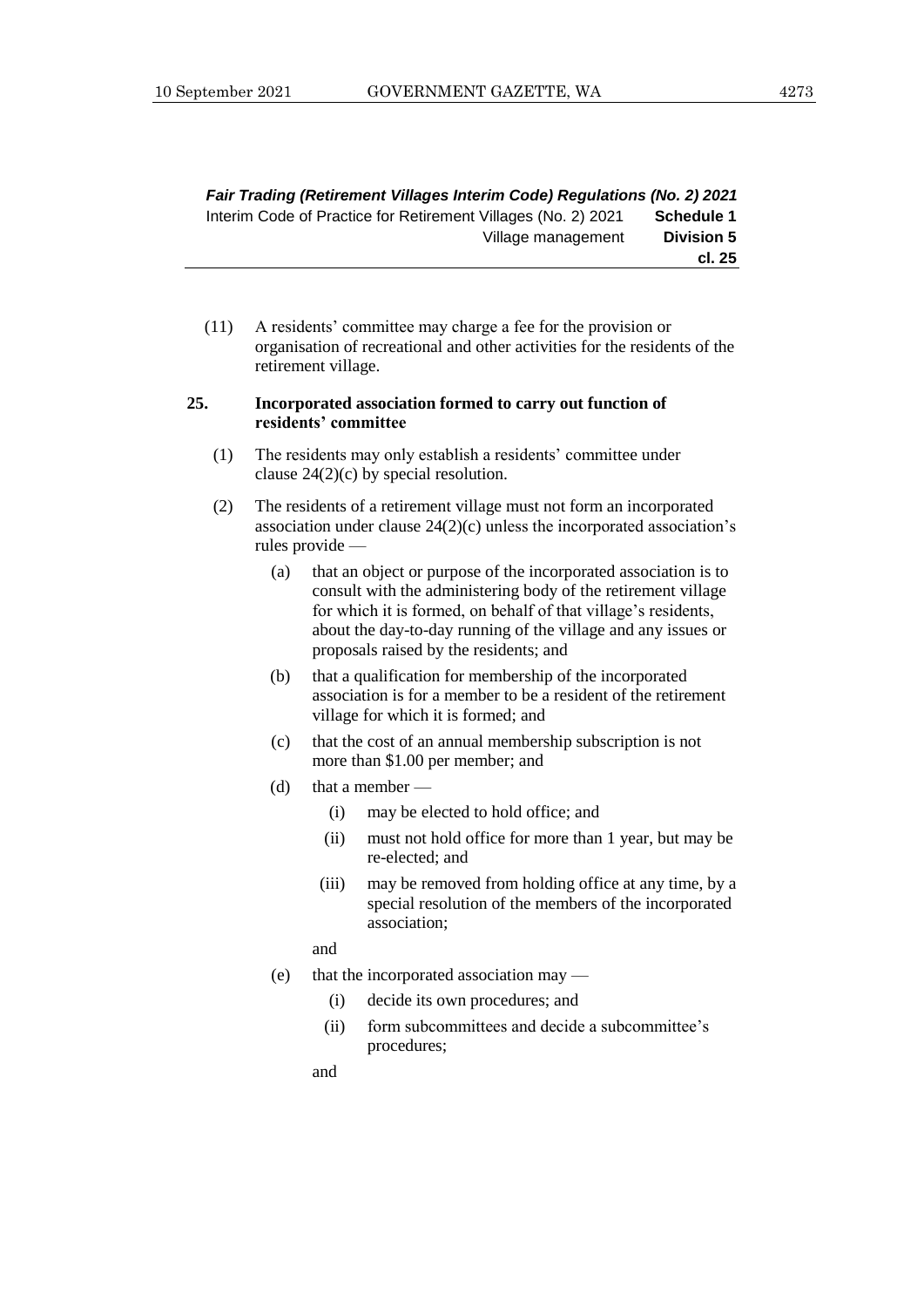| Fair Trading (Retirement Villages Interim Code) Regulations (No. 2) 2021 |                                                               |  |
|--------------------------------------------------------------------------|---------------------------------------------------------------|--|
| Schedule 1                                                               | Interim Code of Practice for Retirement Villages (No. 2) 2021 |  |
| <b>Division 5</b>                                                        | Village management                                            |  |
| cl. 25                                                                   |                                                               |  |

| (f) | that the quorum required to constitute a meeting of the  |
|-----|----------------------------------------------------------|
|     | incorporated association (whether in person or by proxy) |
|     | $1S \rightarrow$                                         |

- (i) a minimum of 5 members entitled to vote on a resolution or 30% of the number of members entitled to vote on a resolution (whichever is the greater); or
- (ii) if the incorporated association has fewer than 10 members, a majority of those members;

and

- (g) that, unless otherwise provided in the residence contract, if 2 or more members of the incorporated association occupy the same residential premises in the retirement village, each of them may vote at a meeting of the incorporated association on any matter that requires, or provides for, a vote of the members; and
- (h) that voting at a meeting of the incorporated association may be by proxy; and
- (i) that voting at a meeting of the incorporated association may be by a secret ballot if more than 1 member or proxy calls for, or supports, a secret ballot in respect of a particular matter to be voted on at the meeting; and
- (j) that if a vote is to be taken by a secret ballot at a meeting of the incorporated association, the method used to take the ballot ensures that the votes can be counted without identifying how any member has voted.
- (3) Nothing in this clause affects the rights and obligations of residents under this Code.

## **Responsibility of office holders of an incorporated association**

If the residents form an incorporated association under clause 24(2)(c) to carry out the function of a residents' committee, the incorporated association is subject to the *Associations Incorporation Act 2015* which governs the manner in which incorporated associations can operate. In particular, the office holders of the incorporated association will be subject to the responsibilities imposed on office holders under that Act.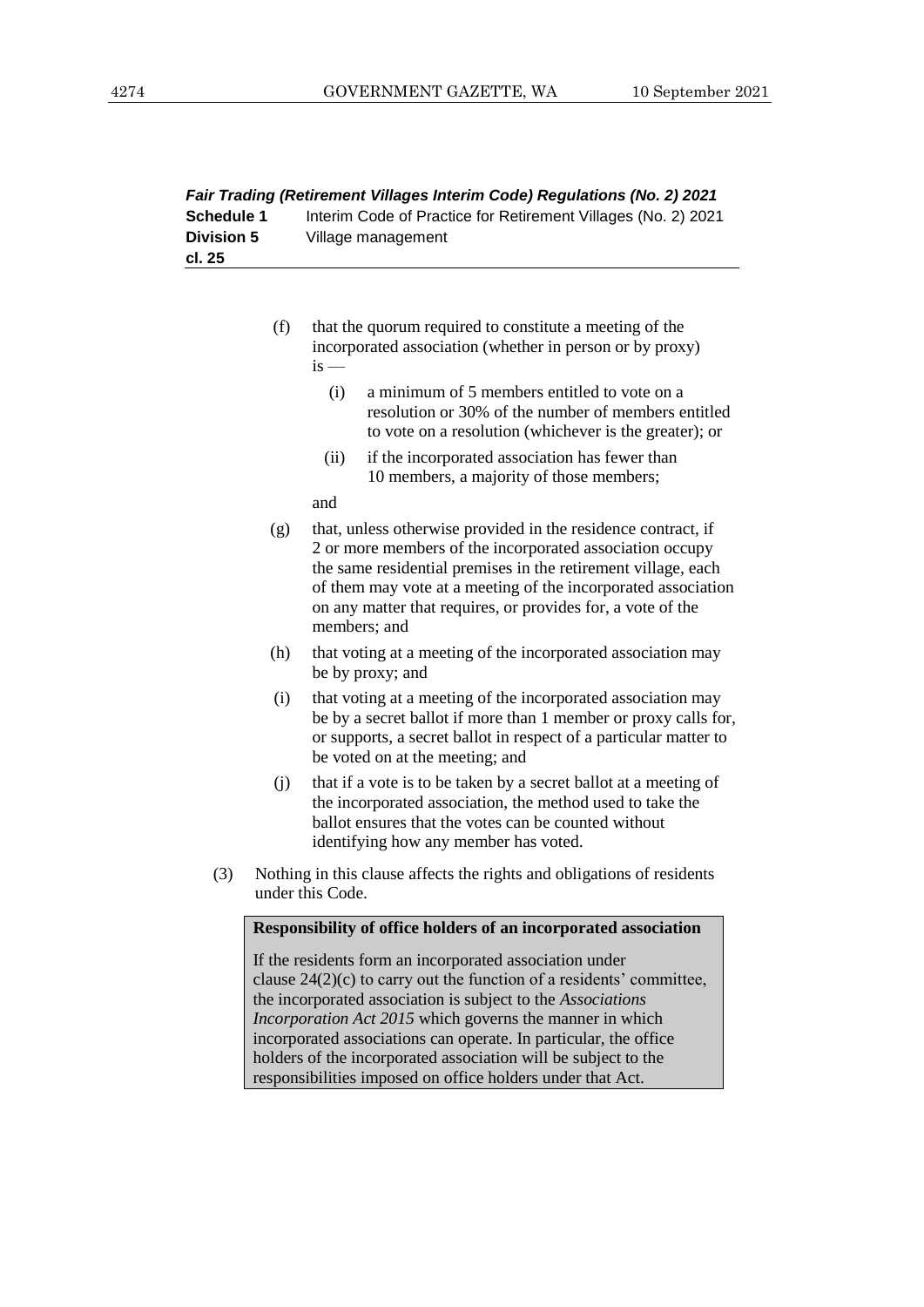#### **26. Residents' meetings**

- (1) The administering body of a retirement village
	- (a) must hold an annual meeting of the residents of the retirement village within 5 months after the end of each financial year, at which the business to be transacted must be limited to dealing with matters relating to the presentation of the annual financial statements and the auditor's report (if any) for the retirement village; and
	- (b) must hold an annual budget meeting of the residents of the retirement village before the end of each financial year, at which the business to be transacted must be limited to dealing with matters relating to the final budget proposals for the retirement village for the next financial year; and
	- (c) must hold a meeting of the residents on the reasonable request of a residents' committee established under clause 24; and
	- (d) must hold a meeting of the residents if requested to do so  $by$  —
		- (i) a minimum of 5 residents or 10% of the residents, whichever is the greater; or
		- (ii) if the retirement village has fewer than 10 occupied residential premises, residents from a majority of the occupied residential premises;

and

- (e) may hold a meeting of the residents at any other reasonable time.
- (2) If the administering body administers more than 1 retirement village, the administering body must hold a meeting under subclause  $(1)(a)$ and (b) for each village.
- (3) If a residents' committee has been established in the retirement village, the residents' committee may of its own volition hold a meeting of the residents of the retirement village for any purpose, other than a meeting that is required to be held by the administering body under subclause (1).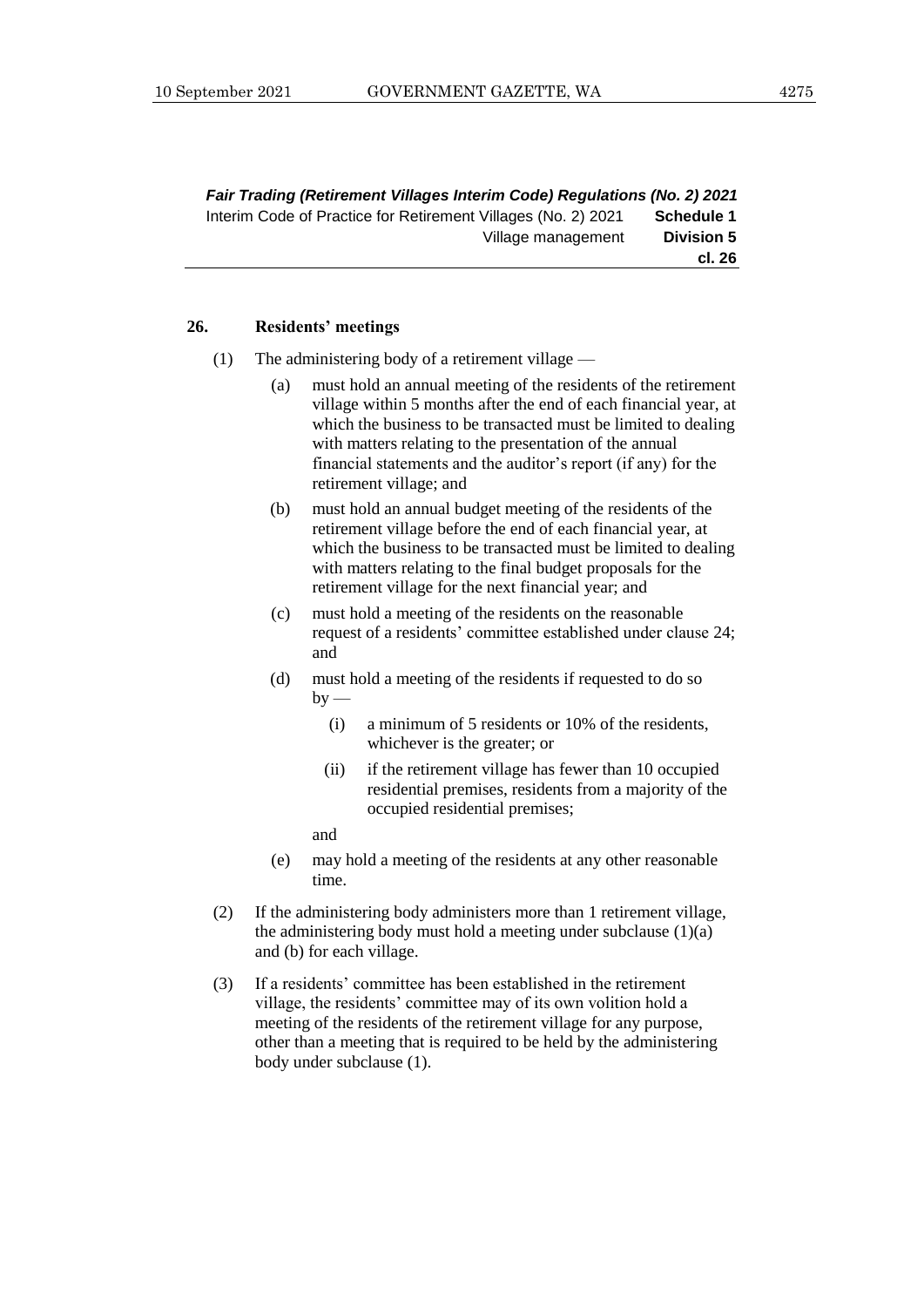| Fair Trading (Retirement Villages Interim Code) Regulations (No. 2) 2021 |                                                               |  |
|--------------------------------------------------------------------------|---------------------------------------------------------------|--|
| Schedule 1                                                               | Interim Code of Practice for Retirement Villages (No. 2) 2021 |  |
| <b>Division 5</b>                                                        | Village management                                            |  |
| cl. 26                                                                   |                                                               |  |

- (4) An administering body must not prevent or restrict a residents' committee from holding a meeting of the residents of the village under subclause (3).
- (5) If a request for a meeting of the residents is made under subclause  $(1)(c)$  or  $(d)$ , the administering body must hold the meeting within 20 working days after the request is made, or at a later date if agreed to by the residents' committee referred to in subclause  $(1)(c)$ or the majority of the residents who requested the meeting under subclause  $(1)(d)$ , as the case may be.
- (6) Subject to subclause (7), the administering body or the residents' committee must give each resident at least 10 working days' written notice of a meeting to be held under subclause (1) or (3).
- (7) The administering body of a retirement village may, in extraordinary or urgent circumstances, hold a meeting of the residents by giving written notice of the meeting to the residents if the period of notice  $is$  —
	- (a) reasonable in the circumstances; and
	- (b) not less than 2 working days.
- (8) A notice given under subclause (6) or (7) must set out
	- (a) the time and place of the meeting; and
	- (b) the business to be transacted at the meeting, including any matter that is to be decided by a special resolution.
- (9) If requested to do so by a majority of the residents present at a meeting of residents, the administering body must, within 2 working days after the request, give written notice to all the residents of any special resolution passed at the meeting.
- (10) If a special resolution is passed at a meeting of residents and no request is made for the administering body to give written notice to all the residents of any special resolution passed at the meeting, the person who chairs the meeting must provide the administering body with the name and contact details of a person who has a copy of the special resolution.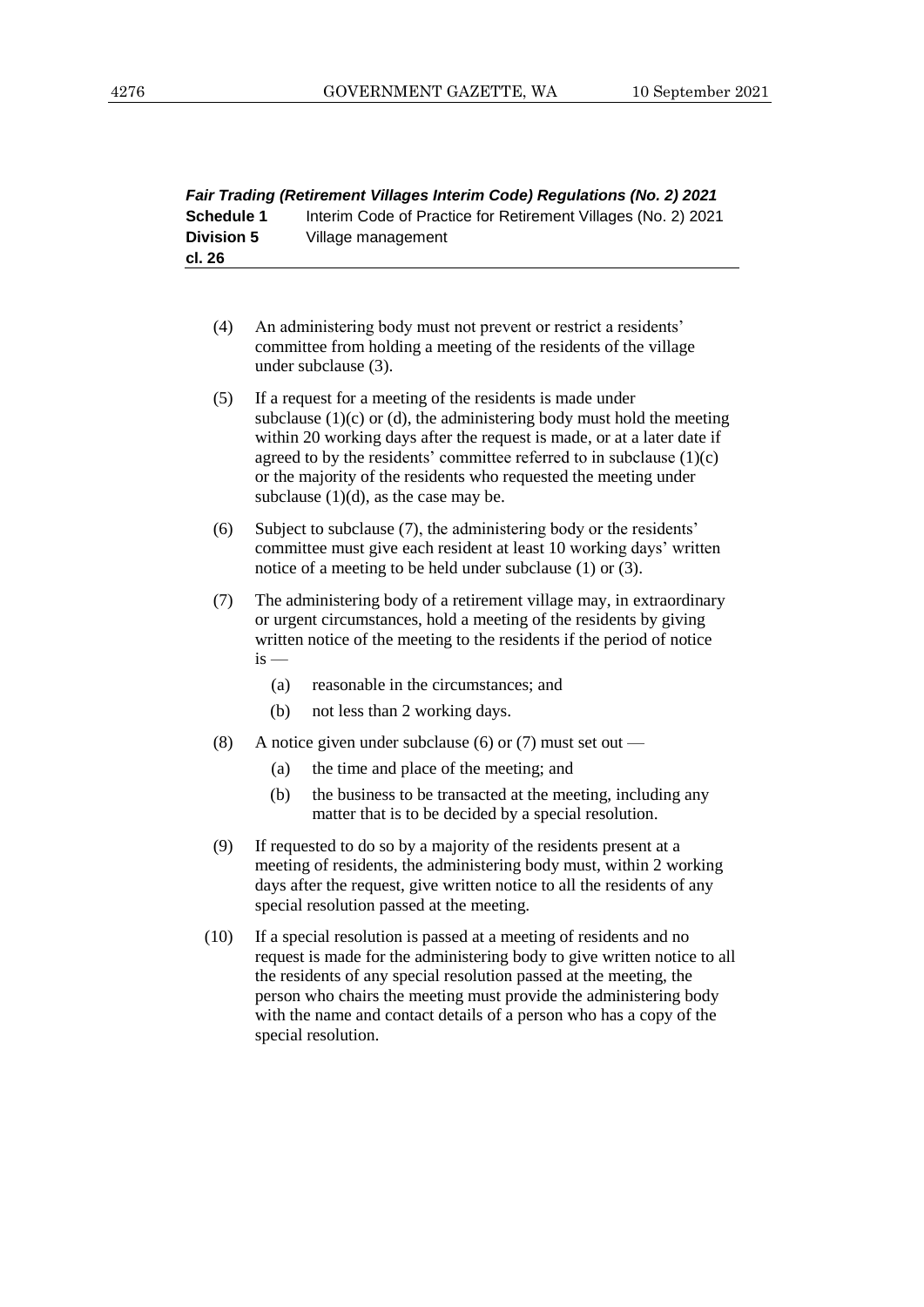- (11) If an administering body receives a request from a resident for a copy of a special resolution that is passed by the residents at a meeting of the residents, the administering body must —
	- (a) if the administering body has a copy of the special resolution, give the resident a copy of the special resolution; or
	- (b) if the administering body does not have a copy of the special resolution, give the resident the name and contact details provided under subclause (10).
- (12) Unless otherwise provided in the residence contract, if 2 or more residents occupy the same residential premises in the retirement village, each of them may vote at a meeting of the residents on any matter that requires, or provides for, a vote of the residents.
- (13) A meeting of the residents under this Code must not be held simultaneously with a meeting held under another law, such as —
	- (a) a meeting held under the *Strata Titles Act 1985* if the retirement village is comprised in a strata plan or survey-strata plan registered under that Act; or
	- (b) a meeting held under the *Associations Incorporation Act 2015*; or
	- (c) a meeting held under the *Community Titles Act 2018* if the retirement village is comprised in a scheme plan for a community titles scheme registered under that Act.
- (14) At a meeting of the residents under this clause voting may be by a secret ballot.
- (15) Subject to any other written law, an administering body may
	- (a) be present at a meeting of the residents at which a special resolution is to be voted on; and
	- (b) be heard on any matter that is to be decided at the meeting.
- (16) If, under subclause (15), an administering body is present at a meeting of the residents, the administering body may remain at the meeting unless the residents decide by a majority that the administering body must leave the meeting.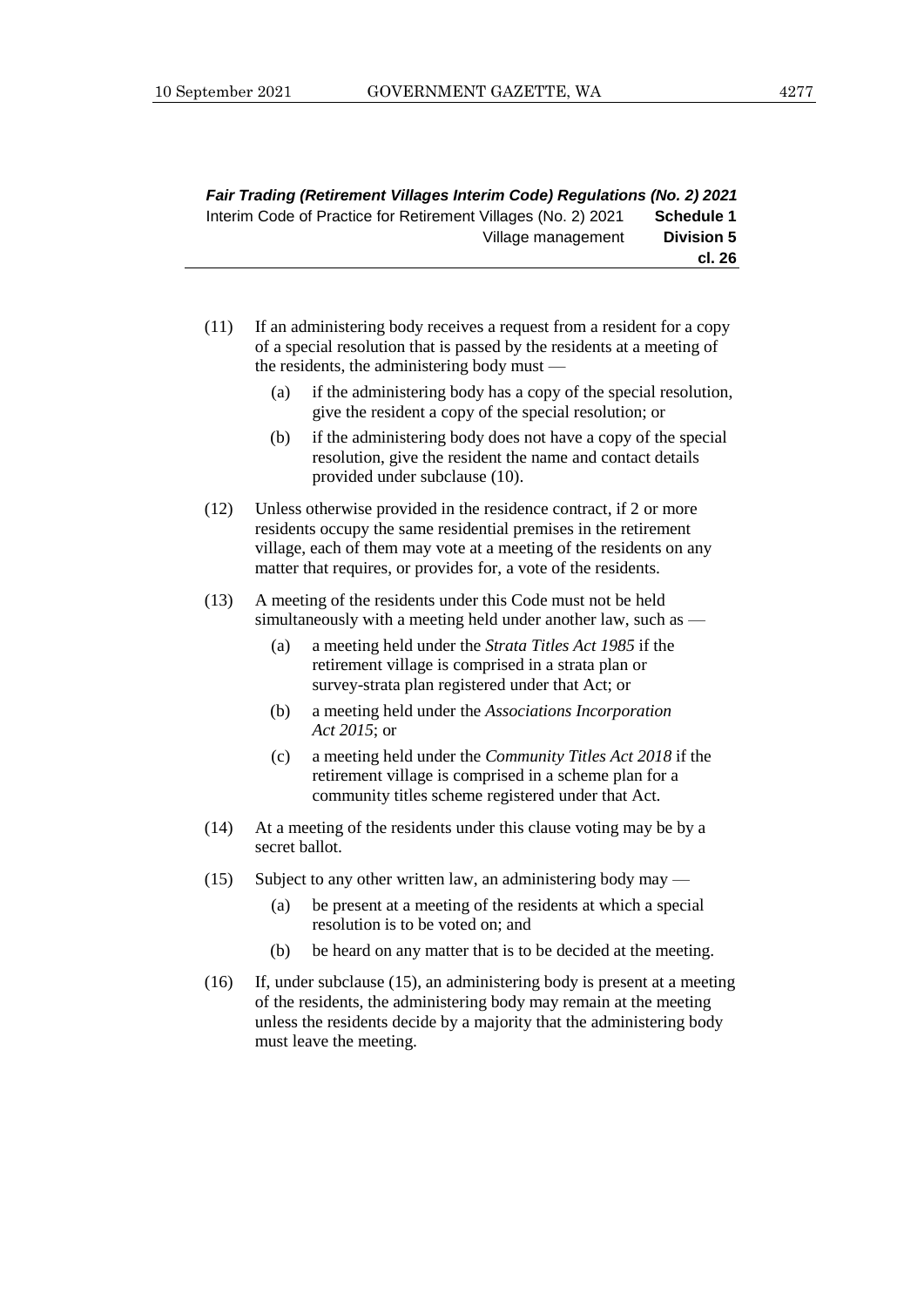*Fair Trading (Retirement Villages Interim Code) Regulations (No. 2) 2021* **Schedule 1** Interim Code of Practice for Retirement Villages (No. 2) 2021 **Division 5** Village management **cl. 27**

#### **27. Proxy voting**

(1) In this clause —

*close associate*, in relation to an administering body, means any of the following —

- (a) if the administering body is an individual
	- (i) the spouse, de facto partner, parent, child or sibling of the administering body;
	- (ii) the parent, child or sibling of the spouse or de facto partner of the administering body;
	- (iii) a body corporate, if the administering body or a person referred to in subparagraph (i) or (ii) is a director or secretary of the body corporate or a person involved in the management of the body corporate;
- (b) if the administering body is a body corporate
	- (i) a director or secretary of the body corporate or of a related body corporate;
	- (ii) a person involved in the management of the body corporate or of a related body corporate;
	- (iii) the spouse, de facto partner, parent, child or sibling of a person referred to in subparagraph (i) or (ii);
	- (iv) the parent, child or sibling of the spouse or de facto partner of a person referred to in subparagraph (i) or  $(ii)$ ;
	- (v) a related body corporate;

*proxy notice* means a notice referred to in subclause (2);

*related body corporate* has the meaning given in the *Corporations Act 2001* (Commonwealth) section 9;

*voting resident* means a resident of a retirement village, or the resident's personal representative, who is entitled to vote at a meeting of the residents.

(2) A voting resident may, by notice in writing signed by the resident, appoint a proxy to vote on behalf of the voting resident by way of a proxy vote at a meeting of the residents specified in the notice.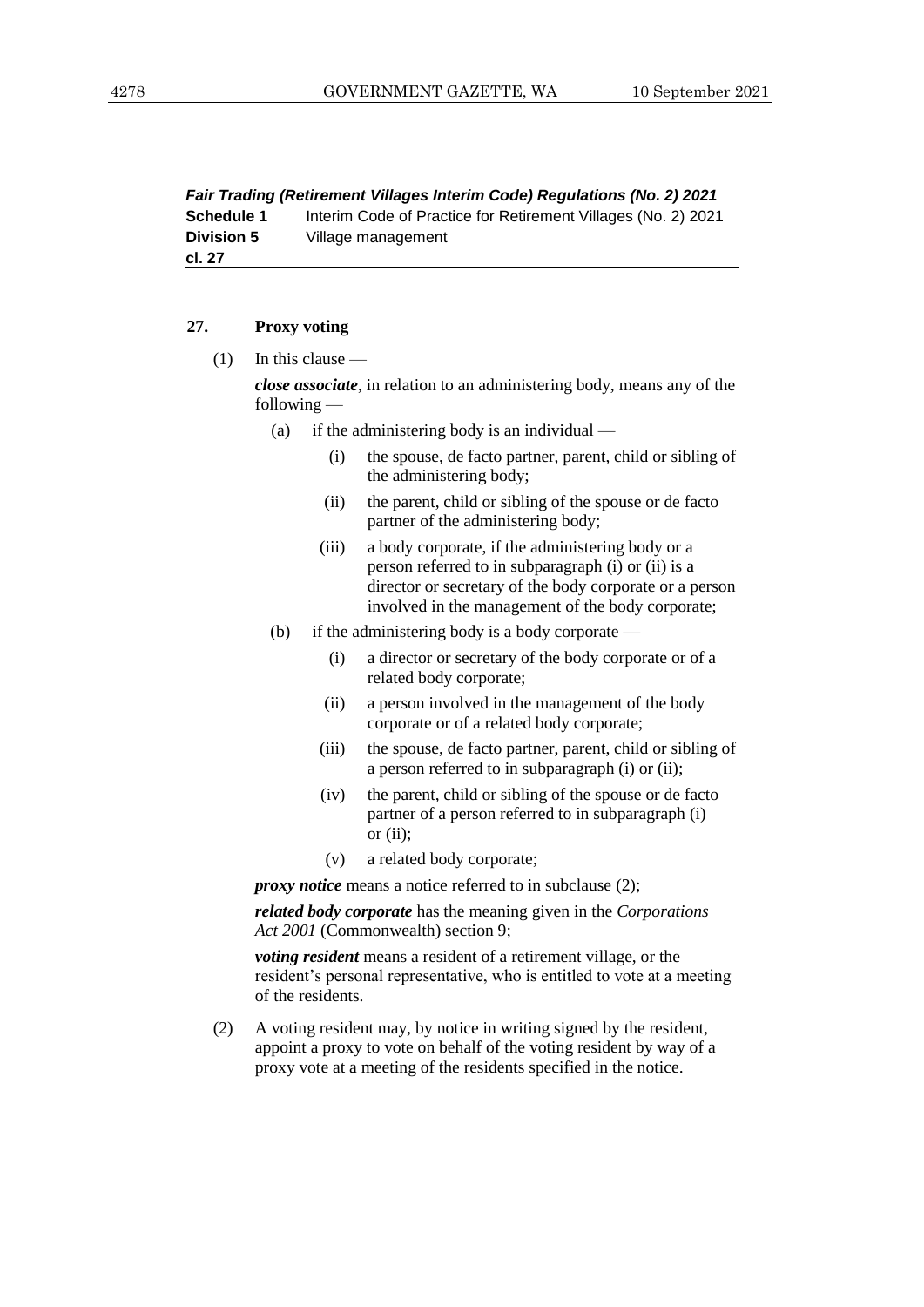- (3) The appointment of the proxy is valid only if the proxy notice is given to the chairperson of the meeting at which the proxy is to vote before any vote is taken at that meeting.
- (4) A proxy notice can only be in respect of 1 meeting.
- (5) A voting resident may not appoint any of the following persons as a proxy unless the voting resident is a relative of that person —
	- (a) a representative of the administering body of the retirement village;
	- (b) a close associate of the administering body of the retirement village;
	- (c) a person nominated as a proxy by the administering body of the retirement village.
- (6) A proxy notice may, but is not required to, be in the form for the appointment of a proxy set out in Appendix 2.
- (7) A person appointed as the proxy of a voting resident cannot vote on behalf of the voting resident if the voting resident personally votes on the matter or matters concerned.
- (8) A person must not be appointed as the proxy of more than 5 voting residents in a retirement village.
- (9) At any time before the exercise of a proxy vote by a person appointed as the proxy of a voting resident, the voting resident may revoke the appointment by giving written notice to —
	- (a) the proxy; and
	- (b) the chairperson of the meeting at which the proxy was to vote.

#### **28. Voting by secret ballot**

- (1) If more than 1 resident or proxy at a meeting of the residents calls for, or supports, a secret ballot in respect of a particular matter to be voted on at the meeting, the vote must be taken by a secret ballot.
- (2) If a vote is to be taken by a secret ballot at the meeting, the method used to take the ballot must ensure that the votes can be counted without identifying how any resident has voted.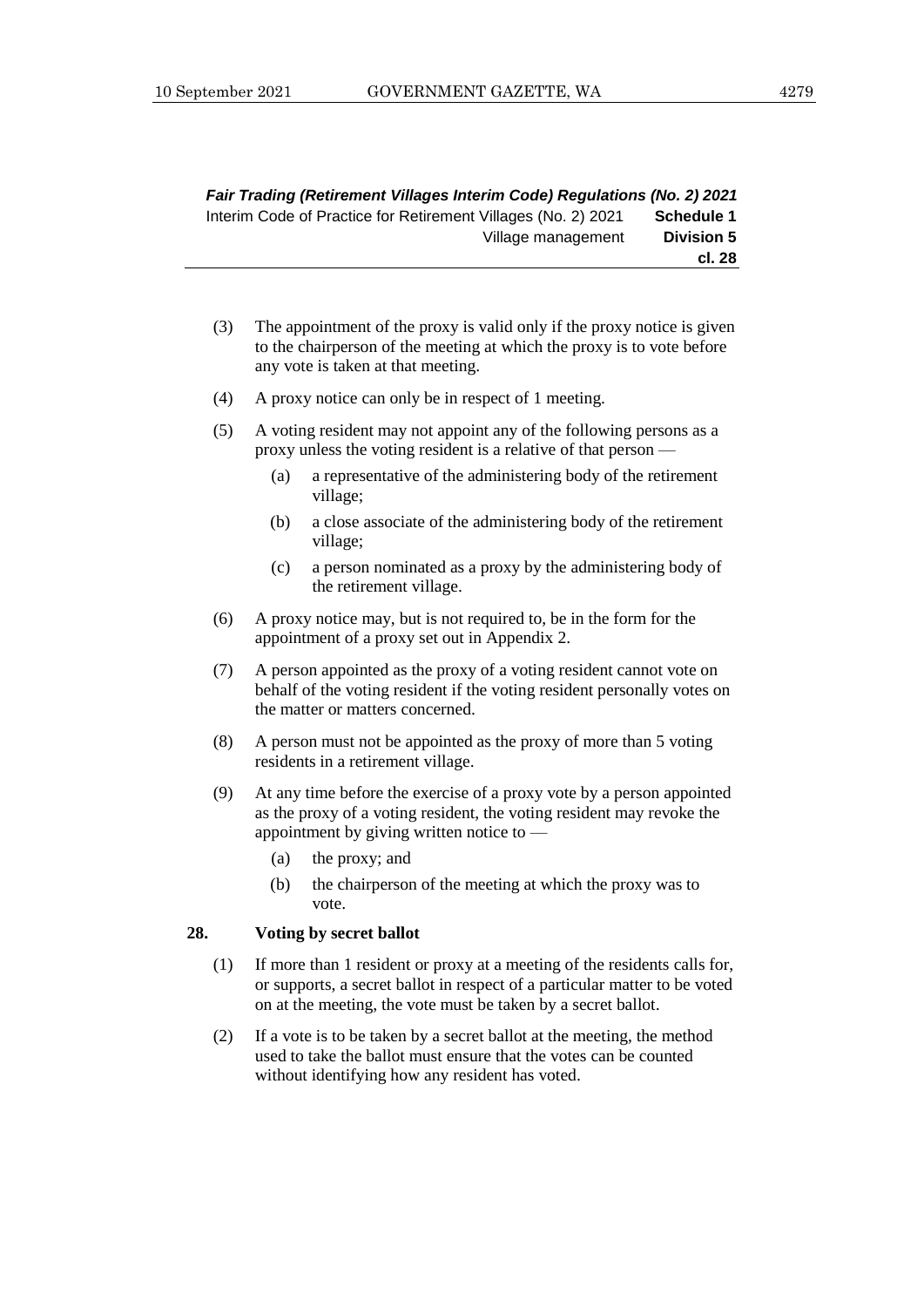*Fair Trading (Retirement Villages Interim Code) Regulations (No. 2) 2021* **Schedule 1** Interim Code of Practice for Retirement Villages (No. 2) 2021 **Division 5** Village management **cl. 28**

#### **Conduct of a secret ballot**

Once a residents' committee is established the residents should decide what procedures will apply if a vote is to be taken by a secret ballot. If there is no residents' committee this issue could be dealt with in the rules of a retirement village, or on a case-by-case basis, whenever a meeting of residents is to be held.

If a vote at a meeting of residents is to be taken by a secret ballot there are a variety of options by which the vote can be conducted. For example, a more formal approach would be to contract out the process to the Electoral Commission. Alternatively, votes could be taken less formally by casting a vote on a written ballot paper or by using an electronic voting process (or a combination of these processes).

The Code does not mandate a process; however, to assist residents to work out the process that they may wish to use for taking a vote by a secret ballot, a simple process is provided by way of example below.

#### **Example of taking a vote by a secret ballot**

The chairperson of the meeting calls for nominations for the position of 'returning officer'. If more than 1 person is nominated, the returning officer may be selected by a majority of residents on a show of hands. If there are an equal number of votes cast, the chairperson may be given the deciding vote. If only 1 person is nominated, then subject to their consent the person may be appointed by a person entitled to vote at the meeting moving their appointment and a second person entitled to vote seconding their appointment.

The role of the 'returning officer' is usually to distribute ballot papers to persons eligible to vote at the meeting and to count the ballot papers to determine how many residents voted in favour of a motion, how many voted against the motion and how many abstained from voting. To the extent that any votes are rejected votes, the number of these would also be recorded together with a reason given for the rejections. The returning officer would then inform the chairperson of the outcome for communication to the resident body.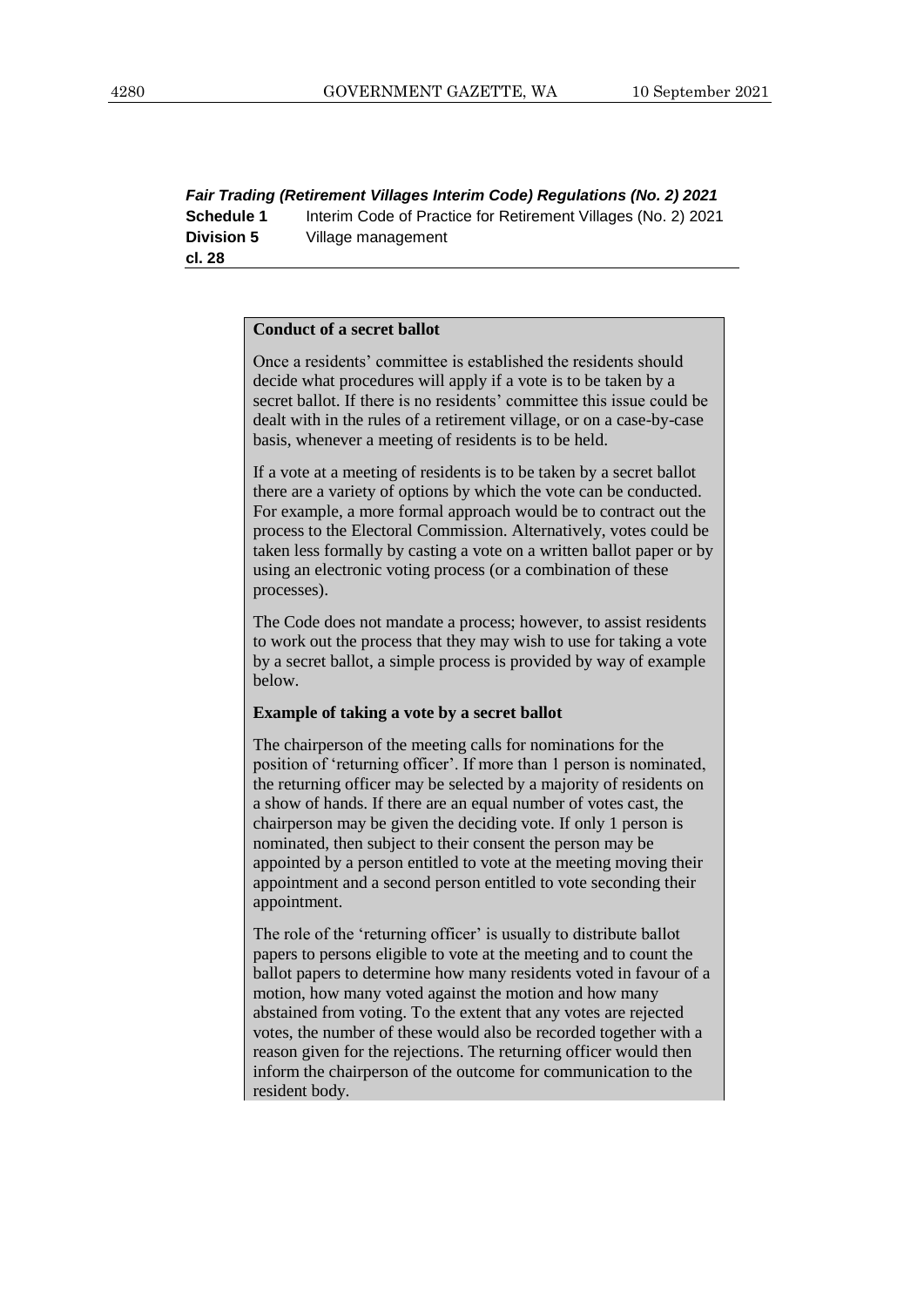The role of the chairperson is usually to explain the process and answer any questions about it. For example, the chairperson may read out the motion to be voted on and explain the options for completing the ballot paper. If the ballot papers are blank then the chairperson might read out the motion and then indicate that each resident is to record a 'yes' or a 'no' on the ballot paper. A written copy of the motion may also be provided to each resident. The chairperson may also explain where residents are to put their votes once completed and also what will happen to the votes after the meeting has closed (i.e. they may be kept for a specified period and then destroyed).

Alternatively, if ballot papers have been printed prior to the meeting, then the chairperson may read out the motion to be voted on and the list of alternatives printed on the ballot paper from which each resident is to select their preferred option.

Ordinarily it is also the responsibility of the chairperson to ensure that the Minutes of the Meeting have accurately recorded the process undertaken for the secret ballot and its outcomes.

## **Division 6 — Dispute resolution**

#### **29. Terms used**

In this Division —

*approved form* means a form approved by the Commissioner for dispute resolution purposes;

*retirement village dispute* —

- (a) means a dispute that occurs in a retirement village between a resident and the administering body of a retirement village, or between residents of a retirement village; but
- (b) does not include a dispute that may be determined by the State Administrative Tribunal under the *Retirement Villages Act 1992*;

*special resolution* has the meaning given in clause 14(1).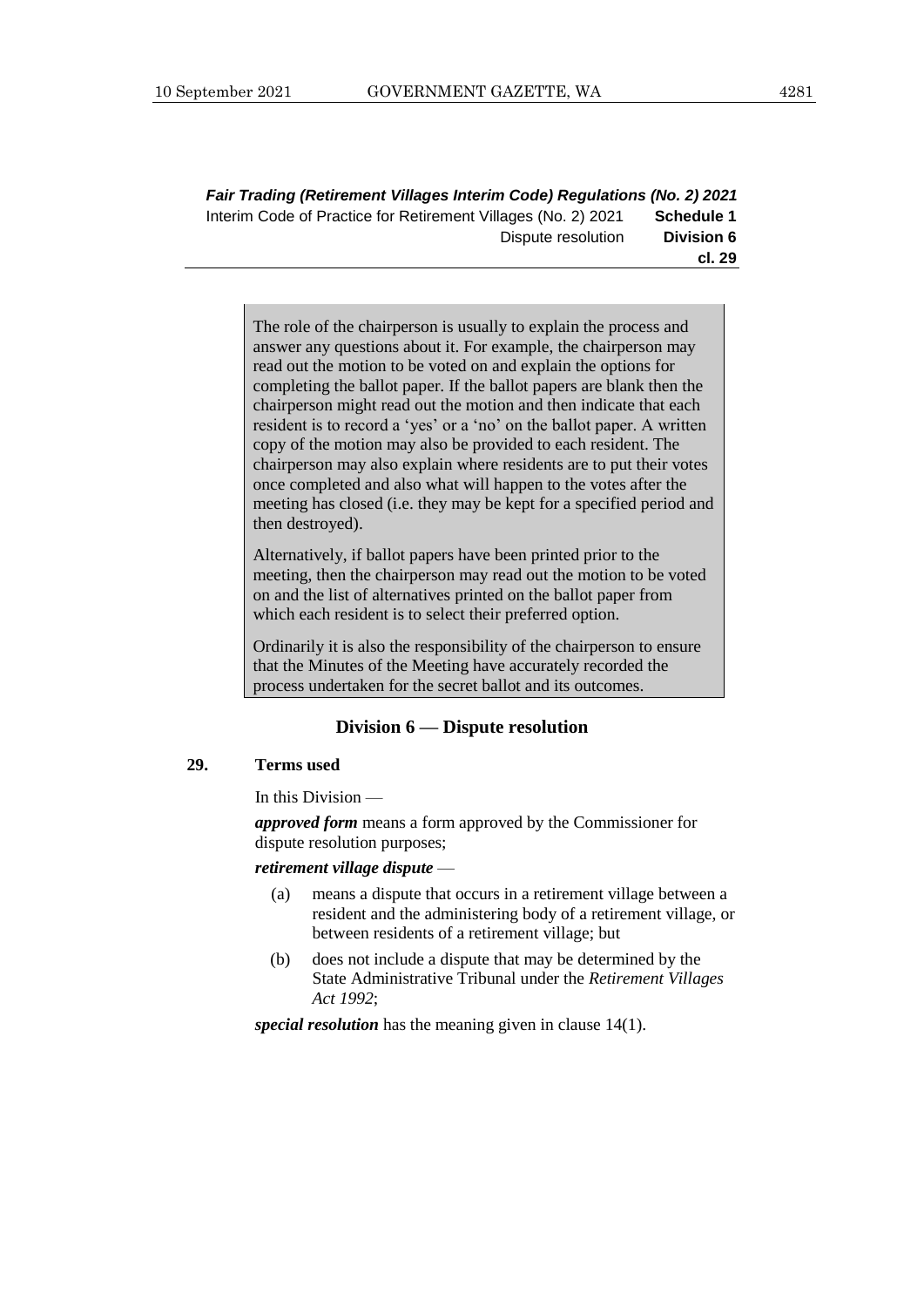*Fair Trading (Retirement Villages Interim Code) Regulations (No. 2) 2021* **Schedule 1** Interim Code of Practice for Retirement Villages (No. 2) 2021 **Division 6** Dispute resolution **cl. 30**

#### **30. Village dispute resolution process**

- (1) A resident who considers that a retirement village dispute has arisen  $must -$ 
	- (a) serve written notice to all other parties to the dispute setting out the matters in dispute and calling on the other parties to rectify or otherwise attempt to settle those matters; and
	- (b) advise the administering body of the retirement village that the dispute has arisen.
- (2) If a notice under subclause  $(1)(a)$  is served
	- (a) the administering body of the retirement village must nominate a suitable person or body, who is acceptable to all the parties to the dispute, to assist the parties to resolve the dispute; and
	- (b) the parties served with a written notice under subclause  $(1)(a)$ must respond to the notice within 10 working days after service of the notice, and give reasons in writing if any of the matters in dispute are rejected.
- (3) The parties to the dispute must
	- (a) meet in the retirement village, or at any other place as mutually agreed, no later than 20 working days after service of the notice under subclause  $(1)(a)$  or, if mutually agreed to by the parties to the dispute, at a later date; and
	- (b) attempt to resolve the matters that are in dispute.
- (4) Before the meeting held under subclause (3), the parties to the dispute must disclose to each other all documents and information that might reasonably be expected to be material to the resolution of the matters in dispute.
- (5) A resident who is a party to the dispute may be supported by another person at any stage in the dispute resolution process if each party to the dispute is given prior notice of the name of that person.
- (6) Other than for the resolution of the matters in dispute, anything said, done or produced by a party to the dispute during the village dispute resolution process must not be used for any purpose or disclosed or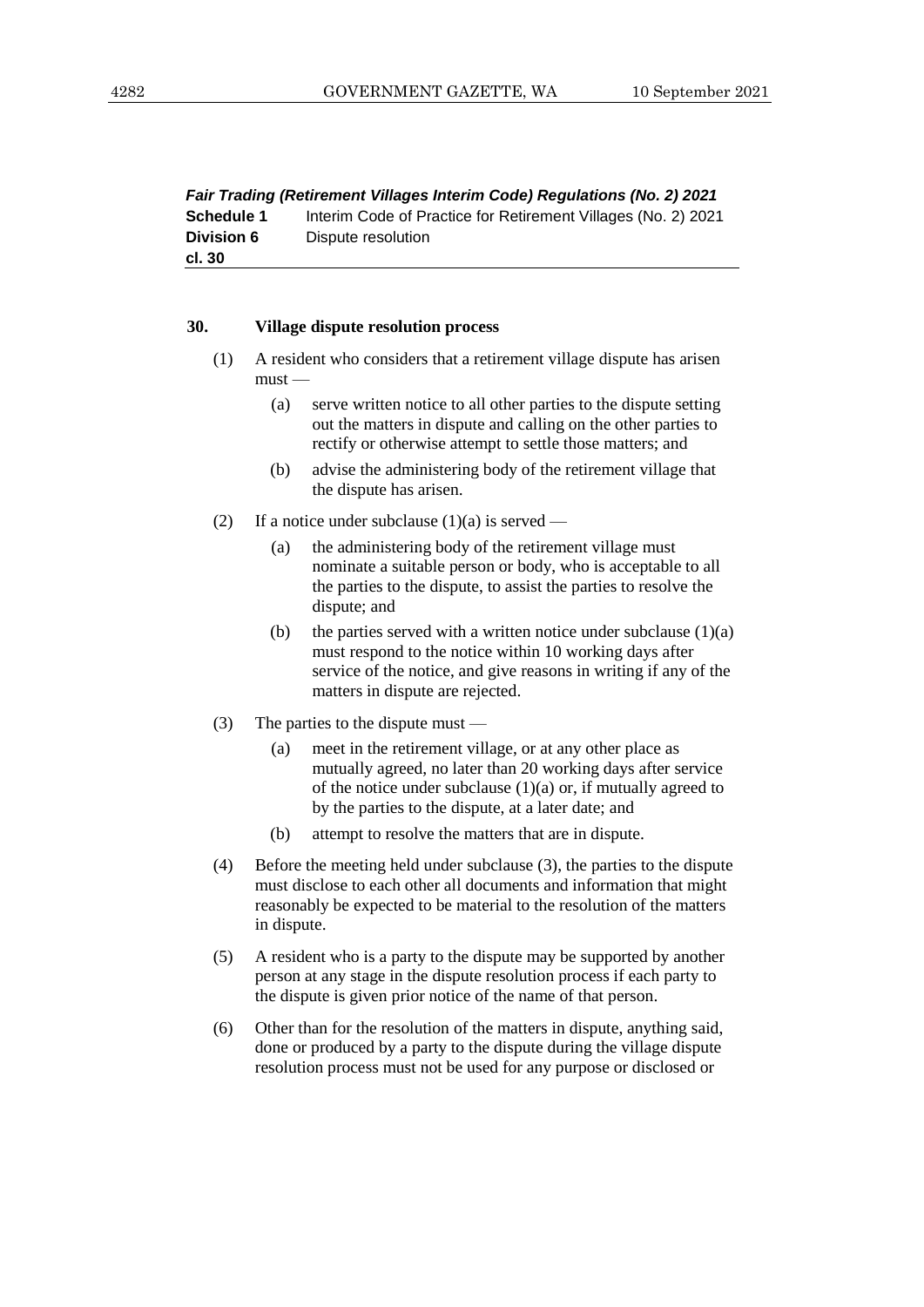communicated to another person, except with the agreement of that party.

- (7) The administering body of a retirement village must advise any resident who is a party to the dispute of available avenues for the further review of any matter that remains in dispute, including the right to apply for the matter to be mediated under clause 31.
- (8) The village dispute resolution process set out in this clause may be varied if the variation is agreed to by the administering body and passed by a special resolution at a meeting of the residents.
- (9) The administering body of a retirement village or the residents, as the case may be, must not unreasonably withhold agreement to any proposed variation to the dispute resolution process.
- (10) The administering body must, in the circumstances described in subclause (11), make available to the residents a document that sets out the following —
	- (a) the dispute resolution process;
	- (b) any variations made to it under subclause (8).
- (11) An administering body must provide to a resident the document described in subclause (10) if —
	- (a) advised by a resident under subclause (1)(b) that a retirement village dispute has arisen; or
	- (b) requested to do so by the resident.

#### **31. Mediation of dispute**

- (1) A party to a retirement village dispute may apply to the Commissioner, in the approved form, to have the dispute referred to mediation, unless the matters in dispute —
	- (a) are the subject of an arbitration proceeding that has commenced; or
	- (b) have been the subject of an award (interim or final) in an arbitration proceeding; or
	- (c) are before, or have been decided by, a court or the State Administrative Tribunal or other tribunal of competent jurisdiction.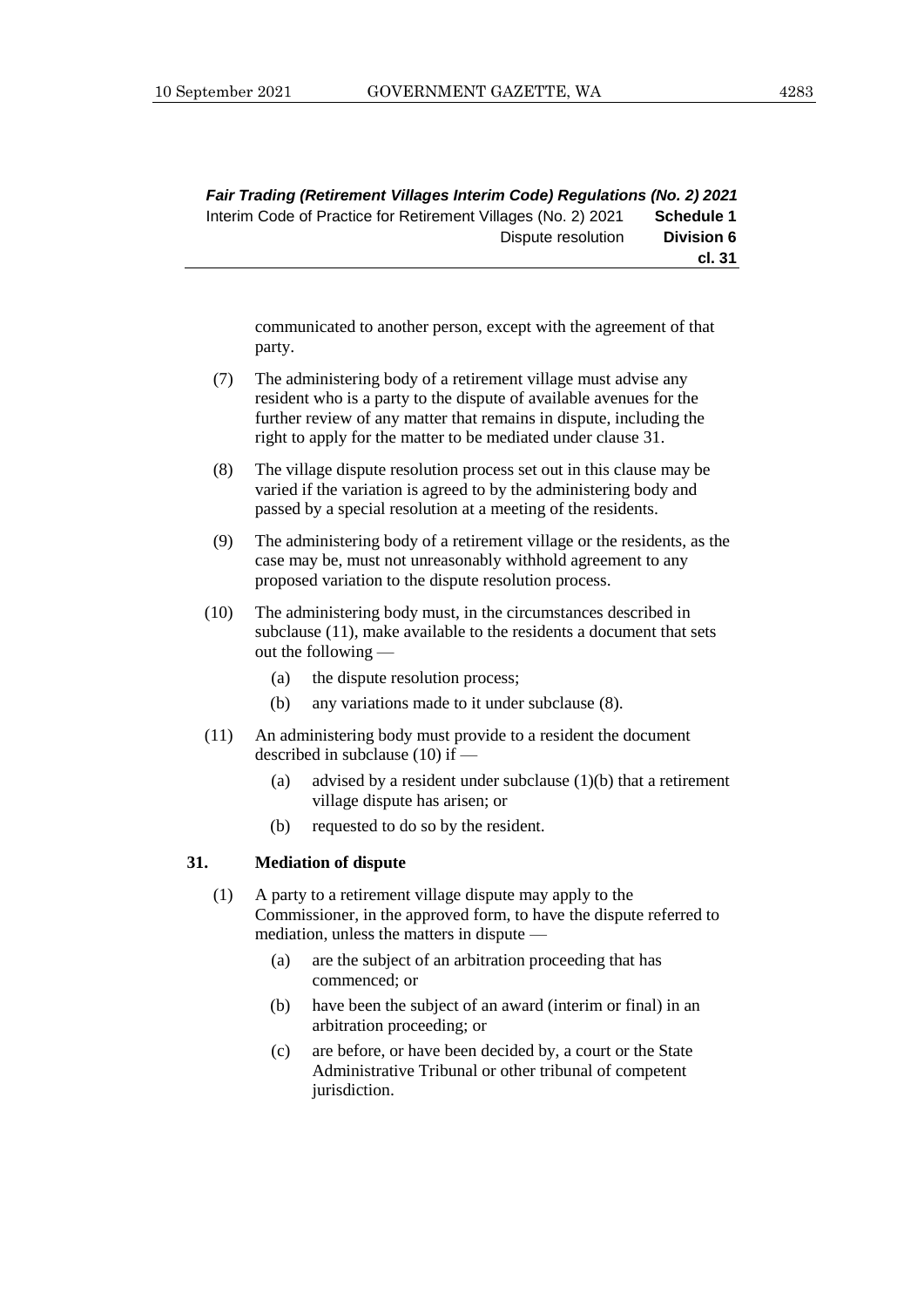| Fair Trading (Retirement Villages Interim Code) Regulations (No. 2) 2021 |                                                               |  |
|--------------------------------------------------------------------------|---------------------------------------------------------------|--|
| Schedule 1                                                               | Interim Code of Practice for Retirement Villages (No. 2) 2021 |  |
| <b>Division 6</b>                                                        | Dispute resolution                                            |  |
| cl. 31                                                                   |                                                               |  |

- (2) The Commissioner may refuse to accept the application if
	- (a) no attempt has been made to resolve the retirement village dispute using the village dispute resolution process set out in clause 30; or
	- (b) the Commissioner considers that the matters in dispute could be adequately dealt with in some other way, including by negotiation by the Commissioner under the *Retirement Villages Act 1992* section 8(1)(d); or
	- (c) a party to the dispute has not agreed to have the retirement village dispute dealt with by mediation under this clause; or
	- (d) the Commissioner considers that the application should not be accepted for another reason.
- (3) Within 10 working days after receiving the application, the Commissioner must —
	- (a) if the Commissioner decides to refuse to accept the application, give each party to the dispute written notice of the decision, the reasons for the decision and the right of review under subclause (4); or
	- (b) appoint a mediator to mediate the retirement village dispute and give written notice to the parties to the dispute of —
		- (i) the appointed mediator; and
		- (ii) the time, date and place for the holding of the mediation.
- (4) If a party to a dispute is given written notice of the Commissioner's decision to refuse to accept the application under subclause (3)(a), the party may, within 28 days after the decision was made, apply to the Commissioner for a review of that decision.
- (5) The notice under subclause  $(3)(b)$  must
	- (a) be given at least 5 working days before the mediation is to take place; and
	- (b) if given to a party other than the party who made the application under subclause (1), include a copy of the application.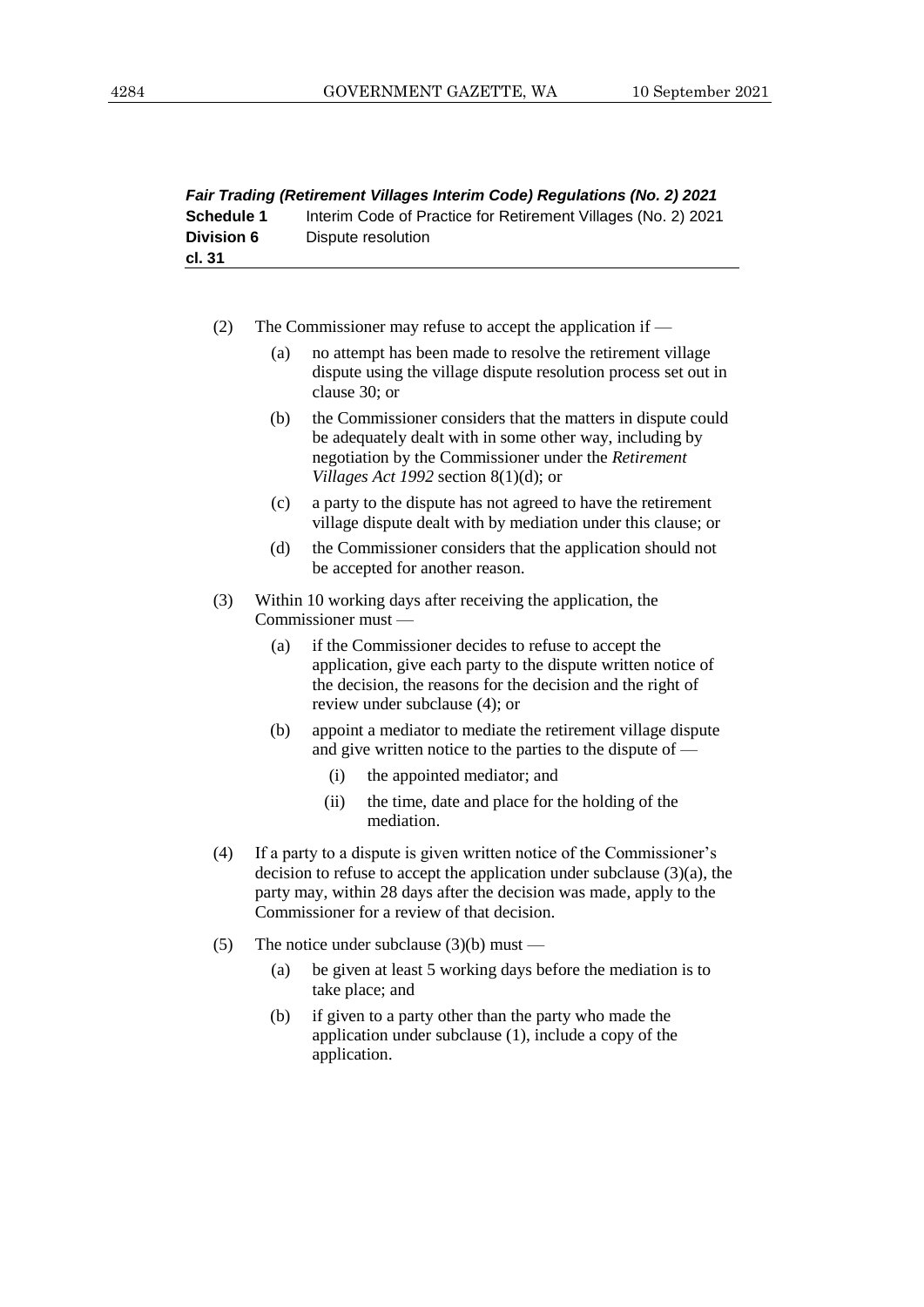- (6) A party to a retirement village dispute cannot be compelled to attend mediation.
- (7) If a person who is given a notice under subclause (3)(b) notifies the Commissioner that the person does not wish to attend the mediation, the Commissioner must advise the appointed mediator and the other parties to the dispute of this fact.
- (8) If the Commissioner is notified by a party to the dispute that the mediator appointed under subclause (3)(b) is not the preferred mediator, the Commissioner may —
	- (a) appoint another mediator who is acceptable to all the parties; and
	- (b) issue an amended notice under subclause (3)(b).
- (9) The mediator may permit a party to be represented or assisted in the mediation of the retirement village dispute by an agent, other than a lawyer, if the mediator is satisfied that —
	- (a) the party is unable to attend, or cannot properly participate in, the proceedings personally, whether on account of illness or otherwise; and
	- (b) the agent has sufficient knowledge of the matters in dispute to represent the party effectively; and
	- (c) no other party will be unfairly disadvantaged by the fact that the agent is allowed to so act.
- (10) If the parties reach a mediated agreement on the retirement village dispute, the mediator must —
	- (a) record the agreement in writing and have it signed by or for the parties as soon as practicable after the mediation ends; and
	- (b) give a copy of the signed agreement to the parties and the Commissioner as soon as practicable after it is signed.
- (11) If, at any time during the course of mediation, the mediator is of the opinion that the parties are not likely to settle the retirement village dispute, the mediator must —
	- (a) conclude the mediation; and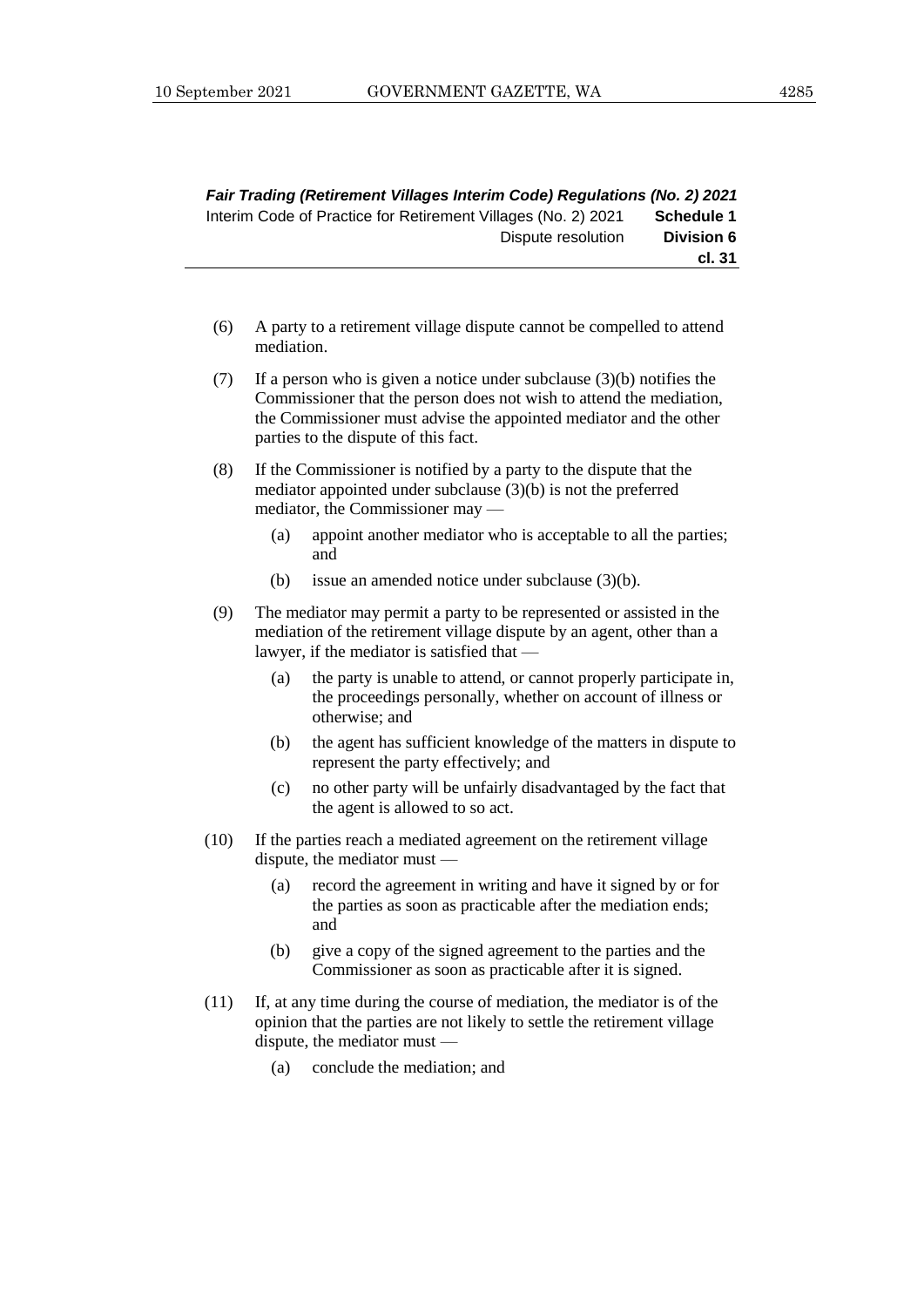| Fair Trading (Retirement Villages Interim Code) Regulations (No. 2) 2021 |                                                               |  |
|--------------------------------------------------------------------------|---------------------------------------------------------------|--|
| Schedule 1                                                               | Interim Code of Practice for Retirement Villages (No. 2) 2021 |  |
| <b>Division 6</b>                                                        | Dispute resolution                                            |  |
| cl. 32                                                                   |                                                               |  |

- (b) notify the Commissioner that the mediation has been unsuccessful.
- (12) Evidence of anything said, done or produced at a mediation is not admissible in a court or before a person or body authorised by law to hear evidence, except with the agreement of the parties to the mediation.
- (13) The mediator or a party, or an agent of a party, must not make a record of, or disclose or communicate to another person, anything said, done or produced at a mediation.
- (14) The mediator does not contravene subclause (13) if
	- (a) the mediator makes notes during the mediation that the mediator considers appropriate and destroys them at the end of the mediation; or
	- (b) the mediator records and provides a copy of a mediated agreement under subclause (10).
- (15) Any party may, by written notice (the *withdrawal notice*) given to the Commissioner, withdraw from the mediation before or after the mediation has commenced.
- (16) The Commissioner must advise the appointed mediator and the other parties to the retirement village dispute of the withdrawal as soon as practicable after receipt of the withdrawal notice.

#### **32. Costs associated with dispute resolution process**

- (1) If the administering body of a retirement village incurs costs as a result of nominating an employee of the administering body under clause 30(2)(a) to deal with a retirement village dispute, those costs must be borne by the administering body.
- (2) Subject to subclause (1), the costs incurred by any party as a result of complying with the retirement village dispute resolution process under clause 30 must be shared equally between each of the parties to the retirement village dispute.
- (3) If the administering body of a retirement village incurs a share of costs under subclause (2), it must not recover any of that share from any resident or former resident (whether or not a party to a dispute).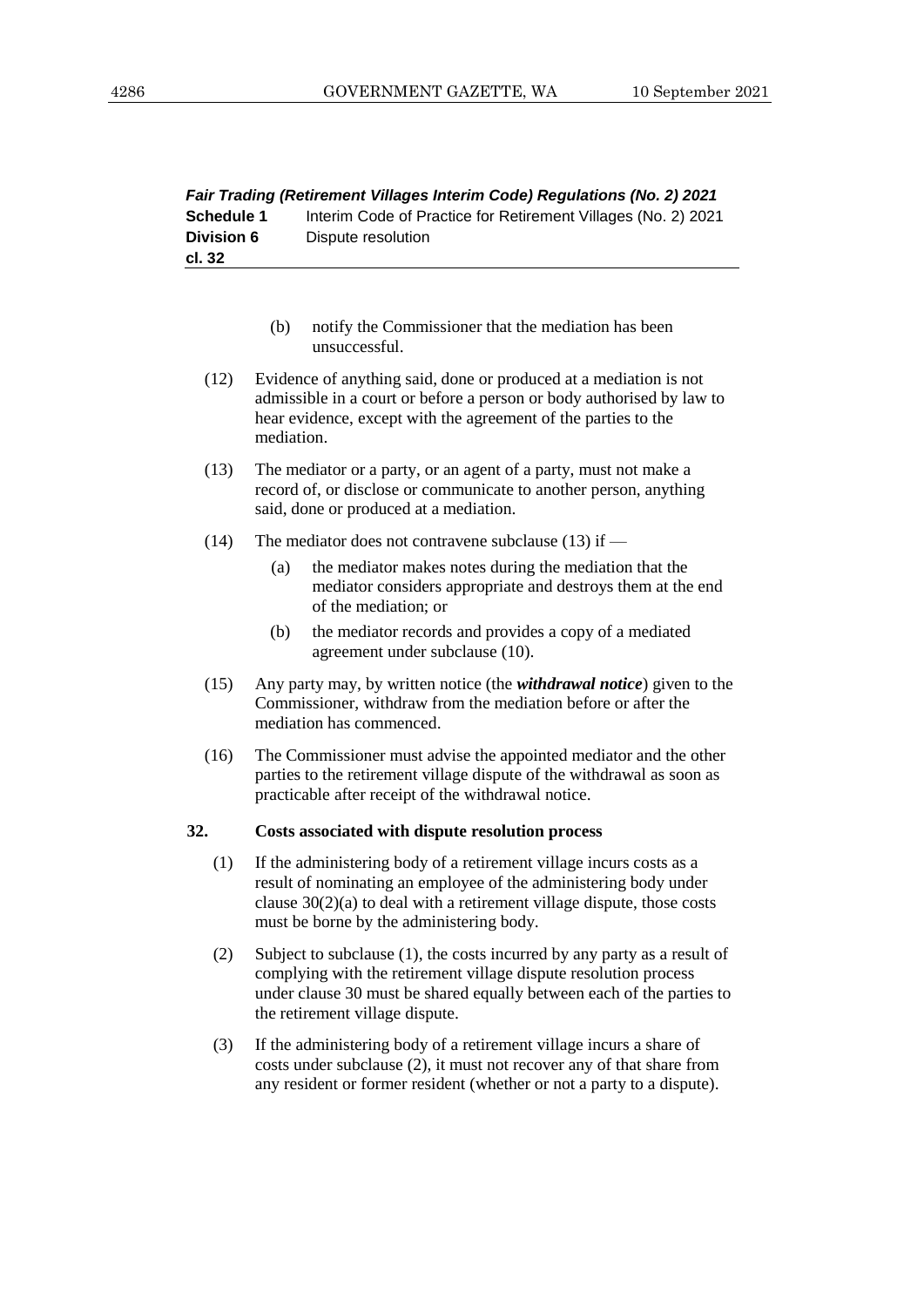*Fair Trading (Retirement Villages Interim Code) Regulations (No. 2) 2021* Interim Code of Practice for Retirement Villages (No. 2) 2021 **Schedule 1** Termination of residence contracts **Division 7 cl. 33**

#### **33. Costs associated with Commissioner-appointed mediation**

- (1) If the administering body of a retirement village incurs costs as a result of the mediation of a dispute set out in clause 31, the administering body must not recover those costs from a resident or a former resident.
- (2) Unless the Commissioner decides otherwise, the costs of the mediation of a dispute under clause 31 must be shared equally between each of the parties to the dispute.

It is recognised that in any communal living situation, such as a retirement village where amenities are shared, disputes between residents and the administering body, or between residents, may occur from time to time. The Code places particular emphasis on providing easy access to an informal and inexpensive process to resolve disputes. The prevention of disputes through open communication and the provision of information, and democratic decision-making, is always preferable.

Many disputes are due to simple misunderstandings or lack of suitable information. Every attempt should be made by those involved in a dispute to resolve it between themselves. It may be useful to discuss the problem with a friend or advocate (for example, a member of the residents' committee) before using the dispute resolution processes available under the Code.

If the dispute cannot be resolved within the retirement village, either party can seek the assistance of the Commissioner. The Commissioner can provide information and mediation services to either party to assist in the resolution of the dispute or refer the matter to an independent external mediator.

## **Division 7 — Termination of residence contracts**

#### **34. Notice of intention to terminate**

(1) The administering body of a retirement village must give a resident at least 10 working days' written notice of its intention to apply to the State Administrative Tribunal for an order to terminate a residence contract under the *Retirement Villages Act 1992* section 58 or 59.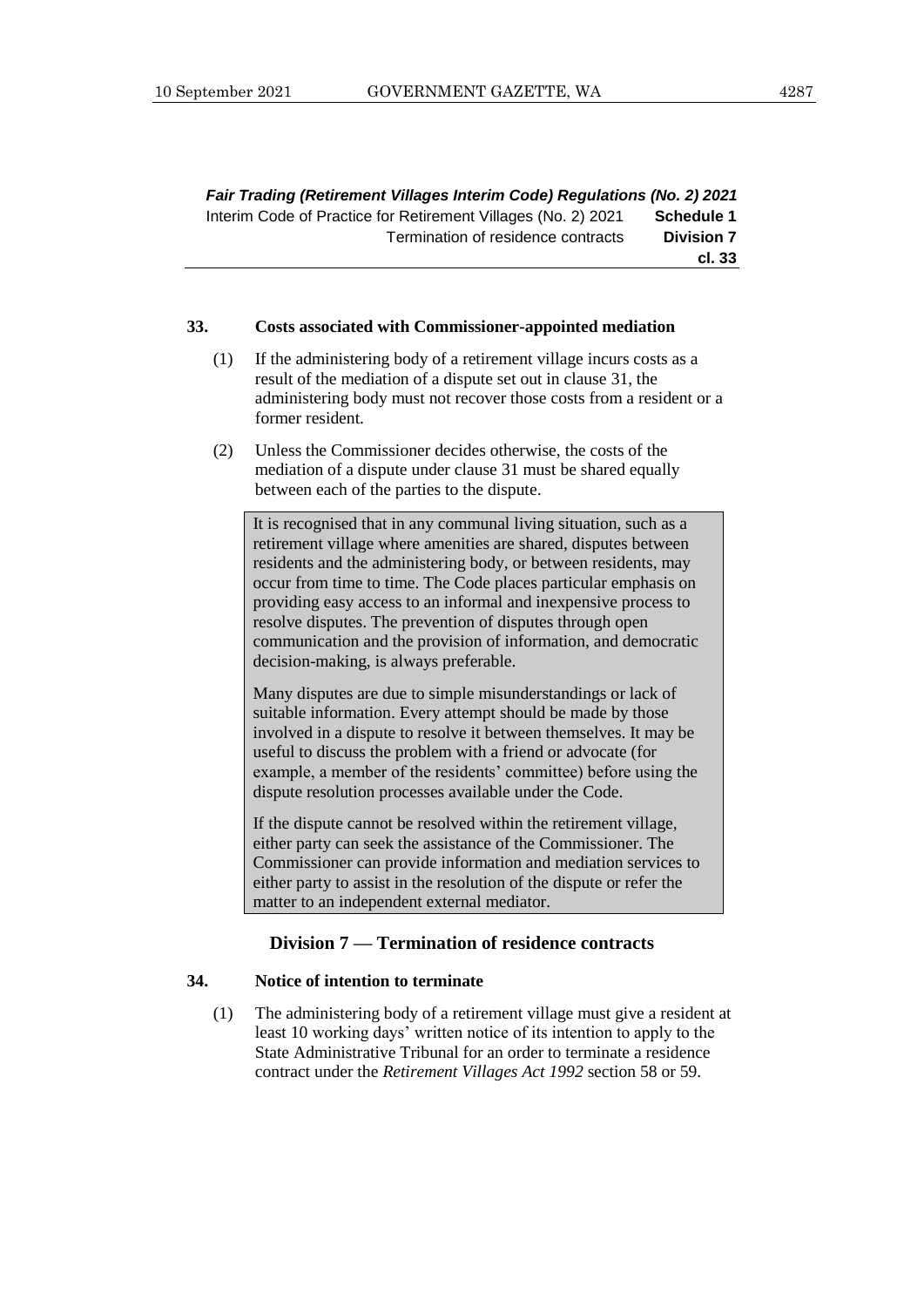| Fair Trading (Retirement Villages Interim Code) Regulations (No. 2) 2021 |                                                               |  |
|--------------------------------------------------------------------------|---------------------------------------------------------------|--|
| Schedule 1                                                               | Interim Code of Practice for Retirement Villages (No. 2) 2021 |  |
| <b>Division 7</b>                                                        | Termination of residence contracts                            |  |
| cl. 34                                                                   |                                                               |  |

- (2) The notice given under subclause (1) must
	- (a) if the application is to be made under the *Retirement Villages Act 1992* section 58, specify the reasons why the residential premises occupied by the resident are unsuitable for occupation by the resident; and
	- (b) if the application is to be made under the *Retirement Villages Act 1992* section 59 —
		- (i) specify the breach of the residence contract or residence rules, as the case may be; and
		- (ii) give the resident a reasonable and specified time to rectify a breach that may be rectified;

and

- (c) clearly state that the residence contract cannot be terminated without an order by the State Administrative Tribunal; and
- (d) advise the resident of the resident's right to occupy the residential premises until the State Administrative Tribunal fixes a termination date.

Retirement villages are clearly marketed by the industry as permanent accommodation for their residents. Accordingly, a residence contract may be terminated only in a limited number of circumstances, as set out in the residence contract or the *Retirement Villages Act 1992*.

The administering body of a retirement village cannot terminate a residence contract on its own; that is, without the agreement of the resident. However, a resident or the administering body may apply to the State Administrative Tribunal to terminate a residence contract under circumstances as specified in the *Retirement Villages Act 1992*.

## **Termination by a resident**

The manner in which a resident may terminate a residence contract after the expiration of the cooling-off period is as set out in the contract or the *Retirement Villages Act 1992*.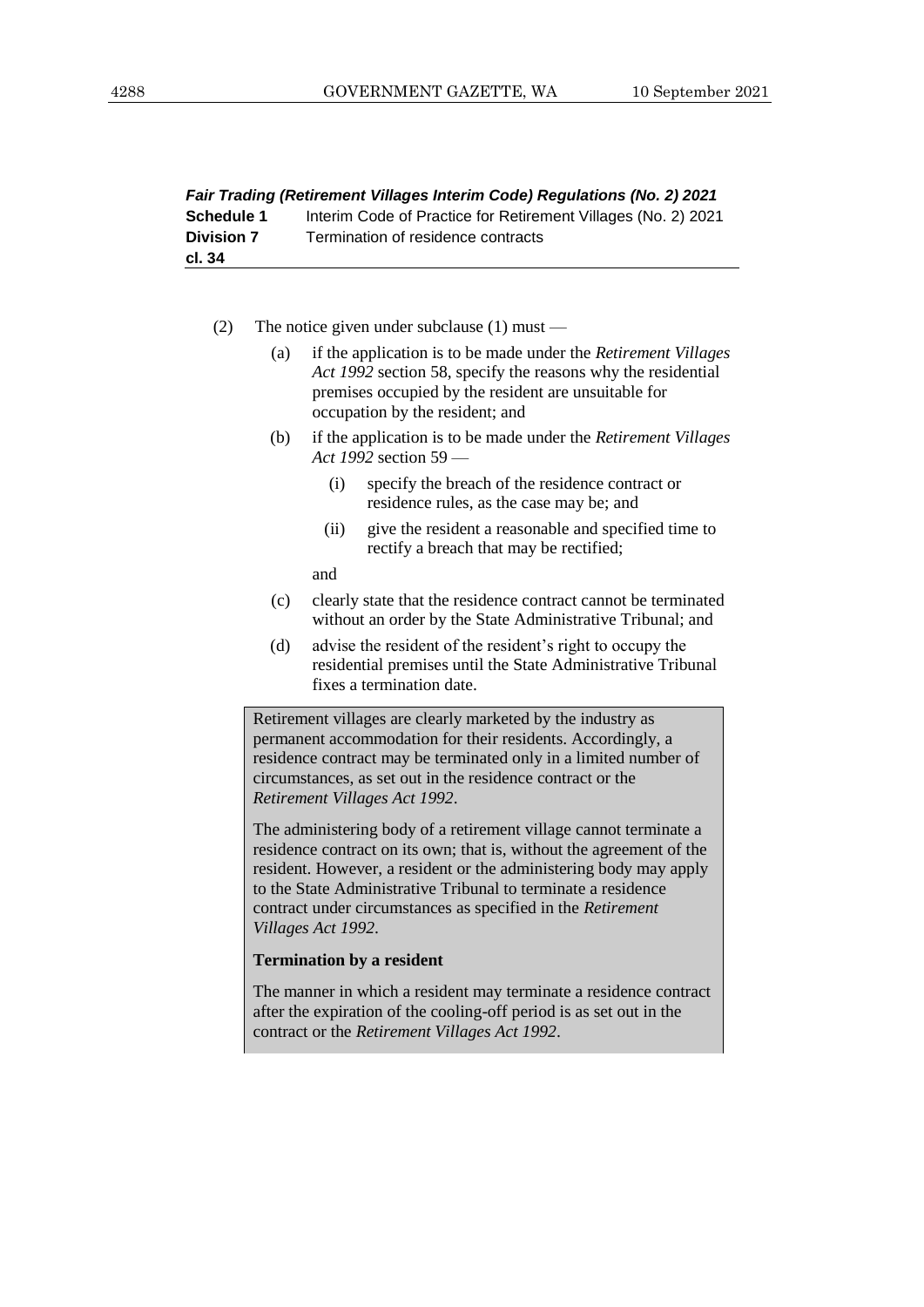*Fair Trading (Retirement Villages Interim Code) Regulations (No. 2) 2021* Interim Code of Practice for Retirement Villages (No. 2) 2021 **Schedule 1** Termination of residence contracts **Division 7 cl. 34**

#### **Termination by the State Administrative Tribunal**

As set out in the *Retirement Villages Act 1992* Part 4 Division 5, an administering body may apply to the State Administrative Tribunal to terminate a residence contract on the grounds that -

- the resident's physical or mental health is such as to make the residential premises unsuitable for occupation by the resident (*Retirement Villages Act 1992* section 58); or
- the resident has breached the residence contract or the residence rules (*Retirement Villages Act 1992* section 59); or
- the resident has intentionally or recklessly caused or permitted, or is likely to intentionally or recklessly cause or permit, serious damage to the residential premises or injury to the administering body, an employee of the administering body or another resident (*Retirement Villages Act 1992*  section 62); or
- the administering body would, in the special circumstances of the case, suffer undue hardship if the residence contract were not terminated (*Retirement Villages Act 1992* section 63).

Under the *Retirement Villages Act 1992* section 57, a resident may apply to the State Administrative Tribunal for an order in respect of a dispute with the administering body as to whether the resident should be transferred to another kind of accommodation in the village. The State Administrative Tribunal may make an order that —

- restrains the administering body from transferring the resident to another kind of accommodation in the village; or
- requires the resident to transfer, or the administering body to transfer the resident, to another kind of accommodation in the village; or
- terminates the residence contract of the resident.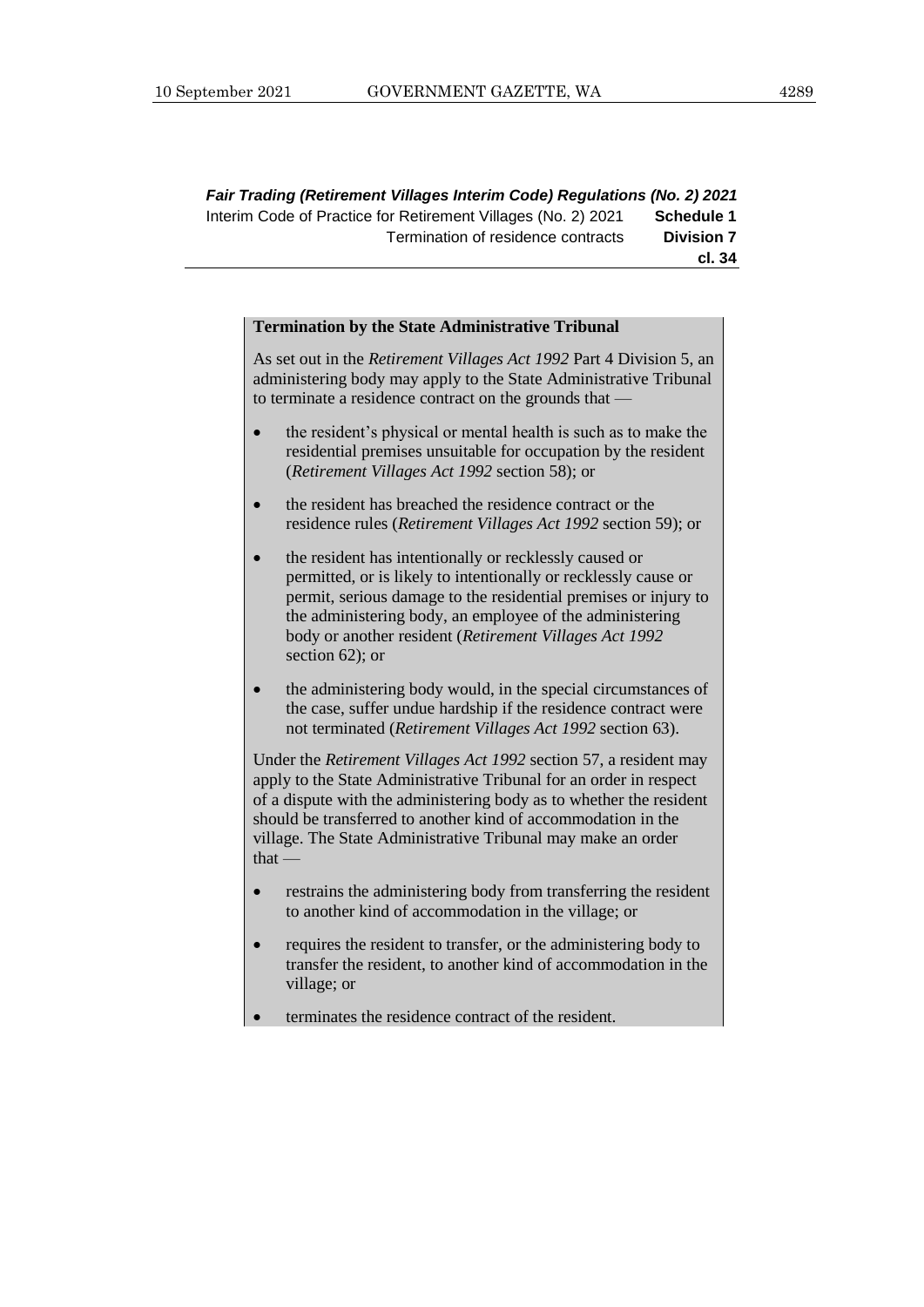*Fair Trading (Retirement Villages Interim Code) Regulations (No. 2) 2021* **Schedule 1** Interim Code of Practice for Retirement Villages (No. 2) 2021 **Division 8** Service of documents **cl. 35**

#### **Notice of termination**

As required under the *Retirement Villages Act 1992* sections 58 and 59, the State Administrative Tribunal must not make an order terminating a residence contract on medical grounds or for a breach of the residence contract or residence rules, unless satisfied that the administering body has complied with the procedures in clause 34 of the Code or the contract for giving notice of the intention to terminate the contract.

The *Retirement Villages Act 1992* section 61 gives the State Administrative Tribunal the power to waive the requirement to give this notice if considered appropriate to do so having regard to any special circumstances of a particular case.

#### **Payments on termination**

If the State Administrative Tribunal has terminated a residence contract, the State Administrative Tribunal must fix a date by which the resident must vacate the residential premises.

When ordering the termination of a residence contract, the State Administrative Tribunal may make any order for the payment or refund of money by the administering body to the resident or by the resident to the administering body.

#### **Division 8 — Service of documents**

#### **35. Service of documents**

 $(1)$  In this clause —

*personal representative* has the meaning given in clause 14(1).

- (2) Any written notice, correspondence or other document that must be given under this Code to a resident of a retirement village must be —
	- (a) delivered by hand to
		- (i) the resident; or
		- (ii) the resident's mailbox; or
		- (iii) the resident's personal representative;

or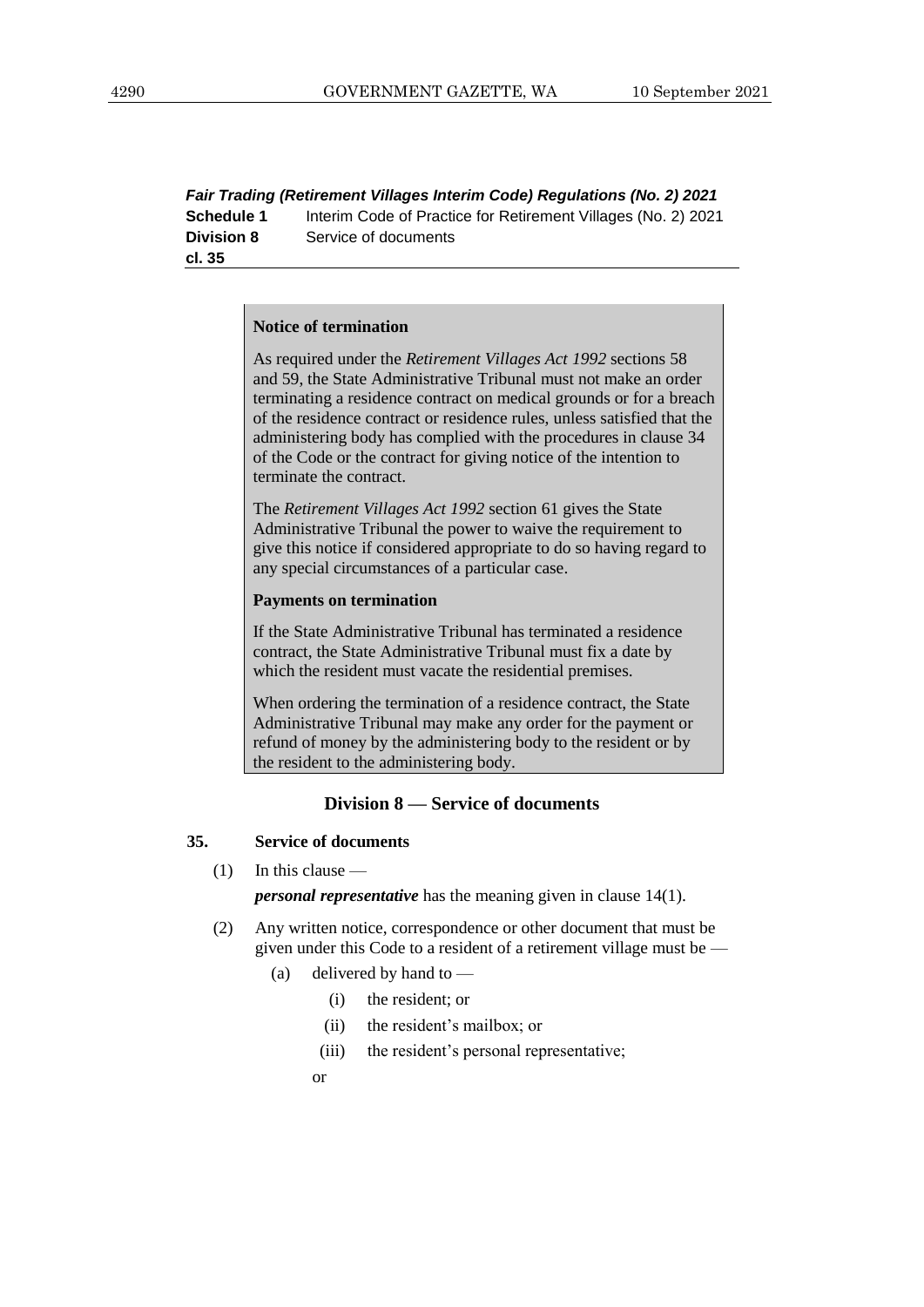*Fair Trading (Retirement Villages Interim Code) Regulations (No. 2) 2021* Interim Code of Practice for Retirement Villages (No. 2) 2021 **Schedule 1** Service of documents

**cl. 35**

- (b) addressed to the resident and sent by post to  $-$ 
	- (i) the residential premises occupied by the resident; or
	- (ii) if the resident has temporarily or permanently vacated the residential premises, another address as notified by the resident to the administering body of the retirement village; or
	- (iii) the address of the resident's personal representative.
- (3) Any written notice, correspondence or other document that must be given under this Code to the administering body of a retirement village must be —
	- (a) delivered by hand to
		- (i) the administering body's usual place of business on any working day; or
		- (ii) the administering body's mailbox;
		- or
	- (b) addressed to the administering body and sent by post to the administering body's usual place of business.
- (4) Subject to any evidence to the contrary, any written notice, correspondence or other document referred to in this clause that is sent by post is taken to have been given to the person to whom it is addressed at the time at which the written notice, correspondence or other document would be delivered in the ordinary course of post.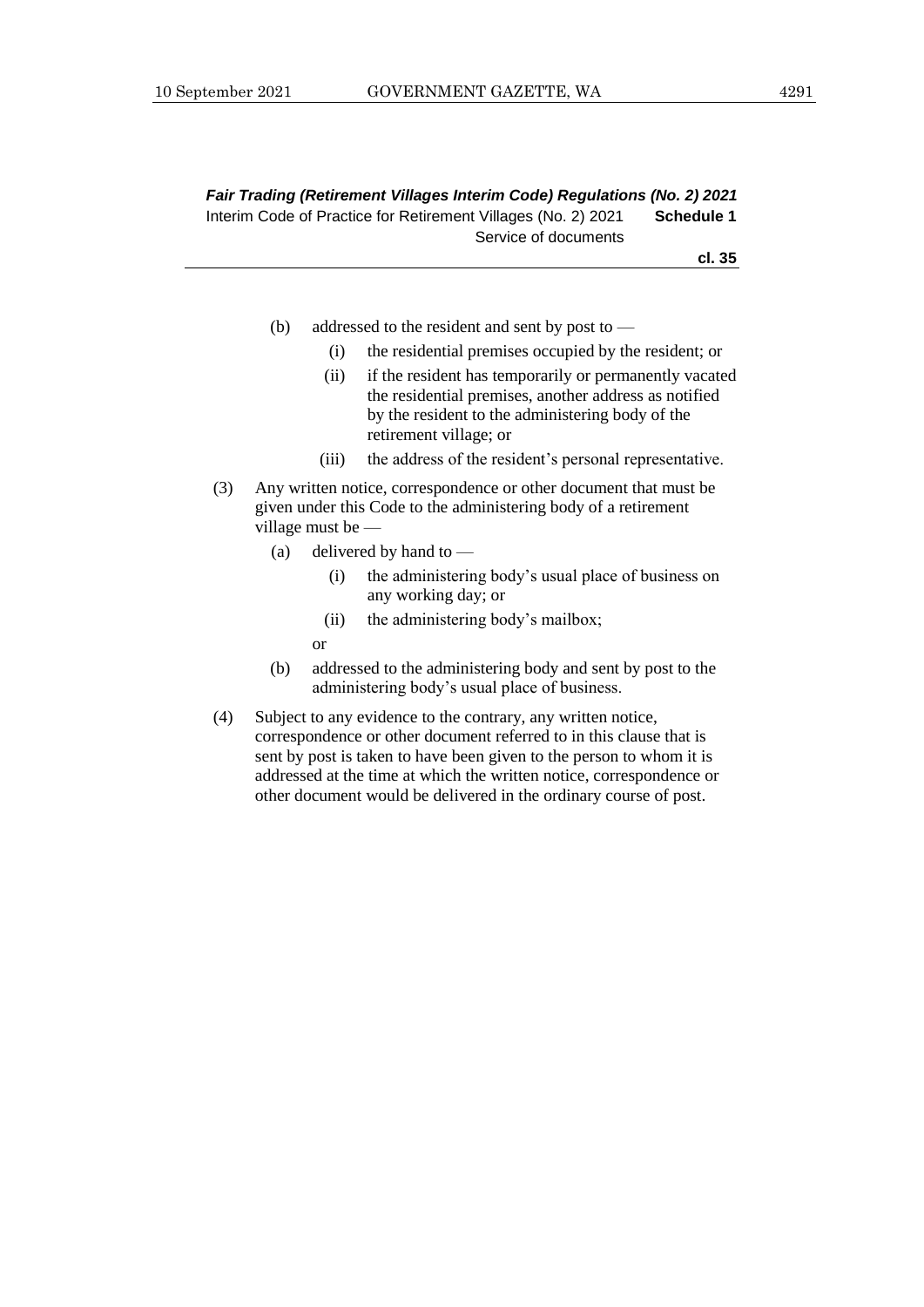*Fair Trading (Retirement Villages Interim Code) Regulations (No. 2) 2021* **Schedule 1** Interim Code of Practice for Retirement Villages (No. 2) 2021 **Appendix 1** Checklist for prospective resident

#### **Appendix 1 — Checklist for prospective resident**

It is important for you to carefully read and consider the following questions before deciding to enter any retirement village. If, after reading through the list, you are uncertain as to any aspects of the village, or its suitability for you, seek further advice.

- 1. Have I fully discussed my decision to enter a retirement village with my family, friends or adviser?
- 2. Can I afford to move into the village I have chosen and meet the current and future ongoing costs of living in this village? What are the financial consequences for me if I wish to move out of the village? Have I sought independent advice from a licensed financial adviser on these matters?
- 3. If I am considering moving to a retirement village because the housework, gardening and general maintenance have become too much, have I fully considered other options? For example, obtaining home help or handyperson help, or moving to a smaller unit in the same neighbourhood.
- 4. If I am considering moving to a retirement village because my partner has died, have I given myself enough time to grieve before I make a major lifestyle change?
- 5. Have I received adequate information about the retirement village I have chosen? Have I shown the documents to a solicitor? Am I satisfied that I fully understand the contract that I am signing?
- 6. Am I comfortable that the lifestyle of the village, including communal living, social activities and ethos of the village will suit me? Have I spoken to any residents of the village?
- 7. Will the village and my unit be readily accessible if I become disabled and need a wheelchair or walking aid? What alternatives do I have if I am no longer able to live alone?
- 8. Does the village provide personal care or nursing care, an emergency call system and other amenities that are likely to meet my present or future needs?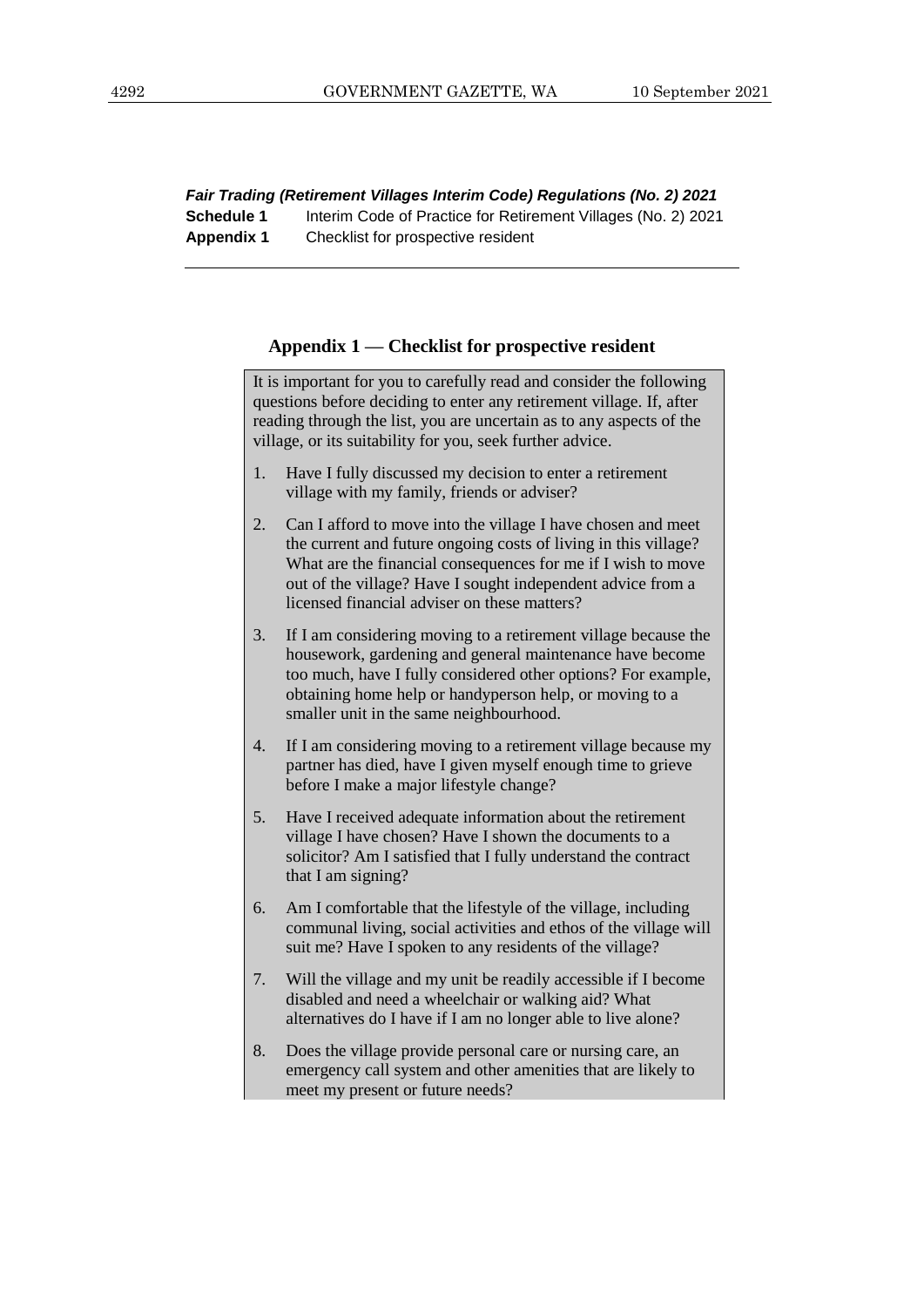*Fair Trading (Retirement Villages Interim Code) Regulations (No. 2) 2021* Interim Code of Practice for Retirement Villages (No. 2) 2021 **Schedule 1** Checklist for prospective resident **Appendix 1**

- 9. Have I looked at a number of villages to compare the amenities (for example, recreational, transport, gardens etc.) and financial arrangements?
- 10. Is the village I have chosen accessible to my friends and family?
- 11. Can I take my own furniture to the village and, if so, will it be suitable?
- 12. Will the village allow me to keep my pet?
- 13. Before I sign the contract, have I received and considered all the information required to be given to me under the *Interim Code of Practice for Retirement Villages (No. 2) 2021* and the *Retirement Villages Act 1992*?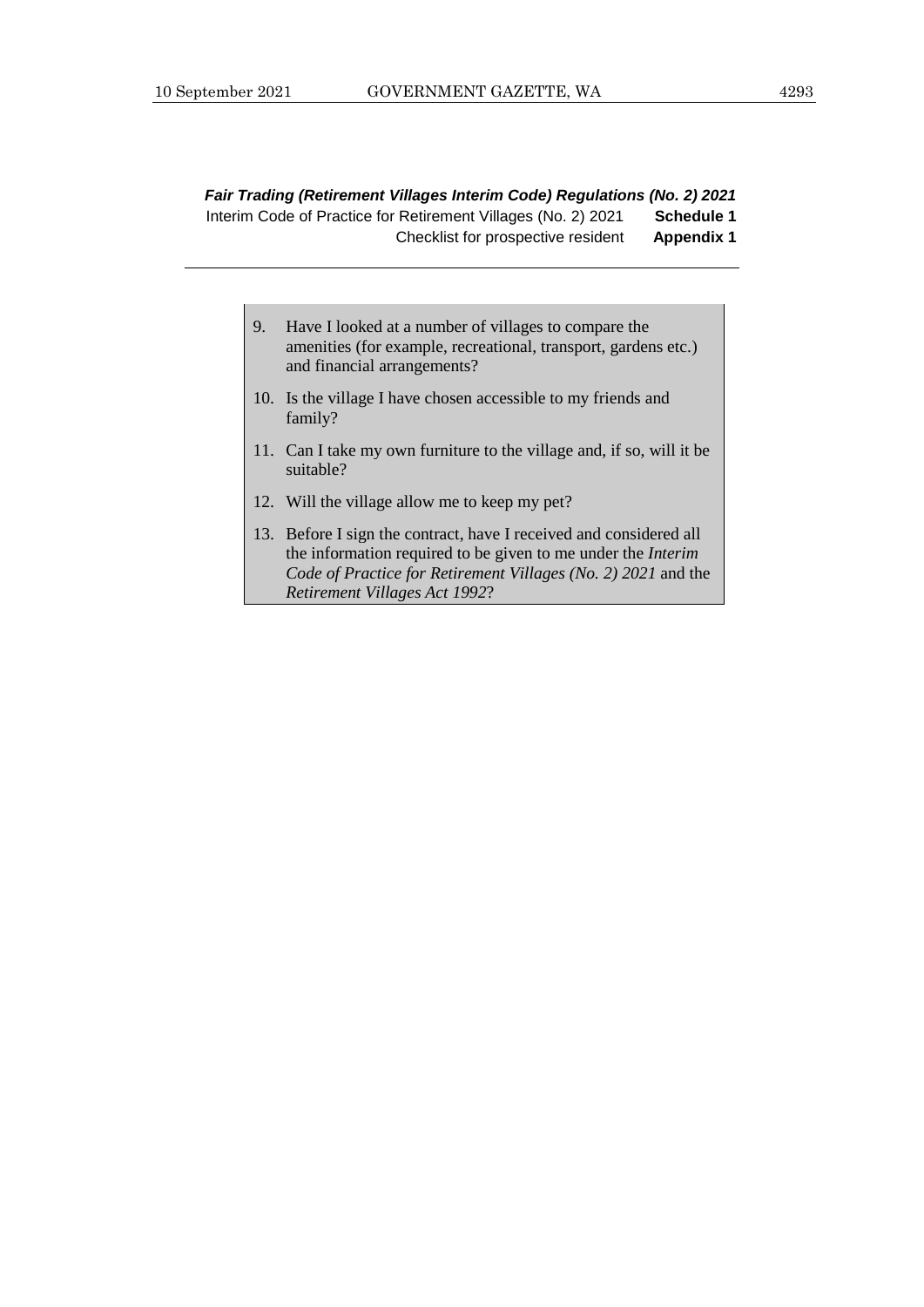*Fair Trading (Retirement Villages Interim Code) Regulations (No. 2) 2021* **Schedule 1** Interim Code of Practice for Retirement Villages (No. 2) 2021 **Appendix 2** Form of appointment of proxy

| Appendix 2 — Form of appointment of proxy                                                                                                             |                           |
|-------------------------------------------------------------------------------------------------------------------------------------------------------|---------------------------|
|                                                                                                                                                       | [cl. 27(6)]               |
|                                                                                                                                                       |                           |
| <i>(insert name)</i>                                                                                                                                  |                           |
|                                                                                                                                                       |                           |
|                                                                                                                                                       | (insert name of resident) |
| a resident of (delete whichever is not applicable)                                                                                                    |                           |
|                                                                                                                                                       |                           |
|                                                                                                                                                       |                           |
| (insert address in village)                                                                                                                           |                           |
|                                                                                                                                                       |                           |
| appoint                                                                                                                                               |                           |
| (insert name of proxy holder)                                                                                                                         |                           |
| of                                                                                                                                                    |                           |
|                                                                                                                                                       |                           |
|                                                                                                                                                       |                           |
| (insert address of proxy holder)                                                                                                                      |                           |
| as my proxy to vote on my behalf at the meeting of the residents / meeting of<br>the incorporated association (delete whichever is not applicable) on |                           |
|                                                                                                                                                       | (insert date of meeting)  |

I authorise my proxy to vote on my behalf in respect of (*delete whichever is not applicable*) —

- All matters raised at the meeting that require, or provide for, a vote of the residents, at my proxy's discretion.
- The following matters only —

............................................................................................................... ............................................................................................................... ...............................................................................................................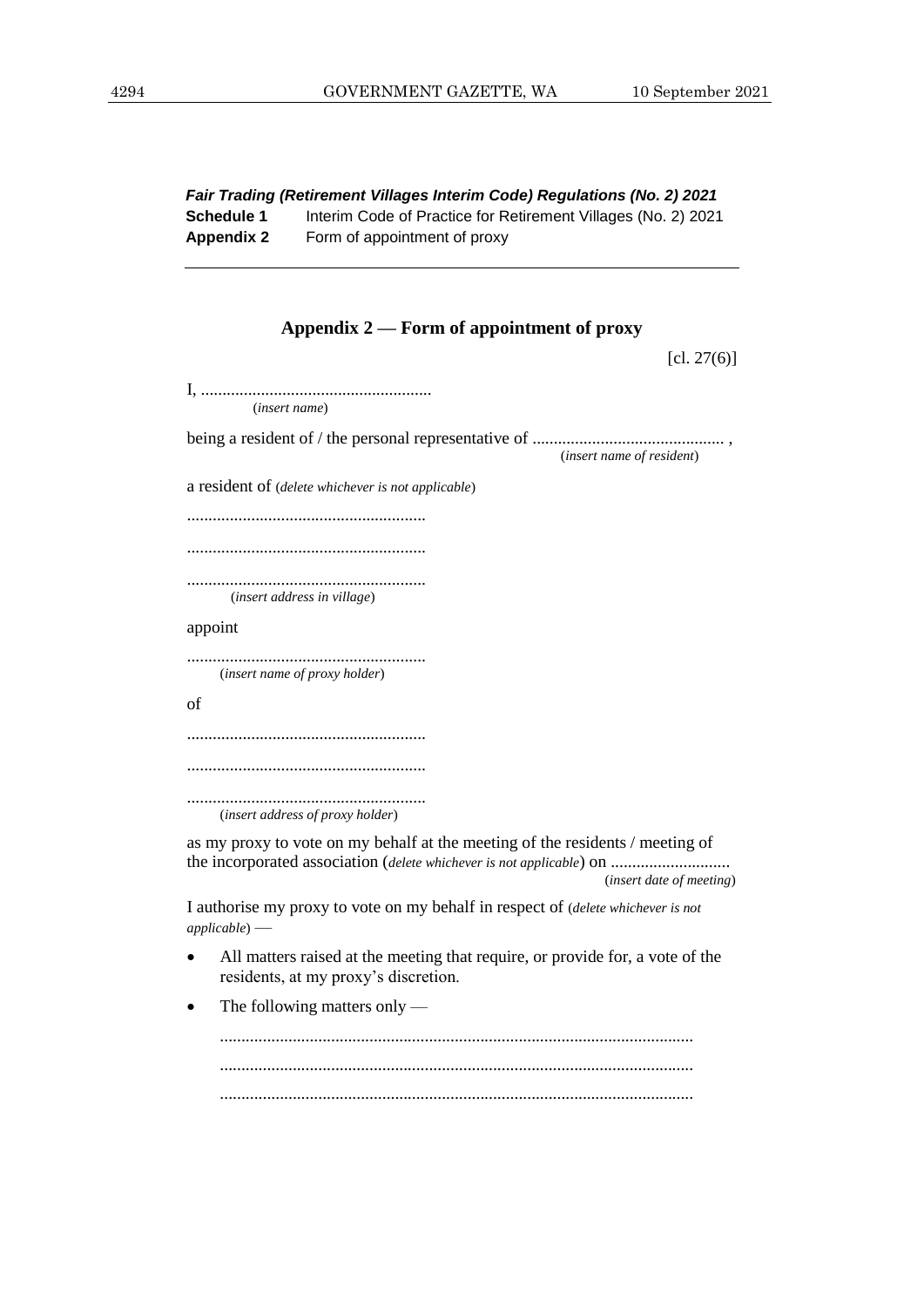*Fair Trading (Retirement Villages Interim Code) Regulations (No. 2) 2021* Interim Code of Practice for Retirement Villages (No. 2) 2021 **Schedule 1** Form of appointment of proxy **Appendix 2**

............................................................................................................... ............................................................................................................... (*specify the matters and any limitations on the manner in which you want your proxy to vote*)

............................................................................................ Signature of resident / resident's personal representative (*delete whichever is not applicable*)

Signed this............................. day of......................................... 20..........

#### **Notes:**

- 1. A person who may be appointed as a proxy includes a spouse or other relative, another resident, a friend or other person, but no person may hold more than 5 proxies at the same time.
- 2. This Code does not allow a person who is a representative or close associate of the administering body, or a person nominated as a proxy by the administering body, to hold or exercise a proxy on behalf of a resident, unless the resident is a relative of such a person.
- 3. This appointment is effective if it is completed and given to the chairperson of the meeting at which the proxy is to vote before any vote is taken.
- 4. This form does not authorise voting on a matter if the person appointing the proxy is present at the relevant meeting and personally votes on the matter.
- 5. This appointment terminates after the meeting at which the proxy is authorised to vote.
- 6. The resident who made this appointment may, at any time before the exercise of a proxy vote, revoke the appointment by giving written notice to
	- the person appointed as the resident's proxy; and
	- the chairperson of the meeting at which the proxy was to vote.

V.MOLAN, Clerk of the Executive Council.